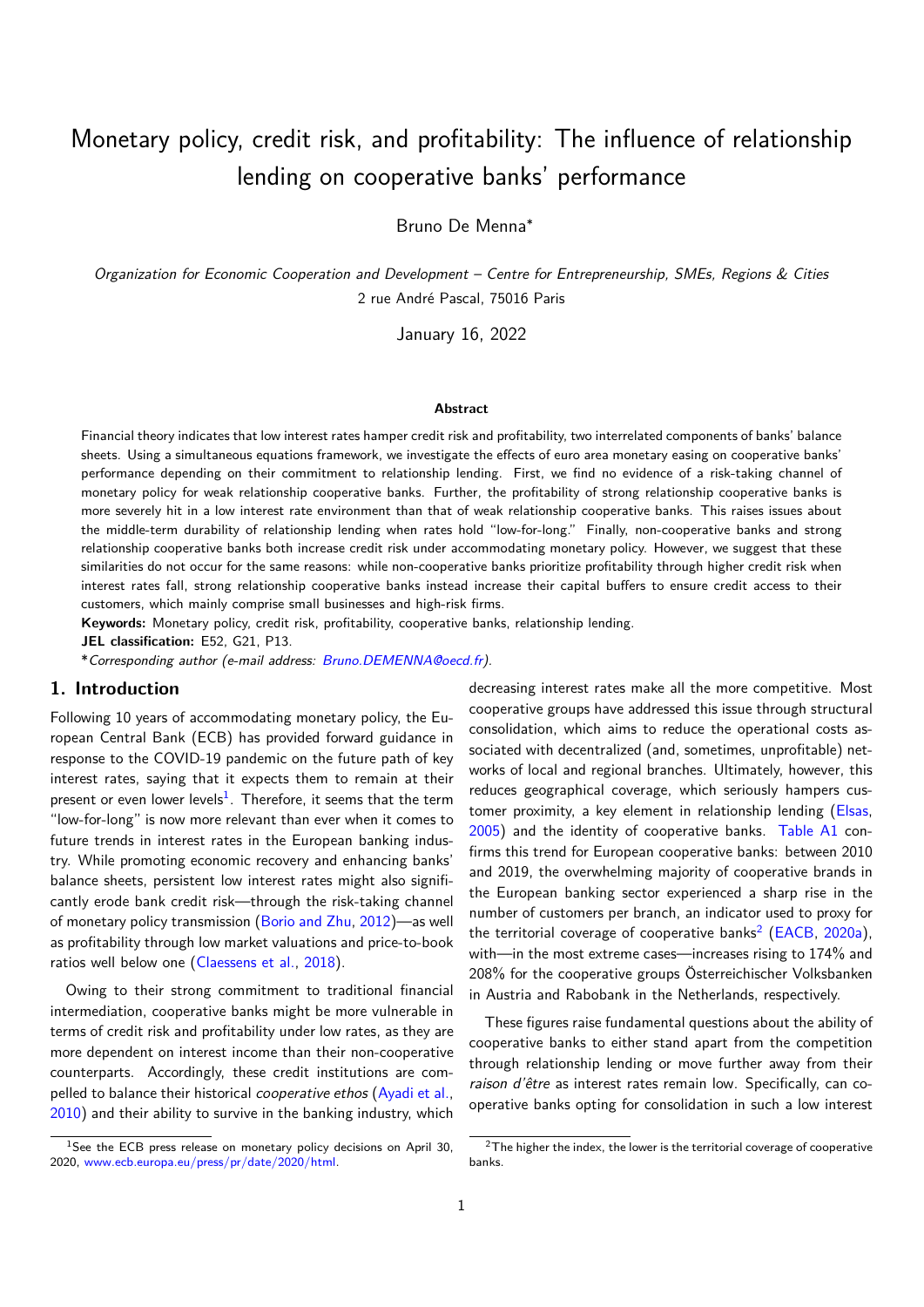rate environment preserve their specificities or behave similarly to their non-cooperative counterparts in terms of credit risk and profitability? What changes in credit risk and profitability have cooperative banks, despite their increasingly small interest margins, chosen to preserve their relationship lending model? To date, answers to these questions are largely elusive in the literature.

To extend these lines of research and determine the impact of relationship lending on credit risk and profitability in a low interest rate environment, we investigate the unconsolidated statements of cooperative and non-cooperative banks from 10 euro area countries between 2010 and 2019, a period characterized by historical monetary easing by the ECB. We also rely on the territorial coverage proxy proposed by the European Association of Co-operative Banks (EACB, 2020a) to classify cooperative banks in our sample as *weak relationship* (i.e., above the median value of the number of customers per branch in 2019) or *strong relationship* (i.e., below the median value). Moreover, to be consistent with the emp[irical fi](#page-19-1)n[dings t](#page-19-1)hat bank credit risk and profitability might be jointly determined (Athanasoglou et al., 2008), we estimate a simultaneous equations model. Our final dataset consists of 3998 banks, including 1862 non-cooperative banks (46.6% of the full sample) and 2136 cooperative banks (among which 151 are in the weak relati[onship category and](#page-18-2) [1985](#page-18-2) are in the strong relationship group).

Based on this empirical framework, we extend the literature in several directions. First, we find no evidence of the presence of a risk-taking channel of monetary policy for weak relationship cooperative banks, whereas such a channel is extensively found in the euro area for non-cooperative banks. Weak relationship cooperative banks therefore tend to stand out from their non-cooperative counterparts in terms of monetary policy transmission to their credit risk. Second, we highlight that the profitability of cooperative banks preserving their relationship lending model is more severely hit by a low interest rate environment than that of cooperative banks opting for consolidation. This raises issues about the middle-term durability of relationship lending in a low interest rate environment. Third, we find that non-cooperative banks and strong relationship cooperative banks are both concerned by the risk-taking channel of monetary policy transmission, which increases their credit risk under accommodating monetary policy conditions. Nevertheless, we suggest that such similarities do not occur for the same reasons, as relationship lending is associated with a fundamentally different lending process than transactions-based lending technologies that devote significantly lower proportions of their assets to lending to small businesses (Berger and Udell, 2002). Accordingly, the greater the relationship lending strategy of a cooperative bank, the greater is its willingness to undertake credit risk, which is particularly valuable to high-risk firms and small businesses, as they are often inf[ormationally opaque an](#page-18-3)d have far fewer external finance alternatives than large companies.

In Section 2, we provide the motivation for the study and review the literature on relationship lending as well as the effects of expansionary monetary policy on bank credit risk and profitability. Section 3 discusses the empirical methodology, while [Section 4](#page-1-0) outlines the data used in the sample. Section 5 describes our findings and Section 6 concludes.

# **2. [Motivati](#page-6-0)[on for](#page-5-0) the study and related [litera](#page-9-0)ture**

### <span id="page-1-0"></span>**2.1. Motivation for the study**

Cooperative banking emerged in the United States during the 19th century as a solution to imperfect markets, especially those featuring information asymmetries between bank associates and borrowers (**?**). In Europe, it appeared in the second half of the 19th century at the instigation of Frédéric-Guillaume Raiffeisen who helped disseminate credit unions in Austria, France, Germany, Italy, and Spain. Nowadays, cooperative banks have gained prominence across the European Union (EU). In 2019, the European Association of Co-operative Banks recorded more than 213 million customers, 85 million members (which represents one in every five European citizens), 42,521 branches, 4154 billion Euro in deposits, and 7932 billion Euro in total assets (EACB, 2020b).

As stated by Ayadi et al. (2010), a key characteristic of cooperative banks is their *cooperative ethos* linked to a strong focus on reta[il bank](#page-19-2)i[ng: coo](#page-19-2)perative banks know their customers relatively well, including their risk profiles (Lang et al., 2016), and can collate a [great deal of soft](#page-18-4) information (which is hard to collect) on their creditworthiness (Berger et al., 2005). Their strong local presence and customer proximity also reduce information asymmetries in lender–borrower [relationships \(Fio](#page-19-3)rdelisi and Mare, 2014).

Branch expansion also benefits lo[cal economic](#page-18-5) [growth](#page-18-5) and offers tailored services to local people (Bernini and Brighi, [2018\).](#page-19-4) [Cooperati](#page-19-4)v[e ban](#page-19-4)ks might even be geographically concentrated in some EU countries (e.g., Italy and Germany) and engage in local monopolistic competition to capture a strong comparative advantage in developing close custo[mer relationships \(Catturan](#page-18-6)i and Stefani, 2016). Consequently, they end up being key financing partners of small and medium-sized enterprises as well as retail customers looking for a bank receptive to their needs.

[Neverthel](#page-18-7)e[ss, a l](#page-18-7)ow interest rate environment (Alta[villa et al.,](#page-18-7) 2018) also provides fertile ground for the risk-taking channel of monetary policy (Borio and Zhu, 2012). In times of monetary easing such as those in the euro area since the global financial crisis, credit institutions are highly likely to u[ndertake credit](#page-18-8) [risk i](#page-18-8)n response to squeezed profits from traditional interestgenerating activit[ies. Facing low rates a](#page-18-0)nd the associated higher competition in the banking industry, cooperative banks have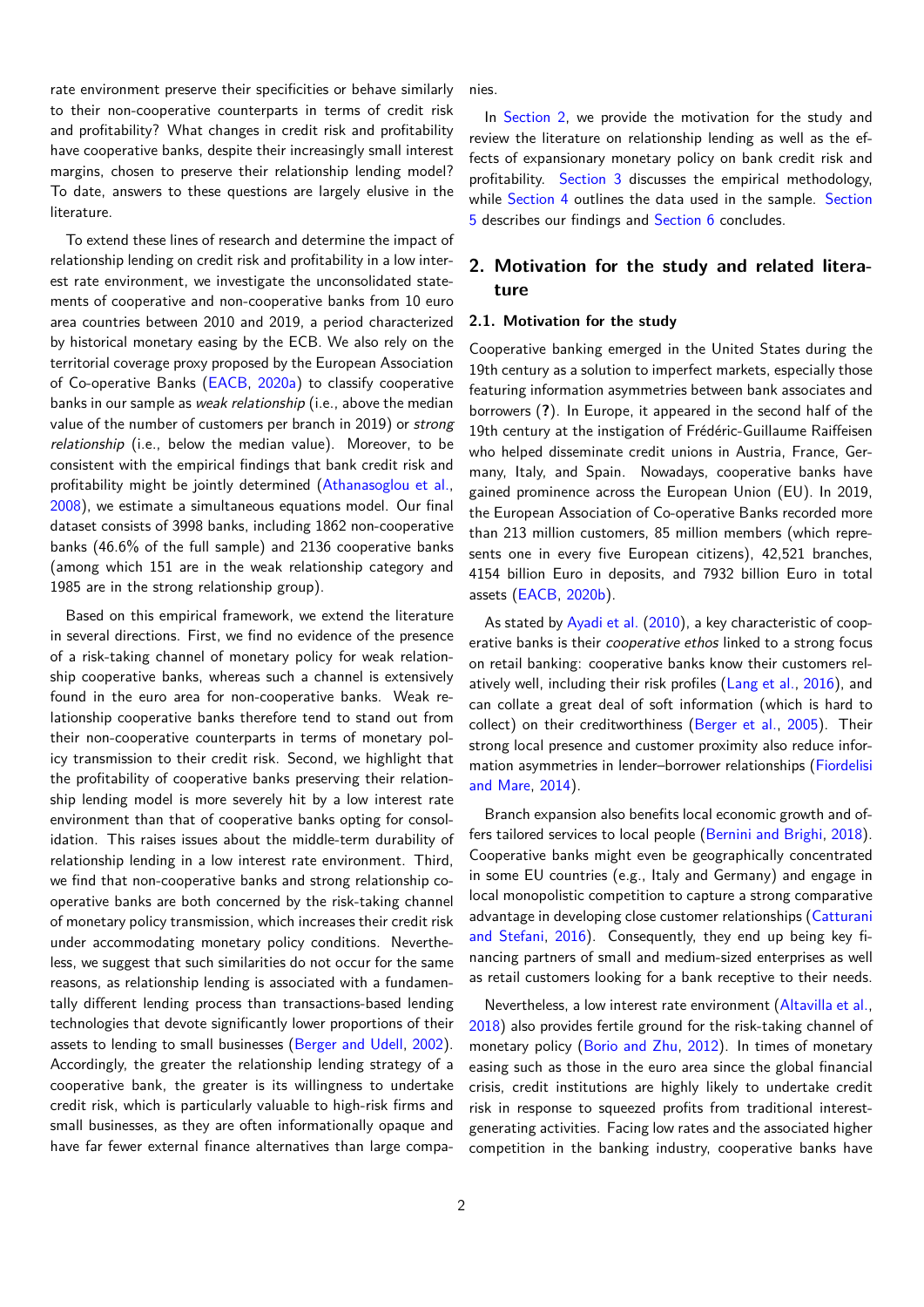strived to make their model a strength. For instance, their business model comprises simpler structures less impacted by the global financial crisis than those of non-cooperative banks (McKillop et al., 2020), even in countries severely hit economically and socially (Lang et al., 2016). Moreover, their stakeholder organization (based on the principle of "one person  $=$ one vote") allows members to be directly involved in the co[operative's man](#page-19-5)a[geme](#page-19-5)nt to exert checks and balances at each business level. Gre[ater transparency a](#page-19-3)nd the improved identification of customers' creditworthiness might ultimately minimize credit risk, even when monetary policy is eased for a prolonged period. This provides us with the first hypothesis tested in this study.

**Hypothesis 1.** *Thanks to the specificities of their business model, cooperative banks are less exposed to the risk-taking channel of monetary policy than non-cooperative banks.*

<span id="page-2-4"></span>Relationship lending—on which cooperative banks have historically relied—also has potential weaknesses. Among them lies a stronger dependence on domestic interest income, which becomes a major challenge in a low interest rate environment $^3$ . In the short run, the negative impact on profitability can be mitigated by cost cutting and focusing on non-interest income. However, in the longer term, capitalization issues might encourage consolidation as financial institutions merge in the purs[uit](#page-2-0) of economies of scale (Altavilla et al., 2018; Bexley, 2016). As banking institutions grow larger and more organizationally complex through consolidation, Berger and Udell (2002) note that they are ultimately les[s likely to choose to](#page-18-8) [make relation](#page-18-9)ship loans.

Accordingly, the coopera[tive banking sect](#page-18-3)o[r has](#page-18-3) responded to lax monetary policy reducing their territorial coverage since the global financial crisis, mainly because maintaining extensive networks of local branches implies significant organizational costs (Bernini and Brighi, 2018)<sup>4</sup>. Yet, branch closure seriously hampers the relationship lending model and dwindles the comparative advantage cooperative banks have so far used to stand out in the banking industry (Jovanovic et al., 2017)<sup>5</sup>. Therefore, "[low-for-long" interest rate](#page-18-6)[s](#page-2-1) (Claessens et al., 2018) might jeopardize the local-based model of cooperative banks and shed light on their dilemma of ho[w to reduce costs while](#page-19-6) [pr](#page-2-2)eserving their regional entrenchment.

Assuming that bank performa[nce is impaired](#page-18-1) [by low](#page-18-1) interest rates (Bikker and Vervliet, 2018), the second hypothesis of this study differentiates cooperative banks opting for consolidation (to reduce their organizational costs and, ultimately, the impact of monetary easing on their profitability) and cooperative banks preserving their relationship lending model through (costly) decentralized territorial coverage.

**Hypothesis 2.** *The profitability of cooperative banks preserving their relationship lending model is more severely hit by a low interest rate environment than that of cooperative banks opting for consolidation.*

<span id="page-2-5"></span>Examining the role of the bank–customer relationship in credit risk, Jiménez and Saurina (2004) highlight that a close relationship increases the willingness of the bank to take more risk. This occurs primarily because individuals and non-financial companies can benefit from a close relationship with their bank through ea[sier access to credit \(i](#page-19-7).[e., the](#page-19-7) amount of credit they obtain, how much it costs them, the protection they have during recessions, and even the implicit insurance of the cost of finance) (Petersen and Rajan, 1994). A direct result of such a close bank–customer relationship is the production of informational rents for the bank involved (Rajan, 1992), enabling it to exercise a degree of market power (at least in the future). Banks mi[ght ultimately be prepared](#page-20-1) to finance riskier borrowers or projects: the more they develo[p relati](#page-20-2)o[nship](#page-20-2) lending, the greater is their credit risk willingness.

By contrast, when a firm or an individual has a relationship with several banks, none of them can monopolize their information on the borrower's quality and thus cannot extract rents, which considerably diminishes the incentive to finance higher-risk borrowers (Jiménez and Saurina, 2004). Nevertheless, Boot (2000) stresses that relationship lending might also help alleviate adverse selection and moral hazard problems.

Peltoniemi (2007), [furthermore, investigates da](#page-19-7)ta on small busi[nesses](#page-18-13)' [loans](#page-18-13) from a major Finnish bank, finding that a longterm bank–firm relationship is beneficial, especially for high-risk firms that are, interestingly, more likely to provide personal g[uarantees. As the r](#page-20-3)elationship matures, the loan premiums for risky firms decrease at a higher rate than those for safe firms, meaning that high-risk firms tend to preserve a long-term relationship with their bank to derive economic benefits. Ultimately, lasting bank–firm relationships are particularly valuable and desirable to small businesses.

In line with these theoretical predictions, we test whether, in a low interest rate environment, cooperative banks committed to relationship lending are willing to assume increased credit risk<sup>6</sup>. In times of low interest rates such as the 2010–2019 period considered in the present analysis, we therefore expect to observe a negative relationship between the monetary policy

 $3A$ nother problem identified by Meyer (2018) is that cooperative banks have increasingly less room to implement differentiated interest rates (i.e., below market rates (Agarwal and Hauswald, 2010)) than the rest of the banking ind[ustry owing to their bet](#page-18-10)t[er kno](#page-18-10)wledge of customers' creditworthiness (Meyer, 2018; Ayadi et al., 2016).

<span id="page-2-0"></span><sup>&</sup>lt;sup>4</sup>See Table A1 on the upwar[d tren](#page-20-0)d [of t](#page-20-0)he number of clients per branch—a proxy for customer proximity—of European cooperative banks between 2010 and 2019.

<span id="page-2-2"></span><span id="page-2-1"></span> $5$ Jovanovic et al.  $(2017)$  also points out [that b](#page-18-11)ranch closure leads to the grea[ter use of on](#page-20-0)[line banking](#page-18-12), [whic](#page-18-12)h hinders cooperative banks' key values re[garding cu](#page-17-0)stomer proximity.

<span id="page-2-3"></span> $6$ [F](#page-2-3)or illustrative purposes,  $Table 3$  shows that, on average, the loan loss provision of strong relationship cooperative banks is higher than that of weak relationship cooperative banks (this difference being not significant, though).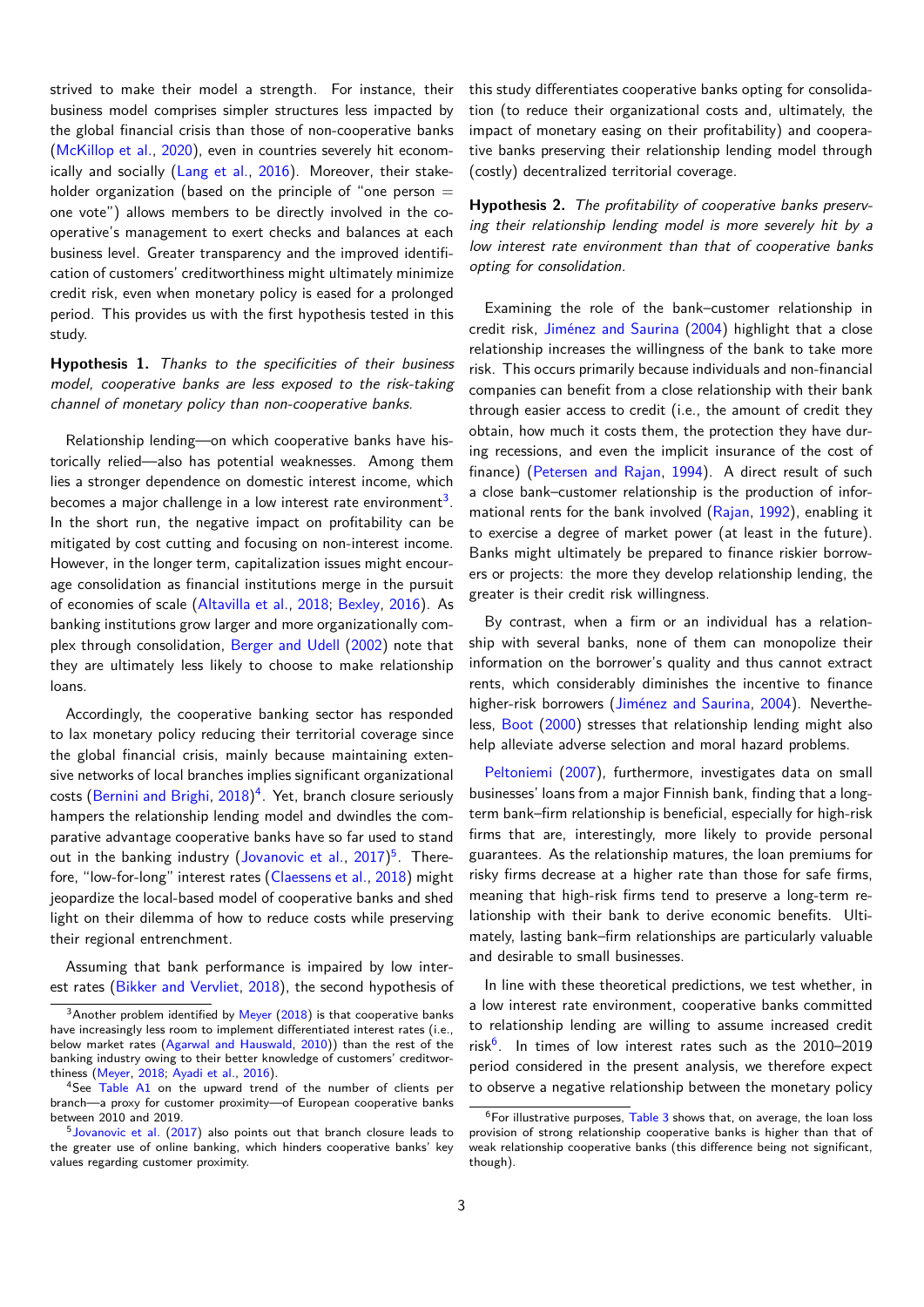stance and credit risk of strong relationship cooperative banks.

As shown in Table 1 and Table A2, we approximate the strength of the relationship between a cooperative bank and its customers through the territorial coverage of its local branches. Based on the most recent data provided by the European Association of Co-[operative](#page-7-0) Ban[ks \(EACB,](#page-17-1) 2020a), a cooperative bank is considered to be *weak relationship* (i.e., with lower territorial coverage and, therefore, little commitment to relationship lending) when the number of clients per branch is above its 2019 median value. Conversel[y, a cooperativ](#page-19-1)e bank is categorized as *strong relationship* (i.e., with higher territorial coverage and, therefore, strong commitment to relationship lending) when the number of clients per branch is below its 2019 median value. This methodological choice is driven by Berger and Udell (2002), who consider that such banks are more often headquartered closer to potential relationship customers, thereby reducing the problems associated with transmitting soft information about the local firm, owner, and communit[y to senior man](#page-18-3)[ageme](#page-18-3)nt. Accordingly, this leads us to the third hypothesis empirically assessed in this study.

**Hypothesis 3.** *Cooperative banks preserving their relationship lending model in a low interest rate environment are prone to assume greater credit risk than cooperative banks opting for consolidation.*

### <span id="page-3-1"></span>**2.2. Related literature**

Our empirical analysis draws on three strands of the literature dedicated to the impact of monetary policy on credit institutions: the risk-taking channel of monetary policy transmission (Section 2.2.1), the impact of interest rates on bank profitability (Section 2.2.2), and the response of cooperative banking and relationship lending to monetary policy stances (Section 2.2.3). [We discuss the](#page-3-0)se three strands below.

<span id="page-3-0"></span>**2.2.1 [The risk-t](#page-4-0)aking channel of monetary policy transmission** In the aftermath of the global financial crisis, [a growing de](#page-4-1)bate ensued on whether risk-taking incentives at financial institutions are shaped by the monetary conditions prevailing in the economy (Caselli et al., 2020). As such, monetary policy might affect bank risk through two mechanisms (Angeloni et al., 2015).

On the one [hand, a first](#page-18-14) c[hanne](#page-18-14)l operates through changes in the composition of the asset side of banks' balan[ce sheets](#page-18-15) [\(Delis et al.,](#page-18-15) 2017) when a prolonged period of low interest rates induces banks to *search for yields* by making riskier assets more attractive than safe bonds. This leads to higher procyclical risk within the financial system (Rajan, 2006) and a growing number [of weakened bank](#page-19-8) portfolios (Dell'Ariccia and Marquez, 2006).

The second channel, on the other hand, refers to the impact of monetary policy on [banks](#page-20-4)' [fund](#page-20-4)ing as they find it more profitable to adjust the com[bination of capital and short-term](#page-19-9) funding by increasing leverage (Valencia, 2014). However, theory predicts that the effects of interest rates on leverage depend on the extent to which banks can change their capital structures (Dell'Ariccia et al., 2014) and whether the yield curve is upward sloping.

As low interest rates boost asset and collateral values while reduci[ng volatility, banks might](#page-19-10) also downsize their estimates of probabilities of default and assume higher risk positions (Delis et al., 2017). Analyzing the Spanish banking industry, Jiménez et al. (2014) find that lower overnight rates lead weakly capitalized banks to grant more credit and higher loan volumes with fewer collateral requirements to ex-ante risky borr[owers](#page-19-8) [than](#page-19-8) h[igher](#page-19-8) rates. Using a factor-augmented vector au[toregres](#page-19-11)[sive model fo](#page-19-11)r the United States between 1997 and 2008, Buch et al. (2014) prove that small domestic banks significantly increase the supply of new loans to high-risk borrowers following an expansionary monetary policy shock.

[Recently,](#page-18-16) Bikker and Vervliet (2018) indicate that a low [inter](#page-18-16)est rate environment might cause banks to reduce their level of credit loss provisioning and expand their trading activities to reduce their reliance on lending business. Exploring the existence of an intern[ational bank lending chan](#page-18-10)nel, Schmidt et al. (2018) also find that monetary policy tightening abroad reduces credit supply at home, particularly for US monetary policy changes.

Based on a sample of commercial, sav[ings, and cooperative](#page-20-5) banks in the euro area between 2001 and 2008, Delis and Kouretas (2011) present strong empirical evidence that low interest rates increase bank risk-taking, although this effect is less pronounced for French institutions, which hold a relatively low level of risk assets on average. Further, the distrib[utional effects of](#page-19-12) [inte](#page-19-12)r[est ra](#page-19-12)tes on bank risk-taking due to individual bank characteristics reveal that the impact of interest rates on risk assets is diminished for banks with higher equity capital and amplified for banks with higher off-balance sheet items. In the same vein, Bonfim and Soares (2018) demonstrate that the impact of monetary policy on risk-taking strategies is stronger among banks with weaker capital ratios and larger liquidity buffers than others.

W[hen analyzing both c](#page-18-17)o[nvent](#page-18-17)ional and unconventional monetary policy measures, Brana et al. (2019) find that loosening monetary policy may have harmful effects on bank risk-taking but that such a relation is non-linear: when interest rate indicators are below a certain threshold, the negative relationship between bank risk and [monetary po](#page-18-18)l[icy is](#page-18-18) stronger. In particular, accounting for central banks' balance sheet policy indicates that additional liquidity encourages banks to take riskier positions. Similarly, Vari (2020) shows that interbank market fragmentation might disrupt the transmission of monetary policy by leading short-term interest rates to depart from central bank policy rates.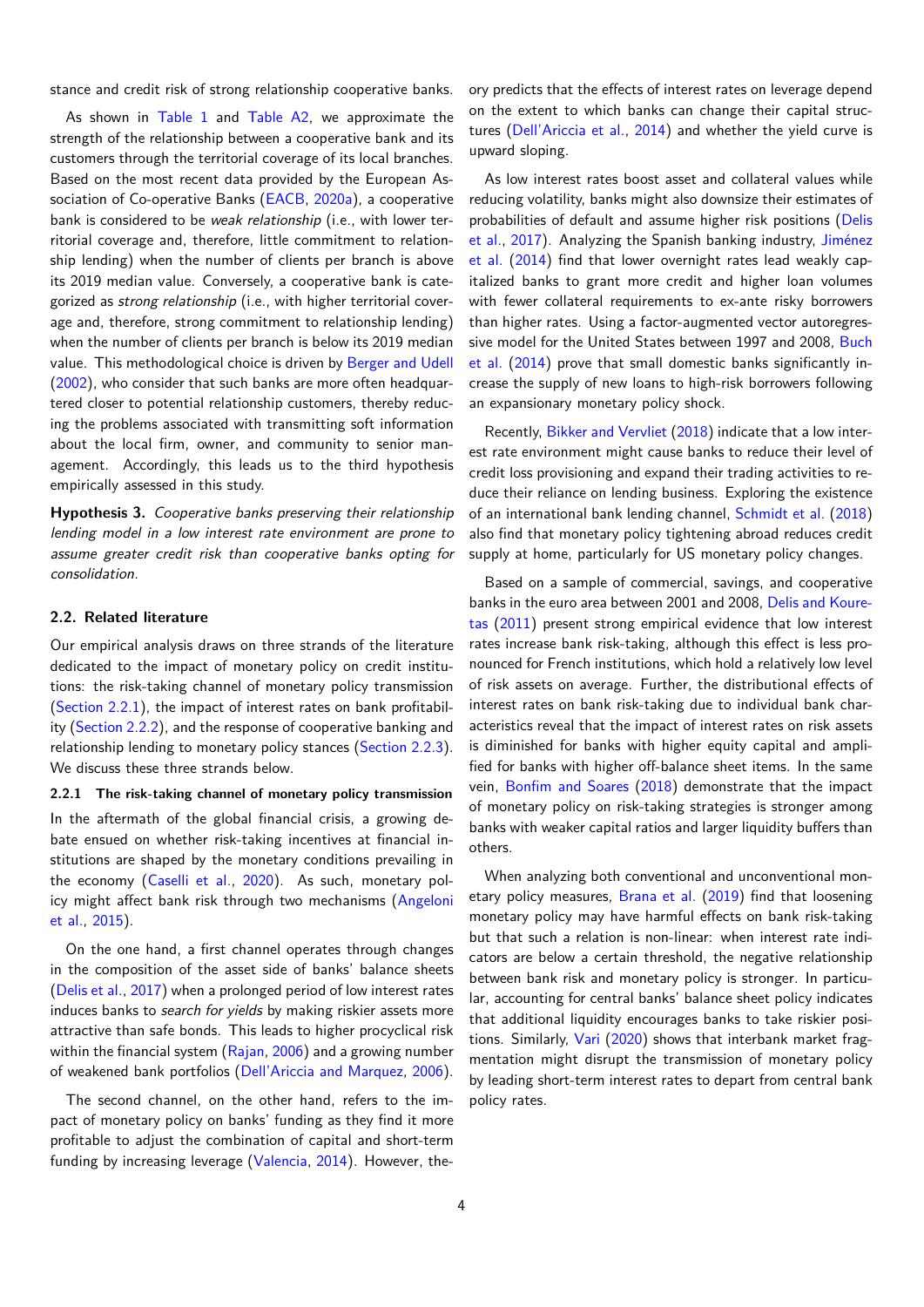#### **2.2.2 The impact of interest rates on bank profitability**

<span id="page-4-0"></span>Investigating how macroeconomic and bank variables affect banks' net interest income and profitability, Demirgüç-Kunt and Huizinga (1999) find that higher interest rates are associated with higher net interest margins and profits, especially in countries where interest rates on deposits are more likely to be controlled and below the market level. Based [on a sample of](#page-19-13) [European, American](#page-19-13), and Japanese international banks, Borio et al. (2017) find a positive relationship between the level of short-term rates and slope of the yield curve, on the one hand, and bank profitability, on the other hand. This suggests that the positive impact of the interest rate structure on net in[terest](#page-18-19) [incom](#page-18-19)e [dom](#page-18-19)inates the negative impact on loan loss provision and non-interest income. They point out that such an effect is stronger when interest rates are low and the slope is steep (i.e., when non-linearities are present), indicating that unusually low interest rates and an unusually flat term structure erode bank profitability over time.

Alternatively, Genay (2014) argue that interest rate changes have a greater short-run impact on small banks, as they depend more on the traditional intermediation of retail deposits and loans than larger banks, many of which are priced based on floating (prime) [rates. While](#page-19-14) large US banks typically have a greater ability to manage interest rate risks and are less affected by low rates, Covas et al. (2015) find that their funding cost advantage and net interest margins have declined more than those of small banks since the global financial crisis. Moreover, Busch and Memmel (2015) analyze the German banking industry where the [long-run effe](#page-18-20)c[t of a](#page-18-20) 100 basis point change on net interest margins is small (at around 7 basis points) in "normal" interest rate environments.

[Differences betwe](#page-18-21)e[n sma](#page-18-21)ll and large banks in terms of monetary policy impacts on profitability also arise from differences in the compositions of their assets and liabilities, in the competition for funds and lending opportunities, and in their business models (Claessens et al., 2018). Accordingly, **?** suggest that US banks' assets are more sensitive to interest rate risks than are their liabilities, while such sensitivity varies across banks and might lead lending to respond differently to monetary policy dependi[ng on how bank finan](#page-18-1)cing is affected. In this case, the variations in exposure to interest rate changes across banks are due to differences in competition in deposit and loan markets. Conversely, Drechsler et al. (2017) find that deposit interest rates tend to change less with monetary policy changes in markets where deposit competition is lower.

English et al. [\(2018\) show that a](#page-19-15)n increase in interest rates results in higher interest margins for about a year, after which bank profits turn significantly negative. Following increases in the level and slope of the yield curve, reductions in profits reflect a [shift in the composit](#page-19-16)ion of banks' balance sheets. In particular, increases in rates lead to an outflow of core deposits, which are an inexpensive source of funding relative to market alternatives. Ultimately, changes in interest rates only have moderate and transitory effects on bank earnings.

### **2.2.3 Response of cooperative banking and relationship lending to monetary policy stances**

<span id="page-4-1"></span>Elsas (2005) defines relationship lending as a long-term implicit contract between a bank and its debtor, which leads the former, thanks to information production and repeated interaction with the borrower over time, to accumulate private information, [there](#page-19-0)b[y esta](#page-19-0)blishing close ties. Such ties create benefits for the lending institution such as intertemporal smoothing, increased credit availability, the enhancement of the borrower's project payoffs, and more efficient decisions if borrowers face financial distress. Therefore, relationship lending is one of the most important technologies employed by banks to extend credit to informationally opaque small businesses without strong financial ratios, collateral, or credit scores (Berger and Udell, 2002). It allows them to obtain bank financing by augmenting relatively weak hard information with soft information gained over time through contact with firms, thei[r owners, and the](#page-18-3)i[r loca](#page-18-3)l communities at a variety of levels.

As local institutions, cooperative banks acquire specialized knowledge by cultivating relationships between staff and customers. The resulting proximity facilitates access to soft information, defined by Berger and Udell (2002) as information difficult to quantify, verify, and transmit through the layers of management and ownership of a banking organization<sup>7</sup>, which is used to mitigate information asymmetry and more readily provide credit to informa[tionally opaque b](#page-18-3)o[rrower](#page-18-3)s. By contrast, large credit institutions have little commitment to relationship lending, as they would rather place weight on hard inf[or](#page-4-2)mation (also called transactions-based technologies) and are more open to borrowers with lower informational opacity (McKillop et al., 2020). Indeed, Uchida et al. (2012) points out that even if large banks appear to have an equivalent potential to underwrite relationship loans, they choose instead to focus t[heir resources on](#page-19-5) [trans](#page-19-5)actions lending.

Neuberger et al. [\(2008\) suggest](#page-20-6) that localism and cooperative ownership are positively related to the relational orientation of financial institutions, as they avoid the organizational diseconomies and coordination problems often associated with large, m[ultilayered institu](#page-20-7)ti[ons o](#page-20-7)pting for standardized credit policies based on hard information (Berger and Udell, 2002). Moreover, Presbitero and Zazzaro (2011) find that where relationship lending techniques are already widely used by numerous cooperatives and savings banks, an increase in out-of-market competition drives them to [further cultivate their rel](#page-18-3)ationship ties w[ith customers. More rec](#page-20-8)e[ntly,](#page-20-8) Donker et al. (2020) highlight that borrowing from relationship lenders lowers the loan spread by 17 basis points compared with borrowing from nonrelationship lenders, implying that re[lationship len](#page-19-17)d[ers ca](#page-19-17)n ben-

<span id="page-4-2"></span> $7$ For instance, appraisals of real estate might require the expertise of individuals with specialized knowledge of local markets.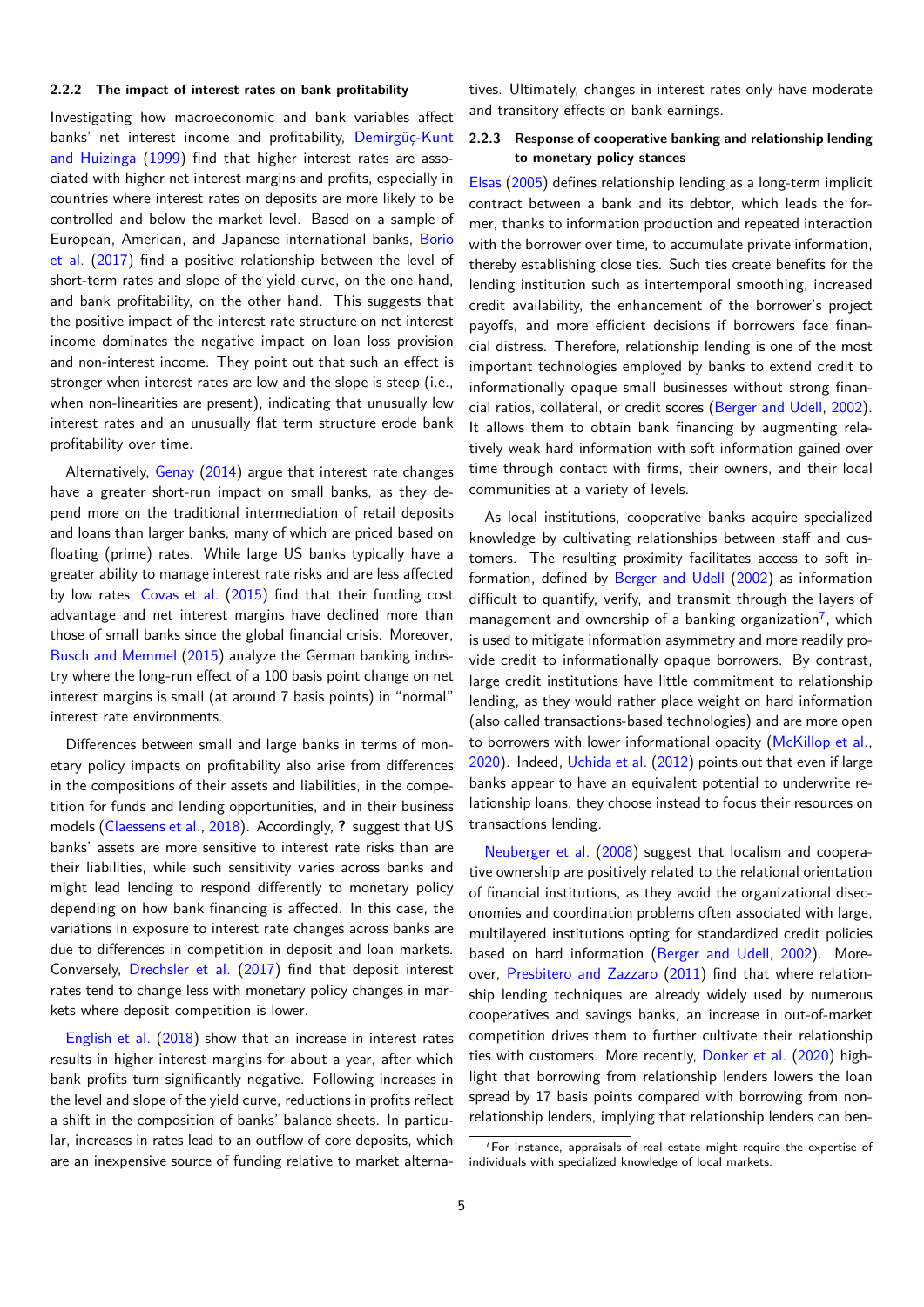efit borrowers. They also show that borrowers often choose to remain with their relationship bankers because of the more favorable loan terms and high costs of switching lenders.

Based on the contracts database of a French cooperative bank, Dereeper et al. (2020) show that a strong bank–firm relationship results in a lower spread for loan applications during the high phase of the business cycle, while, in a downturn, the stronger the bank–firm relationship, the higher is the interest rate. [Importantly, thi](#page-19-18)s [mean](#page-19-18)s that weaker interest rates appear only in normal or good periods, while the hold-up problem only arises during economic recessions. Focusing on the EU banking industry, Kuc and Teply (2019) find structural differences in the priorities and behavior of European cooperative and commercial banks in a low interest rate environment: commercial banks tend to focus on maintaining their profitability, whereas cooperative b[anks favor stab](#page-19-19)i[lity by](#page-19-19) increasing their capital buffers.

While Hasan et al. (2014) provide evidence that Polish cooperative banks lend more to small businesses than large domestic and foreign-owned banks, **?** conclude that stakeholder banks decrease their loan supply to a lesser extent than shareholder banks fo[llowing a m](#page-19-20)o[netary](#page-19-20) policy contraction. In particular, cooperative banks continued to smooth the impact of tighter monetary policy on their lending during the global financial crisis, acknowledging that the presence of stakeholder banks in the economy has the potential to reduce credit supply volatility. In turn, Agarwal and Hauswald (2010) prove that interest rates might even decrease with the length and strength of the relationship between a cooperative bank and firm, as borrower proximity facilitates the collection of soft information. Finally, cooperative [banks might decide to](#page-18-11) s[et loa](#page-18-11)n interest rate and saving rate ceilings (Ferrari et al., 2018) to protect borrowers by offering access to credit at reasonable interest rates.

# **3. Methodolog[y](#page-19-21)**

<span id="page-5-0"></span>We investigate the contribution of monetary policy to explaining banks' credit risk and profitability depending on whether they display a cooperative ownership structure and, if so, whether they manage their network of local branches on a centralized basis. Based on the most recent data provided by EACB (2020b) on the 2019 territorial coverage of European cooperative banks, we compute the median value of the number of clients per branch of the cooperative banks included in our sample (see Table A1). We then categorize a cooperative [bank a](#page-19-2)s [strong](#page-19-2) relationship<sup>8</sup> (Cornée, 2014; Bülbül et al., 2013; Stein, 2012) (weak relationship) if the number of clients per branch is below [\(above\) t](#page-17-0)he 2019 median value described above.

As previ[ou](#page-5-1)s [studies sugge](#page-18-22)s[t that credit](#page-18-23) ri[sk an](#page-18-23)[d profi](#page-20-9)t[ability](#page-20-9) might be linked by a bidirectional causal relationship (Athanasoglou et al., 2008), we consider a dynamic simultaneous equations system to deal with endogeneity issues. In the first equation, we regress the credit risk index on a set of explanatory variables identified in the literature to which we add profitability variables ([using](#page-18-2) several proxies; see below) and the monetary policy stance. In the second equation, we regress the profitability variable on a set of independent variables also identified in the literature in addition to the credit risk proxy and an indicator of monetary policy. All bank-level data originate from Fitch Connect, while all country-level data stem from Eurostat (except for spreads, which are retrieved from Thompson Reuters Eikon; see Table 1). The empirical model to be estimated is specified by the following dynamic simultaneous equations system (the subscripts *b* and *t* denote bank and time, respectively):

<span id="page-5-2"></span>
$$
\begin{cases}\nLLP_{b,t} = \alpha_{b,t} + \beta LLP_{b,t-1} + \gamma \Pi_{b,t} + \delta MP1_t \\
+ \zeta EDC1_{b,t-1} + \eta RealGDP_t + \epsilon_{b,t} \\
\Pi_{b,t} = \theta_{b,t} + \iota \Pi_{b,t-1} + \kappa LLP_{b,t} + \lambda MP2_t \\
+ \mu EDC2_{b,t-1} + \nu RealGDP_t + \xi_{b,t}\n\end{cases} (1)
$$

Where:

- *LLPb,t* is the loan loss provision to total gross loans ratio of bank *b* at year *t* to measure credit risk ;
- *LLP*<sub>*b*,*t*-1</sub> is the lagged loan loss provision to total gross loans ratio of bank *b* at year *t−*1 to consider the persistency of bank credit risk, as proposed by Delis and Kouretas  $(2011)$ ;
- Π*b,t* is the profitability proxy (either *ROAA*, *NIM*, *PTP* or *CTI*, see Section 4) of bank *b* at year *t* ;
- Π*b,t−*<sup>1</sup> is the lagged profitability proxy (either *[ROAA](#page-19-12)*, *NIM*, *[PTP](#page-19-12)* or *CTI*) of bank *b* at year *t −* 1 to leave open the possibility for profitability to adjust over time, as suggested by Claes[sens et al.](#page-6-0) (2018) ;
- *MP1*<sup>*t*</sup> is the monetary policy index included in the credit risk equation at year *t*, namely either *EURIBOR-1M* or *EURIBOR-6M* ;
- *MP2<sup>t</sup>* [is the mone](#page-18-1)t[ary p](#page-18-1)olicy index included in the profitability equation at year *t*, namely either *Spread:10Y-3M* or *Spread:10Y-6M* ;
- *EDC1<sub>b,t-1</sub>* are the endogenous controls included in the credit risk equation of bank *b* at year *t −* 1 (see Table 4 to Table 9) ;
- *EDC2*<sub>*b,t*-1</sub> are the endogenous controls included in the profitability equation of bank *b* at year *t −* 1 (see [Table](#page-10-0) 4 to Table 9) ;
- *[Real GD](#page-15-0)P<sup>t</sup>* is the macroeconomic control variable at year *t* gauging the annual percentage change on previ[ous year](#page-10-0) in [a countr](#page-15-0)y's real gross domestic product.

We estimate System (1) using generalized method of moments (GMM), which is robust to the distribution of errors and which accounts for the heteroskedasticity of errors (Ullah et al., 2018).

<span id="page-5-1"></span><sup>8</sup>The *strong relationship* category includes cooperative banks with a relatively high territorial coverage of local branches (i.e., a strong commitment to relationship lending) as opposed to consolidation and i[ntegration](#page-18-2) (Ory and Lemzeri, 2012).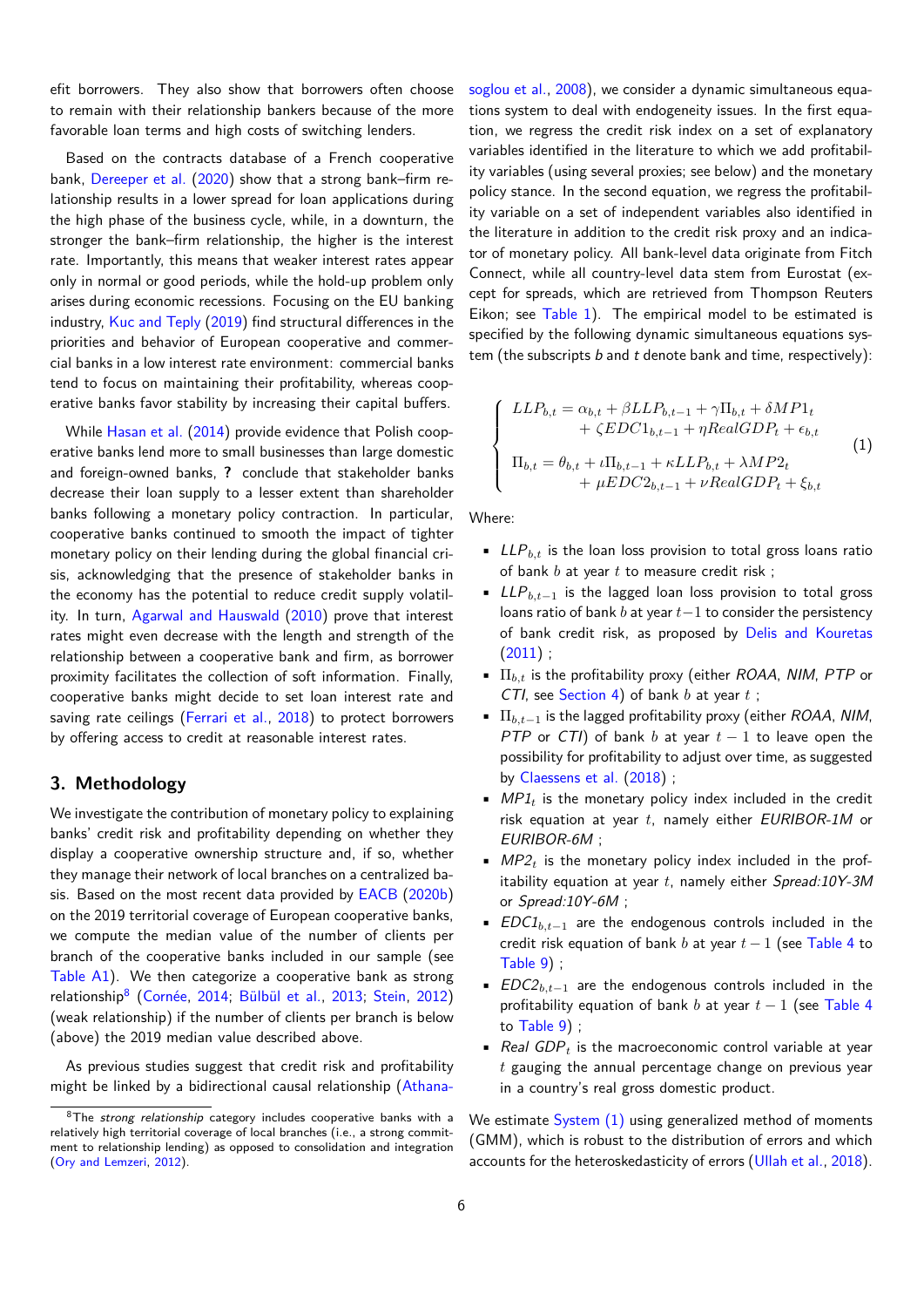We also include in the regressions cross-sectional fixed effects and heteroskedasticity-robust standard errors clustered at the bank level. As previous empirical studies of credit risk and profitability highlight the potential endogeneity with most banklevel controls<sup>9</sup>, we follow the methodology of Distinguin et al. (2013) by instrumenting all the bank-level explanatory variables (i.e., *EDC1* in the credit risk equation and *EDC2* in the profitability equation) by their one-year lagged value. While the two variables of i[n](#page-6-1)terest (i.e., credit risk and pro[fitability\) are not](#page-19-22) l[agged](#page-19-22), using a simultaneous GMM equations system addresses endogeneity issues. As both bank-level controls and bank fixed effects enable us to control for each bank's credit risk and profitability, the results of our estimations can be interpreted as the direct effects of a change in monetary policy on banks' credit risk and profitability. In addition, the regressions of credit risk and profitability both control for general economic conditions (through the *Real GDP* variable) to further acknowledge the difficulty in addressing endogeneity in monetary policy.

On the one hand, in the credit risk equation (see the results in Table 4 to Table 8), the dependent variable is measured by the ratio of loan loss provision to total gross loans, which reflects banks' credit risk profiles. The robustness checks in Table 9 also include a measure of banks' overall risk using the Z-score index [\(IJtsma](#page-10-0) et al., [2017](#page-14-0)). These two choices of bank risk proxies are guided by Khan et al. (2017) and Houston et al. (2010). The Z-score represents the number of standard deviatio[ns below](#page-15-0) the mean by which profits would have to fall to deplete the bank's [equity capital](#page-19-23). [Desp](#page-19-23)ite being widely used in the literature (Delis et al., 2014; [Ramayan](#page-19-24)d[i et a](#page-19-24)l., 20[14\), a high Z-score ind](#page-19-25)icates lower overall risk-taking by a bank (i.e., greater stability). As a measure of the distance from insolvency (Laeven and L[evine,](#page-19-26) [2009\)](#page-19-26), [this](#page-19-26) i[s computed as follows:](#page-20-10)

<span id="page-6-2"></span>
$$
Zscore_{b,t} = \frac{ROAA_{b,t} + \text{Equity}_{b,t}}{\left(Standard\ deviation\ of\ ROAA\right)_b} \tag{2}
$$

[Wher](#page-19-27)e:

- *ROAAb,t* equals the return on average assets of bank *b* at year *t* ;
- *Equityb,t* equals the ratio of total equity over total assets of bank *b* at year *t* ;
- *Standard deviation of ROAA<sup>b</sup>* equals the standard deviation of asset returns of bank *b* over the full sample period.

The bank-level controls in the credit risk equation are the bank characteristics and activities commonly adopted in the literature. Similarly to Dinger and te Kaat (2020); Abbate and Thaler (2019) and Khan et al. (2017), we consider the natural logarithm of total assets (*Size*) as well as the ratio of net loans to total assets (*Net loans*) as potential determinants of credit [risk \(in additi](#page-18-24)on to [t](#page-19-24)[he profitability proxies](#page-19-28) [describ](#page-19-28)e[d hereafter\).](#page-18-24)

To gauge the monetary policy stance within the credit risk equation, we employ two maturities (1-month and 6-month maturities) of the benchmark rate at which euro interbank term deposits are offered by prime banks to one another (*EURIBOR-1M* and *EURIBOR-6M*, respectively). These respectively represent the short- and medium-term interest rate series for domestic money markets affecting credit risk management by euro area banks. We control for the macroeconomic conditions using the *Real GDP* variable in the credit risk equation.

On the other hand, following Elekdag et al. (2020) and Altavilla et al. (2018), we use four indicators of profitability in the profitability equation described in the second part of System  $(1)$ :

- *[ROAA](#page-18-8)b,t*, [the r](#page-18-8)eturn on average assets of bank *b* in y[ear](#page-5-2) *t*. The higher this index, the better is bank profitability;
- *[NIM](#page-5-2)b,t*, the net interest margin of bank *b* in year *t*. The higher this index, the better is bank profitability;
- **•**  $PTP_{b,t}$ , the pretax profit over total assets of bank  $b$  in year *t*. The higher this index, the better is bank profitability;
- $CTI_{b,t}$ , the cost to income ratio of bank *b* in year *t*. As increases in this index imply lower bank profitability, whereas increases in the other profitability proxies represent higher bank profitability, we multiply the values for this ratio by -1 to provide a more consistent interpretation among the profitability proxies. In other words, a higher value indicates greater profitability in all instances. Hereafter, we use the *-CTI* variable name to refer to the bank cost to income ratio.

Based on Claessens et al. (2018), we additionally use the ratios of total equity to total assets (*Equity*) and total liquid assets to total assets (*Liquid assets*) as the bank-level controls affecting profitability. We also proxy for monetary policy in the profitability e[quation using th](#page-18-1)e [slope](#page-18-1) of the yield curve between 10-year government bond yields and 3-month (6-month) implied sovereign bond yields accounted for by the *Spread:10Y-3M* variable (*Spread:10Y-6M*). Similarly to the credit risk equation, we control for the business cycle using the *Real GDP* variable in the profitability equation.

### **4. Data and sample**

<span id="page-6-0"></span>We assemble a unique dataset from different sources to investigate the impact of monetary policy on banks' credit risk and profitability depending on whether they display a cooperative ownership structure and, if so, whether they are committed to relationship lending. Table 1 lists the variables used in the empirical analysis along with the methodological approaches and data sources. Panel A summarizes the variables of interest on credit risk, profitability, and the monetary policy stance. Panel B covers bank-level [controls](#page-7-0) and panel C macroeconomic controls. Panel D describes the four subsamples used in the study,

<span id="page-6-1"></span> $9$ For each equation of System  $(1)$ , we run the Hausman test to confirm the presence of endogeneity both in the credit risk and in the profitability equations.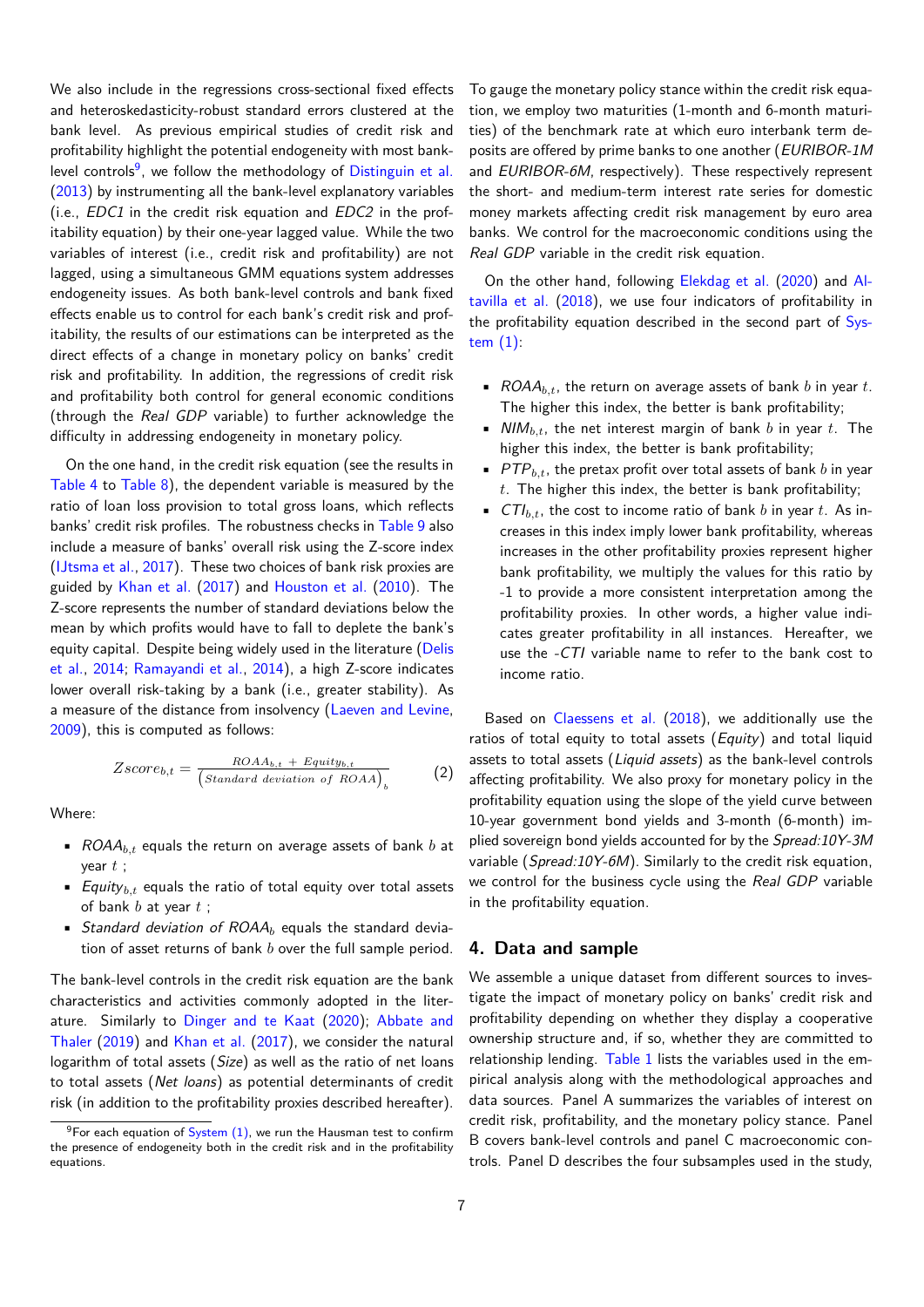#### **Table 1:** Definitions.

<span id="page-7-0"></span>

| Variable                                                                                                                   | Methodological approach                                                                                                                                                                                                                                                                                                                                                                                                                                                            | Data source                                                                                  |
|----------------------------------------------------------------------------------------------------------------------------|------------------------------------------------------------------------------------------------------------------------------------------------------------------------------------------------------------------------------------------------------------------------------------------------------------------------------------------------------------------------------------------------------------------------------------------------------------------------------------|----------------------------------------------------------------------------------------------|
| Panel A: Variables of interest                                                                                             |                                                                                                                                                                                                                                                                                                                                                                                                                                                                                    |                                                                                              |
| LLP                                                                                                                        | Loan loss provision over a bank's total gross loans as the ability to absorb losses from non-performing loans in its balance sheet (determining the quality<br>of its loans).                                                                                                                                                                                                                                                                                                      | <b>Fitch Connect</b>                                                                         |
| Zscore                                                                                                                     | Natural logarithm of the following ratio: the sum of ROAA and Equity to the numerator, and the standard deviation of ROAA to the denominator. It<br>relates a bank's capital level to variability in its returns, indicating how much variability in returns can be absorbed by capital without the bank becoming<br>insolvent. It acts as a an accounting-based measure of the distance to default (see also Equation 2).                                                         | <b>Fitch Connect</b>                                                                         |
| <b>ROAA</b>                                                                                                                | Return on average assets as the net income over a bank's average total assets.                                                                                                                                                                                                                                                                                                                                                                                                     | <b>Fitch Connect</b>                                                                         |
| <b>NIM</b>                                                                                                                 | Net interest margin as the difference between interest income (i.e., gross interest and dividend income) and interest expense over a bank's total earning<br>assets (i.e., total loans, total securities, investments in property and earning assets not otherwise categorized).                                                                                                                                                                                                   | <b>Fitch Connect</b>                                                                         |
| PTP                                                                                                                        | Pre-tax profit over a bank's total assets.                                                                                                                                                                                                                                                                                                                                                                                                                                         | <b>Fitch Connect</b>                                                                         |
| <b>CTI</b>                                                                                                                 | Cost to income ratio as total operating costs (including administrative and fixed costs) over a bank's total operating income.                                                                                                                                                                                                                                                                                                                                                     | <b>Fitch Connect</b>                                                                         |
| EURIBOR-1M                                                                                                                 | Benchmark rate at which euro interbank 1-month term deposits are offered by prime banks to one another. It acts as a representative short-term interest<br>rate series for domestic money markets.                                                                                                                                                                                                                                                                                 | Eurostat                                                                                     |
| EURIBOR-6M                                                                                                                 | Benchmark rate at which euro interbank 6-month term deposits are offered by prime banks to one another. It acts as a representative medium-term interest<br>rate series for domestic money markets.                                                                                                                                                                                                                                                                                | Eurostat                                                                                     |
| Spread: 10Y-3M                                                                                                             | Difference between a central government bond yield on the secondary market with 10 years' residual maturity and its 3-month implied sovereign bond<br>yield.                                                                                                                                                                                                                                                                                                                       | Thompson Reuters Eikon                                                                       |
| Spread: 10Y-6M                                                                                                             | Difference between a central government bond yield on the secondary market with 10 years' residual maturity and its 6-month implied sovereign bond<br>yield.                                                                                                                                                                                                                                                                                                                       | Thompson Reuters Eikon                                                                       |
| Panel B: Bank-level controls                                                                                               |                                                                                                                                                                                                                                                                                                                                                                                                                                                                                    |                                                                                              |
| Size<br>Equity<br>Net loans<br>Liquid assets                                                                               | Natural logarithm of a bank's total assets as a measure of its size.<br>Total equity over a bank's total assets as a measure of its capital adequacy.<br>Net loans over a bank's total assets as a measure of its commitment to traditional financial intermediation.<br>Liquid assets (including cash, reserves representing surplus, securities and interbank loans with very short maturity) over a bank's total assets as a measure<br>of its level of liquidity.              | <b>Fitch Connect</b><br><b>Fitch Connect</b><br><b>Fitch Connect</b><br><b>Fitch Connect</b> |
| Panel C: Macroeconomic controls                                                                                            |                                                                                                                                                                                                                                                                                                                                                                                                                                                                                    |                                                                                              |
| Real GDP<br>Recession                                                                                                      | Annual percentage change on previous year in a country's real gross domestic product (in volume).<br>Dummy variable that equals 1 when Real GDP is negative, and 0 otherwise.                                                                                                                                                                                                                                                                                                      | Eurostat<br>Eurostat                                                                         |
| Panel D: Bank classifications                                                                                              |                                                                                                                                                                                                                                                                                                                                                                                                                                                                                    |                                                                                              |
| Cooperative banks<br>Non-cooperative banks<br>Weak relationship cooperative banks<br>Strong relationship cooperative banks | Retail & Consumer banks, Universal Commercial banks and Wholesale Commercial banks displaying a cooperative ownership structure.<br>Retail & Consumer banks, Universal Commercial banks and Wholesale Commercial banks displaying a non-cooperative ownership structure.<br>Cooperative banks displaying a number of clients per branch above the full sample median in 2019.<br>Cooperative banks displaying a number of clients per branch below the full sample median in 2019. | EACB (2020a)<br>Fitch Connect<br><b>EACB</b> (2020b)<br>EACB (2020b)                         |
|                                                                                                                            | Notes: This tables reports name, methodological approach and data source of all variables used in the empirical analysis, as well as definition of classifications used to build subsamples cooperative, non-cooperative, weak                                                                                                                                                                                                                                                     |                                                                                              |

rative and strong relationship cooperative banks

namely, cooperative banks, non-cooperative banks, weak relationship cooperative banks, and strong relationship cooperative banks.

Unconsolidated bank-level balance sheets and income statements are collected from Fitch Connect at an annual frequency, and these include three categories of banks: Retail & Consumer, Universal Commercial, and Wholesale Commercial. To address the potential of outliers to distort the results, all the banklevel variables are winsorized at the 5*th* and 95*th* percentiles, thresholds commonly accepted in the literature (Beltratti and Stulz, 2012). The final dataset consists of 30,467 observations from 3,998 banks in 10 euro area countries $10$  between 2010 and 2019. Table 2 reports the descriptive statistics of the bank- and country-level variables for the full sample (panel [A\) as well as](#page-18-25) [the Pearson](#page-18-25) correlations of the bank-level variables (panel B). We do not find the bank indicators emp[loy](#page-7-1)ed as explanatory variab[les to b](#page-8-0)e highly correlated, so multicollinearity is not a major concern in the estimations. The correlation coefficients of credit risk, *LLP*, with the profitability proxies, *ROAA*, *NIM*, *PTP*, and *CTI*, are -0.100, 0.085, -0.144, and -0.174, respectively. Table 3 refines the summary statistics by dividing the full sample into the four subsamples described above.

Bank risk-taking is gauged by two indexes: *LLP* for credit risk (see [Table](#page-9-1) 4 to Table 8) and *Z-score* for overall risk (see the robustness checks in Table 9). The mean *LLP* for the full sample is 0.419%, with a standard deviation of 0.830%. Interestingly, [Table 3](#page-10-0) in[dicates t](#page-14-0)hat, on average, non-cooperative banks display higher *LLP* (as well as a hig[her stan](#page-19-2)dard deviation) than cooperative banks in the euro area between 2010 and 2019. While both weak relationship and strong relationship cooperative banks exhibit, on average, lower *LLP* than noncooperative banks, there is no significant difference between the two groups of cooperative banks in terms of the average *LLP*. The full sample mean *Z-score* is 4.668, with a standard deviation of 3.351. Table 3 shows that, on average, the overall risk of non-cooperative banks is significantly lower (i.e., with a greater *Z-score* value)—although much more volatile—than cooperatives'. Moreover, strong relationship cooperative banks perform significantl[y better](#page-9-1) regarding overall risk than weak relationship cooperative banks ; this result being an important motivation for this research.

Bank profitability is measured by four indicators, namely, *ROOA*, *NIM*, *PTP*, and *CTI*, with the latter having the highest standard deviation. The means are, respectively, 0.368%, 2.085%, 0.571%, and 69.040%. On average, cooperative banks fare significantly better in terms of *NIM*, which might be linked to their higher share of net loans to total assets (59.330% on average) relative to non-cooperatives' (mean value of 56.966%). In addition, the *NIM* index is significantly higher for strong relationship cooperative banks (mean value of 2.281%) than for weak relationship cooperative banks (1.663% on average). Alternatively, weak relationship cooperative banks, on average, gain better results than strong relationship cooperative banks for *ROAA* (0.399% vs. 0.337%), *PTP* (0.578% vs. 0.528%), and *CTI* (66.170% vs. 69.444%). Specifically, the differences in *CTI* between weak relationship and strong relationship cooperative banks most likely reflect the higher costs required to

<span id="page-7-1"></span><sup>&</sup>lt;sup>10</sup> Austria, Finland, France, [Germany](#page-15-0), Italy, Luxembourg, the Netherlands, Portugal, Slovenia, and Spain.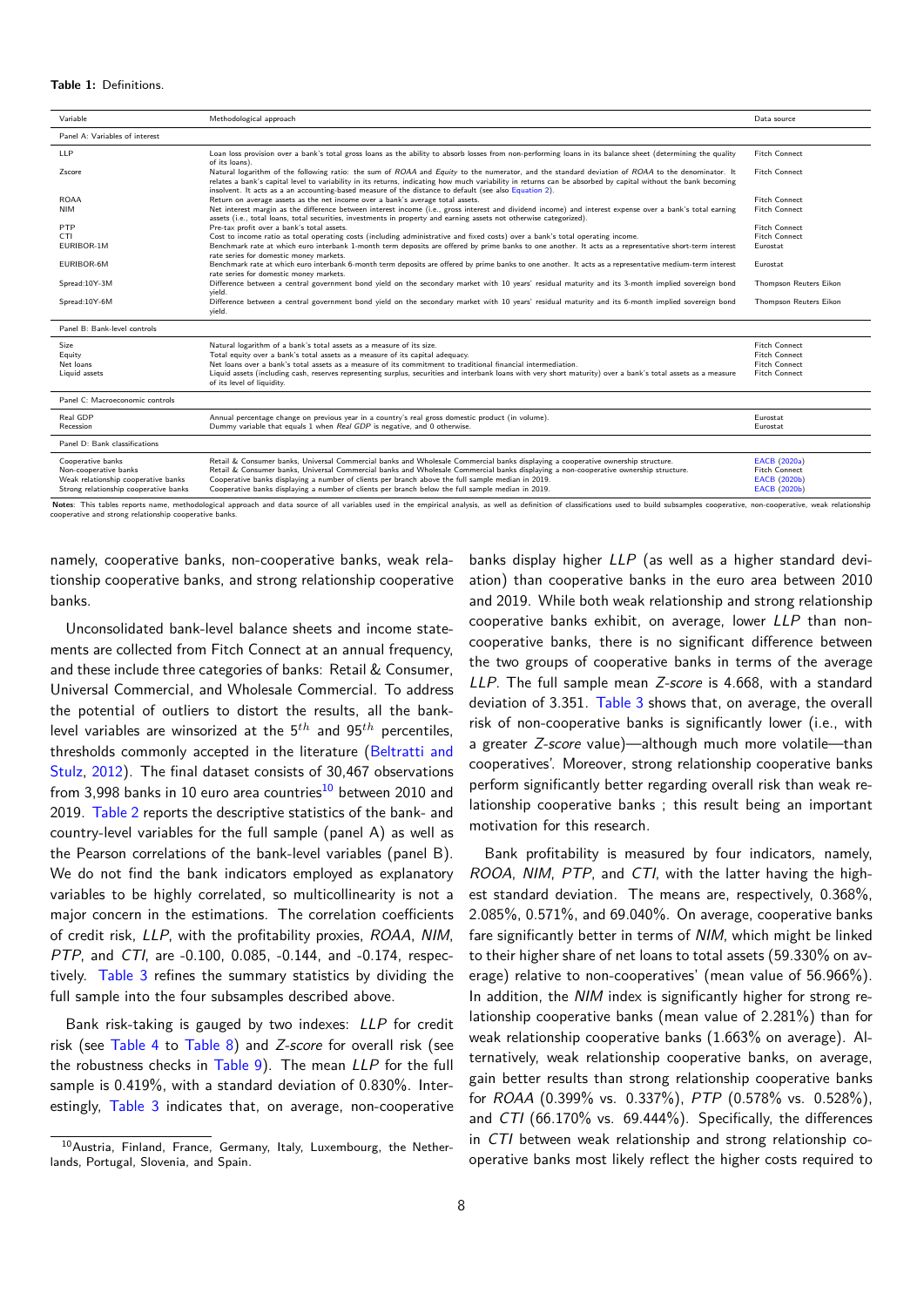**Table 2:** Full sample descriptive statistics and bank variables' correlations.

<span id="page-8-0"></span>

| Panel A: Descriptive statistics             |          |           |             |            |           |          |          |          |           |               |
|---------------------------------------------|----------|-----------|-------------|------------|-----------|----------|----------|----------|-----------|---------------|
|                                             |          | Unit      | Mean        | Median     | Std. dev. | Min.     | Max.     | Obs.     | Banks     | Countries     |
| Bank-level variables                        |          |           |             |            |           |          |          |          |           |               |
| <b>LLP</b>                                  |          | $\%$      | 0.419       | 0.230      | 0.830     | $-1.010$ | 2.630    | 30,467   | 3,998     | 10            |
| Zscore                                      |          | std. dev. | 4.668       | 4.312      | 3.351     | 0.987    | 41.875   | 30,135   | 3,941     | 10            |
| <b>ROAA</b>                                 |          | %         | 0.368       | 0.280      | 0.448     | $-0.490$ | 1.850    | 30,467   | 3,998     | 10            |
| <b>NIM</b>                                  |          | $\%$      | 2.085       | 2.150      | 0.731     | 0.200    | 3.380    | 30,467   | 3,998     | 10            |
| PTP                                         |          | $\%$      | 0.571       | 0.490      | 0.557     | $-0.530$ | 2.400    | 30,467   | 3,998     | 10            |
| <b>CTI</b>                                  |          | $\%$      | 69.040      | 68.690     | 13.698    | 39.270   | 99.430   | 30,467   | 3,998     | 10            |
| Size                                        |          | $ln(\in)$ | 20.375      | 20.225     | 1.708     | 17.451   | 23.860   | 30,467   | 3,998     | 10            |
| Equity                                      |          | %         | 10.019      | 8.790      | 5.914     | 3.660    | 37.650   | 30,467   | 3,998     | 10            |
| Net loans                                   |          | $\%$      | 58.204      | 60.810     | 18.682    | 8.540    | 86.760   | 30,467   | 3,998     | 10            |
| Liquid assets                               |          | $\%$      | 16.110      | 11.390     | 14.189    | 2.270    | 63.390   | 30,467   | 3,998     | 10            |
| Country-level variables                     |          |           |             |            |           |          |          |          |           |               |
| EURIBOR-1M                                  |          | %         | 0.114       | 0.130      | 0.472     | $-0.400$ | 1.180    | 30,467   | 3,998     | 10            |
| EURIBOR-6M                                  |          | $\%$      | 0.371       | 0.310      | 0.614     | $-0.300$ | 1.640    | 30,467   | 3,998     | 10            |
| Spread:10Y-3M                               |          | $\%$      | 1.537       | 1.242      | 1.124     | $-0.270$ | 10.292   | 30,467   | 3,998     | 10            |
| Spread:10Y-6M                               |          | $\%$      | 1.383       | 0.999      | 1.003     | $-1.010$ | 10.049   | 30,467   | 3,998     | 10            |
| Real GDP                                    |          | $\%$      | 1.537       | 1.500      | 1.488     | $-4.100$ | 4.900    | 30,467   | 3,998     | 10            |
| Recession                                   |          | ${0,1}$   | 0.059       | 0.000      | 0.237     | 0.000    | 1.000    | 30,467   | 3,998     | 10            |
| Panel B: Bank-level variables' correlations |          |           |             |            |           |          |          |          |           |               |
|                                             | LLP      | Zscore    | <b>ROAA</b> | <b>NIM</b> | PTP       | CTI      | Size     | Equity   | Net loans | Liquid assets |
| <b>LLP</b>                                  | 1.000    |           |             |            |           |          |          |          |           |               |
| Zscore                                      | $-0.023$ | 1.000     |             |            |           |          |          |          |           |               |
| <b>ROAA</b>                                 | $-0.100$ | 0.072     | 1.000       |            |           |          |          |          |           |               |
| <b>NIM</b>                                  | 0.085    | 0.022     | 0.055       | 1.000      |           |          |          |          |           |               |
| PTP                                         | $-0.144$ | 0.100     | 0.958       | 0.130      | 1.000     |          |          |          |           |               |
| <b>CTI</b>                                  | $-0.174$ | 0.011     | $-0.314$    | $-0.156$   | $-0.361$  | 1.000    |          |          |           |               |
| Size                                        | $-0.009$ | $-0.088$  | $-0.088$    | $-0.289$   | $-0.084$  | $-0.251$ | 1.000    |          |           |               |
| Equity                                      | 0.070    | 0.204     | 0.377       | 0.021      | 0.362     | $-0.000$ | $-0.312$ | 1.000    |           |               |
| Net loans                                   | $-0.070$ | $-0.066$  | $-0.084$    | 0.273      | $-0.064$  | $-0.131$ | 0.140    | $-0.202$ | 1.000     |               |
| Liquid assets                               | $-0.050$ | 0.034     | 0.098       | $-0.318$   | 0.047     | 0.178    | $-0.107$ | 0.163    | $-0.585$  | 1.000         |

Votes: This table reports descriptive statistics for the full sample and bank-level variables' Pearson's correlations of the yearly data for 3998 banks from 2010 to 2019. The top and bottom 5% of all observations for bankhave been winsorized to limit the impact of extreme values on empirical results.

set up and maintain decentralized branch networks.

As expected, non-cooperative banks are significantly larger than cooperative banks on average (4.370 $\in$  billion vs. 1.670 $\in$ billion), while weak relationship cooperative banks  $(11.300\epsilon)$ billion) are larger than strong relationship cooperative banks  $(0.869 \in$  billion). The full sample mean *Equity* is 10.019%. with a standard deviation of 5.914%. Non-cooperative banks are better capitalized (mean value of 10.523%) than cooperative banks (9.561%), which might reflect the fact that cooperative banks are more involved in traditional financial intermediation, while non-cooperative banks engage more in capital market transactions to fund themselves in wholesale markets (Claessens et al., 2018). Interestingly, strong relationship cooperative banks display significantly better capitalization levels (9.579% on average) than weak relationship cooperative banks (9.347%). In turn, the mean proportions of *Net loans* and *[Liquid asset](#page-18-1)s* [in ba](#page-18-1)nks' total assets are, respectively, 58.204% and 16.110%; the former is slightly more volatile  $(18.682\%)$  than the latter  $(14.189\%)$ . On average, cooperative banks hold a higher share of loans (59.330%) than noncooperatives' (56.966%), as do weak relationship cooperative banks (67.003%) compared with strong relationship cooperative banks (58.690%). Regarding the mean levels of liquid assets in the euro area, non-cooperative banks outperform (17.396% of total assets) cooperative banks (14.941%) between 2010 and 2019, while weak relationship cooperative banks (16.352% of total assets) outperform strong relationship cooperative banks  $(14.823\%)$ .

We next collect from Eurostat the yearly averages of the euro interbank offered rates at which 1-month (*EURIBOR-1M*) and 6-month (*EURIBOR-6M*) term deposits are offered by prime banks to one another. We also collect the annual percentage changes in countries' real gross domestic product (*Real GDP*) compared with the previous year. Thompson Reuters Eikon provide the data on the spreads (i.e., slopes of the yield curve) between central governments' bond yield in the secondary market with 10 years' residual maturity as well as the 3-month (*Spread:10Y-3M*) and 6-month (*Spread:10Y-6M*) implied sovereign bond yields. The averages of *EURIBOR-1M*, *EURIBOR-6M*, *Spread:10Y-3M*, *Spread:10Y-6M*, and *Real GDP* are 0.114%, 0.371%, 1.537%, 1.383%, and 1.537%, respectively. Understandably, monetary policy indexes based on spreads over longer periods display higher standard deviations (1.124% for *Spread:10Y-3M* vs. 1.003% for *Spread:10Y-6M*). In turn, *Real GDP* varies considerably across the observations, with a low of -4.100% and a high of 4.900% over the full sample period and a standard deviation of 1.488%.

To explore the different impacts of monetary policy on bank credit risk and profitability by ownership structure, a bank is classified as a cooperative if it displays a cooperative ownership structure as defined by EACB (2020a) and a non-cooperative otherwise. In addition, we examine the different impacts of monetary policy on bank credit risk and profitability depending on banks' commitment to relationship lending (Agarwal et al., 2018) by distin[guishing weak](#page-19-1) relationship cooperative banks from strong relationship cooperative banks (Groeneveld, 2017). As described in Table A2, a cooperative bank is considered to be strongly dedicated to relationship lending (i[.e., have](#page-18-26) [wider](#page-18-26) [geogra](#page-18-26)phic coverage and closer customer relationships) if the number of clients per branch is below the 2[019 median](#page-19-29) [value](#page-19-29) (i.e., 3413 client[s per bran](#page-17-1)ch) computed on the basis of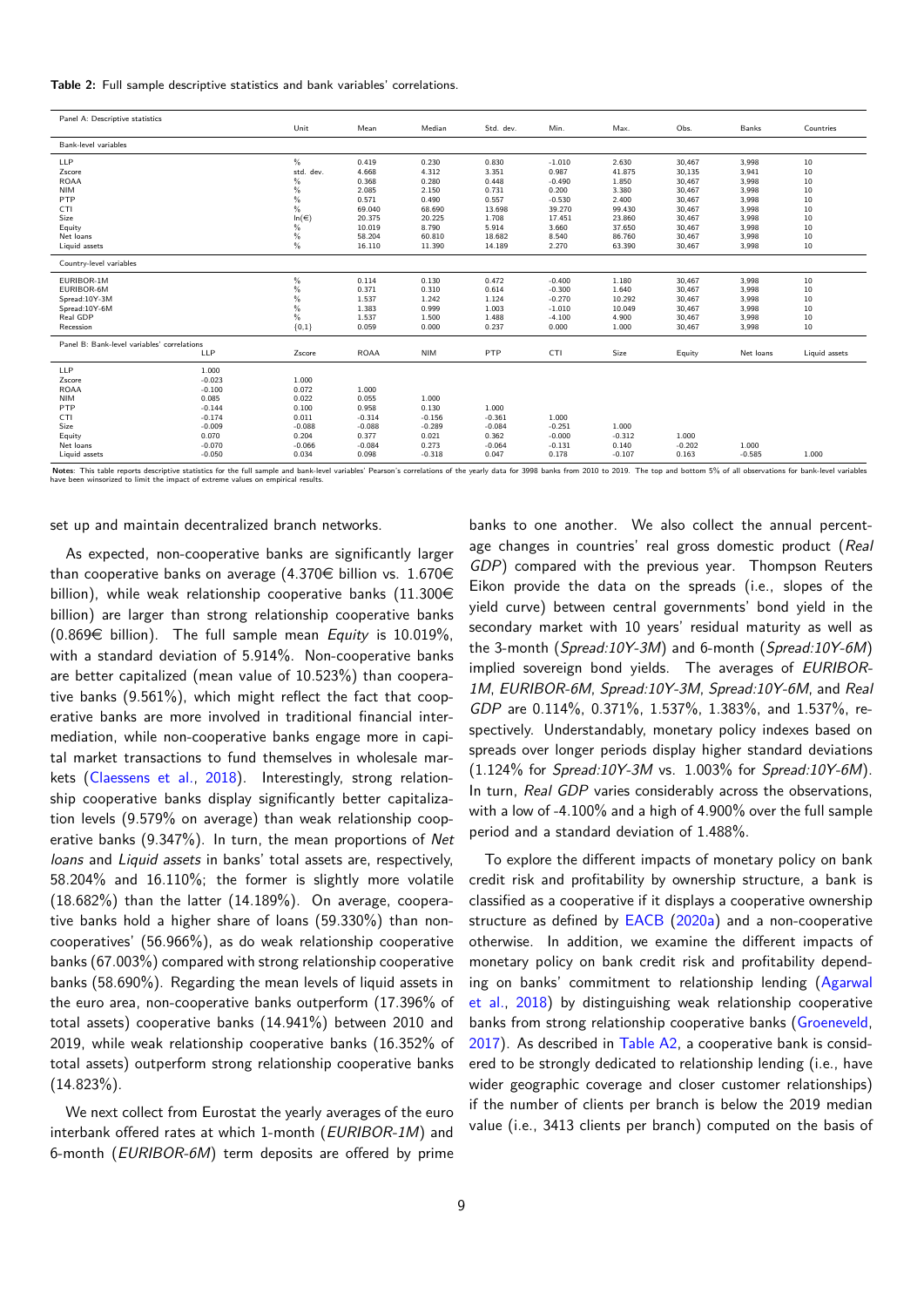**Table 3:** Summary statistics of cooperative, non-cooperative, weak relationship and strong relationship cooperative banks' variables.

<span id="page-9-1"></span>

|                                                                                                               | LLP                                                                    | Zscore                                                                | <b>ROAA</b>                                                             | <b>NIM</b>                                                                | PTP                                                                     | <b>CTI</b>                                                                   | Total assets<br>$(\in$ billion)                                       | Equity                                                                | Net loans                                                                 | Liquid assets                                                              |
|---------------------------------------------------------------------------------------------------------------|------------------------------------------------------------------------|-----------------------------------------------------------------------|-------------------------------------------------------------------------|---------------------------------------------------------------------------|-------------------------------------------------------------------------|------------------------------------------------------------------------------|-----------------------------------------------------------------------|-----------------------------------------------------------------------|---------------------------------------------------------------------------|----------------------------------------------------------------------------|
| Panel A: Cooperative banks                                                                                    |                                                                        |                                                                       |                                                                         |                                                                           |                                                                         |                                                                              |                                                                       |                                                                       |                                                                           |                                                                            |
| Mean<br>Median<br>Std. dev.<br>Min.<br>Max.                                                                   | 0.402<br>0.250<br>0.779<br>$-1.010$<br>2.630                           | 4.511<br>4.399<br>1.688<br>1.285<br>41.875                            | 0.342<br>0.300<br>0.294<br>$-0.490$<br>1.850                            | 2.234<br>2.240<br>0.536<br>0.200<br>3.380                                 | 0.532<br>0.520<br>0.368<br>$-0.530$<br>2.400                            | 69.192<br>68.970<br>11.082<br>39.270<br>99.430                               | 1.670<br>0.316<br>4.320<br>0.038<br>23.000                            | 9.561<br>9.070<br>3.189<br>3.660<br>37.650                            | 59.330<br>60.190<br>14.024<br>8.540<br>86.760                             | 14.941<br>11.340<br>11.485<br>2.270<br>63.390                              |
| Panel B: Non-cooperative banks                                                                                |                                                                        |                                                                       |                                                                         |                                                                           |                                                                         |                                                                              |                                                                       |                                                                       |                                                                           |                                                                            |
| Mean<br>Median<br>Std. dev.<br>Min.<br>Max.<br>Test t-statistic <sup>a</sup>                                  | 0.437<br>0.210<br>0.883<br>$-1.010$<br>2.630<br>$3.717***$             | 4.843<br>4.136<br>4.529<br>0.987<br>41.617<br>$8.576***$              | 0.396<br>0.230<br>0.570<br>$-0.490$<br>1.850<br>10.597***               | 1.922<br>2.020<br>0.870<br>0.200<br>3.380<br>$-37.962***$                 | 0.613<br>0.450<br>0.707<br>$-0.530$<br>2.400<br>12.748***               | 68.873<br>68.320<br>16.090<br>39.270<br>99.430<br>$-2.029**$                 | 4.370<br>1.410<br>6.780<br>0.038<br>23.000<br>41.809***               | 10.523<br>8.380<br>7.860<br>3.660<br>37.650<br>14.231***              | 56.966<br>61.780<br>22.665<br>8.540<br>86.760<br>$-11.055***$             | 17.396<br>11.450<br>16.569<br>2.270<br>63.390<br>$15.141***$               |
| Panel C: Weak relationship cooperative banks                                                                  |                                                                        |                                                                       |                                                                         |                                                                           |                                                                         |                                                                              |                                                                       |                                                                       |                                                                           |                                                                            |
| Mean<br>Median<br>Std. dev.<br>Min.<br>Max.<br>Test t-statisticb                                              | 0.372<br>0.240<br>0.593<br>$-1.010$<br>2.630<br>$2.519**$              | 4.299<br>4.416<br>0.858<br>1.788<br>6.435<br>$4.194***$               | 0.399<br>0.400<br>0.324<br>$-0.490$<br>1.850<br>$-0.165$                | 1.663<br>1.600<br>0.541<br>0.200<br>3.380<br>10.301***                    | 0.578<br>0.560<br>0.444<br>$-0.530$<br>2.170<br>1.700*                  | 66.170<br>64.970<br>11.708<br>39.270<br>99.430<br>$5.761***$                 | 11.300<br>11.200<br>8.450<br>0.038<br>23.000<br>$-33.805***$          | 9.347<br>8.745<br>3.674<br>3.660<br>37.650<br>$5.199***$              | 67.003<br>72.325<br>14.550<br>8.540<br>86.760<br>$-15.255***$             | 16.352<br>13.820<br>10.262<br>2.270<br>63.390<br>2.172**                   |
| Panel D: Strong relationship cooperative banks                                                                |                                                                        |                                                                       |                                                                         |                                                                           |                                                                         |                                                                              |                                                                       |                                                                       |                                                                           |                                                                            |
| Mean<br>Median<br>Std. dev.<br>Min.<br>Max.<br>Test t-statistic <sup>C</sup><br>Test t-statistic <sup>d</sup> | 0.404<br>0.250<br>0.793<br>$-1.010$<br>2.630<br>$-1.370$<br>$3.359***$ | 4.529<br>4.396<br>1.738<br>1.285<br>41.875<br>$-4.590***$<br>7.808*** | 0.337<br>0.300<br>0.290<br>$-0.490$<br>1.850<br>$7.103***$<br>11.195*** | 2.281<br>2.280<br>0.508<br>0.200<br>3.380<br>$-40.823***$<br>$-43.164***$ | 0.528<br>0.510<br>0.360<br>$-0.530$<br>2.400<br>$4.607***$<br>13.000*** | 69.444<br>69.270<br>10.991<br>39.270<br>99.430<br>$-9.979***$<br>$-3.547***$ | 0.869<br>0.285<br>2.420<br>0.038<br>23.000<br>106.647***<br>59.025*** | 9.579<br>9.080<br>3.145<br>3.660<br>37.650<br>$-2.453**$<br>13.525*** | 58.690<br>59.600<br>13.788<br>8.540<br>86.760<br>20.210***<br>$-7.875***$ | 14.823<br>11.020<br>11.574<br>2.270<br>63.390<br>$4.486***$<br>$15.411***$ |

Notes: This table reports the summary statistics of cooperative, non-cooperative, weak relationship cooperative and strong relationship cooperative banks' variables from 2010 to 2019. All variables are expressed in ercenta Tot*al assets ex*pressed in € billion (see Table 1 for definitions). Unconsolidated bank-level balance sheets and income statements are reported by Fitch Connect and winsorized at the 5% level. We consider a bank cooperat tively. Pcooperative and non-cooperative, Dweak relationship cooperative and non-cooperative, strong relationship and weak relationship cooperative, and distrong relationship cooperative and non-cooperative banks subsample respectively, "cooperative and non-cooperative, the significance at the 10%, 5% and 1% level, respectively.<br>\*\*, \*\*\* indicate significance at the 10%, 5% and 1% level, respectively.

### EACB  $(2020b)$  d[a](#page-19-1)ta $^{11}$  $^{11}$  $^{11}$ .

Branches' centralization strategies used to reduce a bank's territorial coverage are usually based on medium-term deci[sions and requ](#page-19-2)ire ti[me](#page-9-2) to be implemented (the closure of local branches and internal restructuring do not happen overnight). Accordingly, we assume that our sample period is sufficiently short to consider which centralization strategies observed in 2019 (i.e., the year in which the most recent data are available from the European Association of Co-operative Banks) have been relatively steady for each cooperative group in the sample since 2010. Therefore, the categorizations of cooperative banks in 2019 are considered to represent their strategic decisions taken in 2010.

For brevity, we use *LLP*, *Z-score*, *ROAA*, *NIM*, *PTP*, *-CTI*, *Size*, *Equity*, *Net loans*, *Liquid assets*, *EURIBOR-1M*, *EURIBOR-6M*, *Spread:10Y-3M*, *Spread:10Y-6M*, and *Real GDP* to refer to the loan loss provision to gross loans ratio, natural logarithm of the Z-score index, return on average assets ratio, net interest margin, pretax profit to total assets ratio, cost to income ratio, natural logarithm of total assets, ratio of equity to total assets, ratio of net loans to total assets, ratio of liquid assets to total assets, benchmark rate at which euro interbank 1-month term deposits are offered, benchmark rate at which euro interbank 6-month term deposits are offered, difference between 10-year government bond yields and 3-month implied sovereign bond yields, difference between 10-year government bond yields and 6-month implied sovereign bond yields, and annual percentage c[hange](#page-17-1) in a country's real GDP from the previous year, respectively.

# **5. Main findings**

<span id="page-9-0"></span>To test the effects of expansionary monetary policy on bank credit risk and profitability depending on whether banks display a cooperative ownership structure and, if so, whether they are committed to relationship lending, we estimate  $S$ ystem  $(1)$ . In the credit risk equation, we regress the loan loss provision ratio on profitability, the monetary policy index, and a set of determinants commonly used in the literature. We use four indicators of bank profitability: *ROAA*, *NIM*, *PTP*, and *[-CTI](#page-5-2)*. In the profitability equation, we regress one by one our four proxies of bank profitability on the credit risk indicator, the measure of monetary policy, and a set of explanatory variables outlined in the literature. The presumably endogenous bank-level indicators are instrumented by their one-year lagged value. Regarding our two variables of interest (i.e., credit risk and profitability), which are not lagged, we address the endogeneity issue by estimating a dynamic simultaneous equations system using GMM techniques.

# **5.1. The effects of a low interest rate environment on credit risk and profitability: preliminary results**

We first examine the effect of a low interest rate environment on credit risk and profitability for the full sample. Table 4 reports the GMM dynamic panel regression results from System (1). The significant and negative signs of both *EURIBOR-*

<span id="page-9-2"></span> $11$ These data are elaborated by Tilburg University and based on inputs of the members of the European Association of Cooperative Banks. The list of full members is available from http://www.eacb.coop/en/about/membership/full-members.html.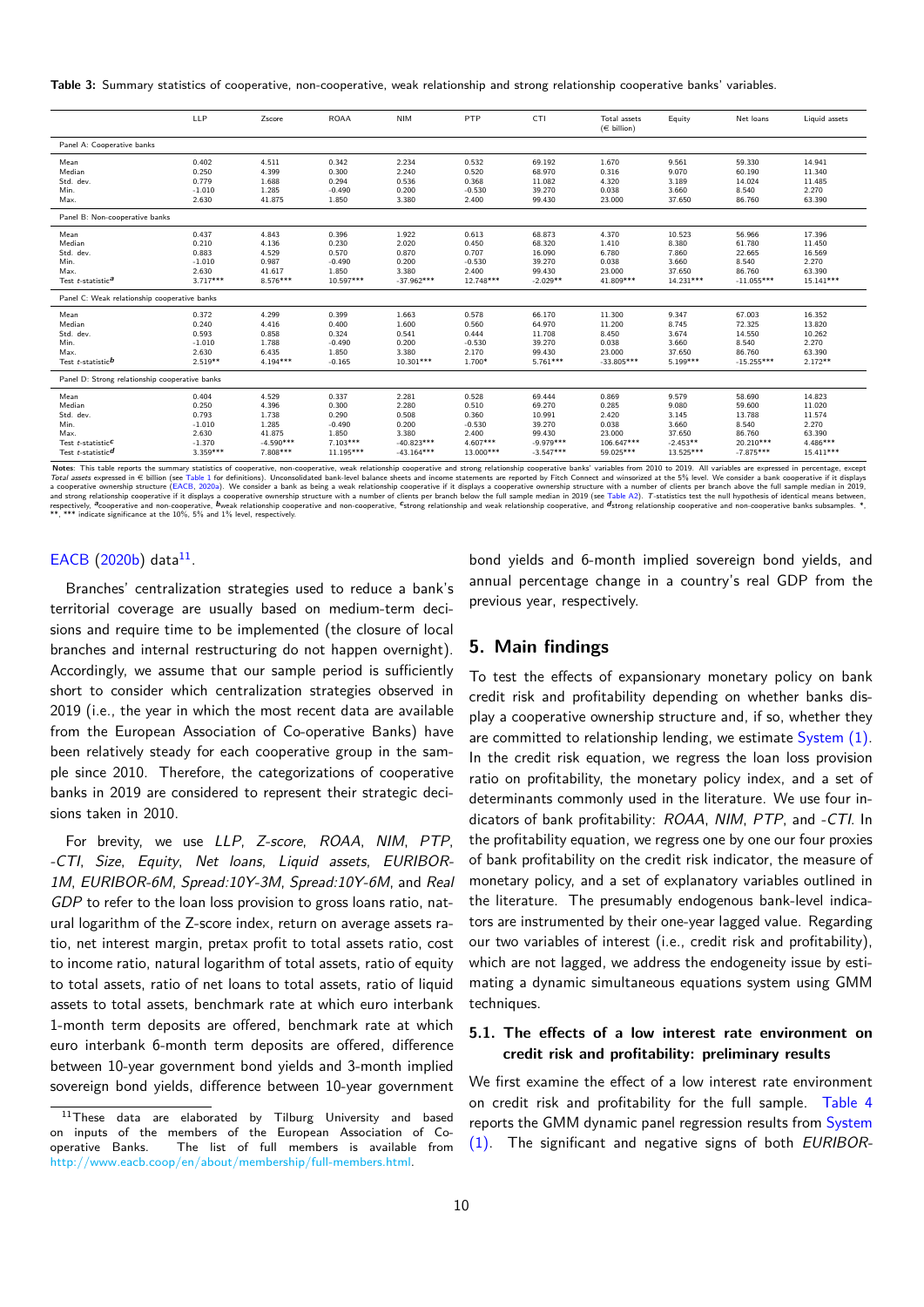**Table 4:** Credit risk and profitability in a low interest rate environment (2010-2019).

<span id="page-10-0"></span>

|                                                                                                                                                                                                                               | (1)                       | (2)                       | (3)                       | (4)                       | (5)                       | (6)              | (7)                       | (8)                    |
|-------------------------------------------------------------------------------------------------------------------------------------------------------------------------------------------------------------------------------|---------------------------|---------------------------|---------------------------|---------------------------|---------------------------|------------------|---------------------------|------------------------|
| Credit risk equation                                                                                                                                                                                                          |                           |                           |                           |                           |                           |                  |                           |                        |
| LLP lagged                                                                                                                                                                                                                    | $0.563***$                | $0.561***$                | $0.558***$                | $0.550***$                | $0.563***$                | $0.561$ ***      | $0.559***$                | $0.550***$             |
|                                                                                                                                                                                                                               | (54.765)                  | (57.196)                  | (52.812)                  | (56.364)                  | (55.040)                  | (57.503)         | (53.092)                  | (56.619)               |
| <b>ROAA</b>                                                                                                                                                                                                                   | $-0.146***$               |                           |                           |                           | $-0.147***$               |                  |                           |                        |
| <b>NIM</b>                                                                                                                                                                                                                    | $(-8.284)$                | $0.039***$                |                           |                           | $(-8.318)$                | $0.042***$       |                           |                        |
|                                                                                                                                                                                                                               |                           | (4.435)                   |                           |                           |                           | (4.728)          |                           |                        |
| PTP                                                                                                                                                                                                                           |                           |                           | $-0.149***$               |                           |                           |                  | $-0.149***$               |                        |
|                                                                                                                                                                                                                               |                           |                           | $(-9.931)$                |                           |                           |                  | $(-9.941)$                |                        |
| -CTI                                                                                                                                                                                                                          |                           |                           |                           | $0.007***$                |                           |                  |                           | $0.007***$             |
|                                                                                                                                                                                                                               |                           |                           |                           | $(-15.359)$               |                           |                  |                           | $(-15.453)$            |
| Size                                                                                                                                                                                                                          | $-0.002$                  | $0.007**$                 | $-0.003$                  | $-0.011***$               | $-0.002$                  | $0.007**$        | $-0.003$                  | $-0.011***$            |
|                                                                                                                                                                                                                               | $(-0.830)$                | (2.291)                   | $(-1.109)$                | $(-4.114)$                | $(-0.880)$                | (2.379)          | $(-1.154)$                | $(-4.180)$             |
| Net loans                                                                                                                                                                                                                     | $-0.001***$               | $-0.002***$               | $-0.001***$               | $-0.002***$               | $-0.001***$               | $-0.002***$      | $-0.001***$               | $-0.002***$            |
| EURIBOR-1M                                                                                                                                                                                                                    | $(-4.014)$<br>$-0.021**$  | $(-5.221)$<br>$-0.027***$ | $(-3.893)$<br>$-0.017**$  | $(-5.184)$<br>$-0.032***$ | $(-3.992)$                | $(-5.299)$       | $(-3.870)$                | $(-5.171)$             |
|                                                                                                                                                                                                                               | $(-2.575)$                | $(-3.072)$                | $(-2.037)$                | $(-3.784)$                |                           |                  |                           |                        |
| EURIBOR-6M                                                                                                                                                                                                                    |                           |                           |                           |                           | $-0.027***$               | $-0.033***$      | $-0.024***$               | $-0.036***$            |
|                                                                                                                                                                                                                               |                           |                           |                           |                           | $(-4.392)$                | $(-4.927)$       | $(-3.767)$                | $(-5.579)$             |
| Real GDP                                                                                                                                                                                                                      | $-0.132***$               | $-0.134***$               | $-0.130***$               | $-0.132***$               | $-0.133***$               | $-0.135***$      | $-0.130***$               | $-0.132***$            |
|                                                                                                                                                                                                                               | $(-37.468)$               | $(-37.250)$               | $(-37.199)$               | $(-37.006)$               | $(-37.227)$               | $(-37.111)$      | $(-36.950)$               | $(-36.876)$            |
|                                                                                                                                                                                                                               |                           |                           |                           |                           |                           |                  |                           |                        |
| Profitability equation                                                                                                                                                                                                        | $0.695**$                 |                           |                           |                           | $0.695***$                |                  |                           |                        |
| ROAA lagged                                                                                                                                                                                                                   | (57.994)                  |                           |                           |                           | (57.974)                  |                  |                           |                        |
| NIM lagged                                                                                                                                                                                                                    |                           | $0.896***$                |                           |                           |                           | $0.898***$       |                           |                        |
|                                                                                                                                                                                                                               |                           | (199.297)                 |                           |                           |                           | (200.791)        |                           |                        |
| PTP lagged                                                                                                                                                                                                                    |                           |                           | $0.710***$                |                           |                           |                  | $0.710***$                |                        |
|                                                                                                                                                                                                                               |                           |                           | (61.656)                  |                           |                           |                  | (61.686)                  |                        |
| -CTI lagged                                                                                                                                                                                                                   |                           |                           |                           | $0.771***$                |                           |                  |                           | $0.771***$             |
|                                                                                                                                                                                                                               |                           |                           |                           | (100.513)                 |                           |                  |                           | (100.336)              |
| LLP                                                                                                                                                                                                                           | $-0.052***$               | $0.012***$                | $-0.076***$               | $0.898***$                | $-0.053***$               | $0.012***$       | $-0.078***$               | $0.921***$             |
|                                                                                                                                                                                                                               | $(-12.245)$<br>$0.008***$ | (3.401)<br>0.000          | $(-14.441)$<br>$0.009***$ | $(-9.108)$<br>$-0.015$    | $(-12.082)$<br>$0.008***$ | (3.496)<br>0.000 | $(-14.167)$<br>$0.009***$ | $(-9.135)$<br>$-0.016$ |
| Equity                                                                                                                                                                                                                        | (10.557)                  | (0.699)                   | (10.146)                  | (1.076)                   | (10.551)                  | (0.566)          | (10.129)                  | (1.187)                |
| Liquid assets                                                                                                                                                                                                                 | 0.000                     | $-0.001***$               | $-0.000$                  | $-0.042***$               | 0.000                     | $-0.001***$      | $-0.000$                  | $-0.042***$            |
|                                                                                                                                                                                                                               | (1.391)                   | $(-4.887)$                | $(-1.013)$                | (7.685)                   | (1.408)                   | $(-4.689)$       | $(-0.992)$                | (7.570)                |
| Spread:10Y-3M                                                                                                                                                                                                                 | $0.010***$                | $0.027***$                | $0.012***$                | $0.664***$                |                           |                  |                           |                        |
|                                                                                                                                                                                                                               | (3.777)                   | (11.825)                  | (3.826)                   | $(-9.821)$                |                           |                  |                           |                        |
| Spread: 10Y-6M                                                                                                                                                                                                                |                           |                           |                           |                           | $0.014***$                | $0.023$ ***      | $0.016***$                | $0.559***$             |
|                                                                                                                                                                                                                               |                           |                           |                           |                           | (4.141)                   | (8.864)          | (3.865)                   | $(-7.010)$             |
| Real GDP                                                                                                                                                                                                                      | $0.004**$                 | $0.015***$                | $0.008***$                | 0.064                     | $0.005***$                | $0.012***$       | $0.009***$                | $-0.017$               |
|                                                                                                                                                                                                                               | (2.167)                   | (9.278)                   | (3.836)                   | $(-1.351)$                | (2.692)                   | (7.644)          | (4.151)                   | (0.365)                |
| Observations                                                                                                                                                                                                                  | 26,146                    | 26,146                    | 26,146                    | 26,146                    | 26,146                    | 26,146           | 26,146                    | 26,146                 |
| Banks                                                                                                                                                                                                                         | 3,998                     | 3,998                     | 3,998                     | 3,998                     | 3,998                     | 3,998            | 3,998                     | 3,998                  |
| Notes: This table reports the results of estimating dynamic simultaneous equations System (1) using two-step CMM for an upbalanced panel of European Retail & Consumer Universal Commercial and Wholesale Commercial banks. O |                           |                           |                           |                           |                           |                  |                           |                        |

states and the second countries over the period 2010-2019. Unconsolidated bank-level balance sheets and income statements are reported by Fitch Connect and winsorized at the 5% level. Country-level data are gathered by the Somple includes 3998 banks from 10 countries over the period 2010-2019. Unconsolidated bank-level balance sheets and income statements are reported by Fich Counters and Thompson Reuters Eikion. See Table 1 for the definiti indicate significance at the  $10\%$ ,  $5\%$  and  $1\%$  level, respectively.

*1M* and *EURIBOR-6M* in [the c](#page-7-0)redit risk equation confir[m the](#page-8-0) presence of a risk-taking channel of monetary policy (Altunbas et al., 2014) in the euro area between 2010 and 2019. Here, the risk-taking channel is slightly more intense when based on the medium-term *EURIBOR-6M* rate than on the*EURI[BOR-1M](#page-18-27)* [rate.](#page-18-27)

The *[ROA](#page-18-27)A* and *PTP* ratios are both significantly and negatively related to credit risk, while the opposite occurs for *NIM* and *-CTI* (this result is also confirmed in the simultaneous profitability equation). Therefore, obtaining extra (interest) income implies taking more credit risk when monetary policy is eased; this result is a direct consequence of the risk-taking channel of monetary policy transmission (Neuenkirch and Nöckel, 2018). Moreover, the negative and significant signs of the *Real GDP* coefficients show that bank credit risk rises in economic downturns. Although the *Size* coefficients are contradictory depending on the profitability proxy us[ed as the explanatory va](#page-20-11)ri[able i](#page-20-11)n the credit risk equation, a higher share of *Net loans* in a bank's assets seems to limit credit risk.

Focusing on the determinants of profitability, we observe a positively significant relationship between our interest rate proxies and profitability, confirming Borio et al. (2017)'s results on the positive link between short-term rates and bank profitability, which tends to erode as a low interest rate environment extends over time. Conversely, the increase in the spread between 10-year government bond yields and the euro interbank deposits rate is associated with better profitability. We also note the stronger dependence of *-CTI* on the monetary stance (with a significant coefficient of 0.664 for *Spread:10Y-3M* and 0.559 for *Spread:10Y-6M*) than the other profitability proxies. When significant, the level of capitalization (*Equity*) and business cycle (*Real GDP*) both improve bank profitability. A higher share of *Liquid assets* in total assets is achieved at the expense of lower bank profitability (see the negative coefficients, when significant).

# **5.2. The effects of a low interest rate environment on credit risk and profitability: cooperative and noncooperative banks**

We delve deeper into the influence of monetary policy on bank credit risk and profitability by separating cooperative banks from non-cooperative banks. The regression results are presented in Table 5 for cooperative banks and Table 6 for noncooperative banks.

First, we show that variations in *ROAA* do not significantly affect non[-coopera](#page-11-0)tive banks' credit risk $12$  as [opposed](#page-12-0) to coop-

<sup>12</sup>However, the significance of the -0.029 *ROAA* coefficient in regression (1) from the credit risk equation in Table 6 is at the 12.8% level.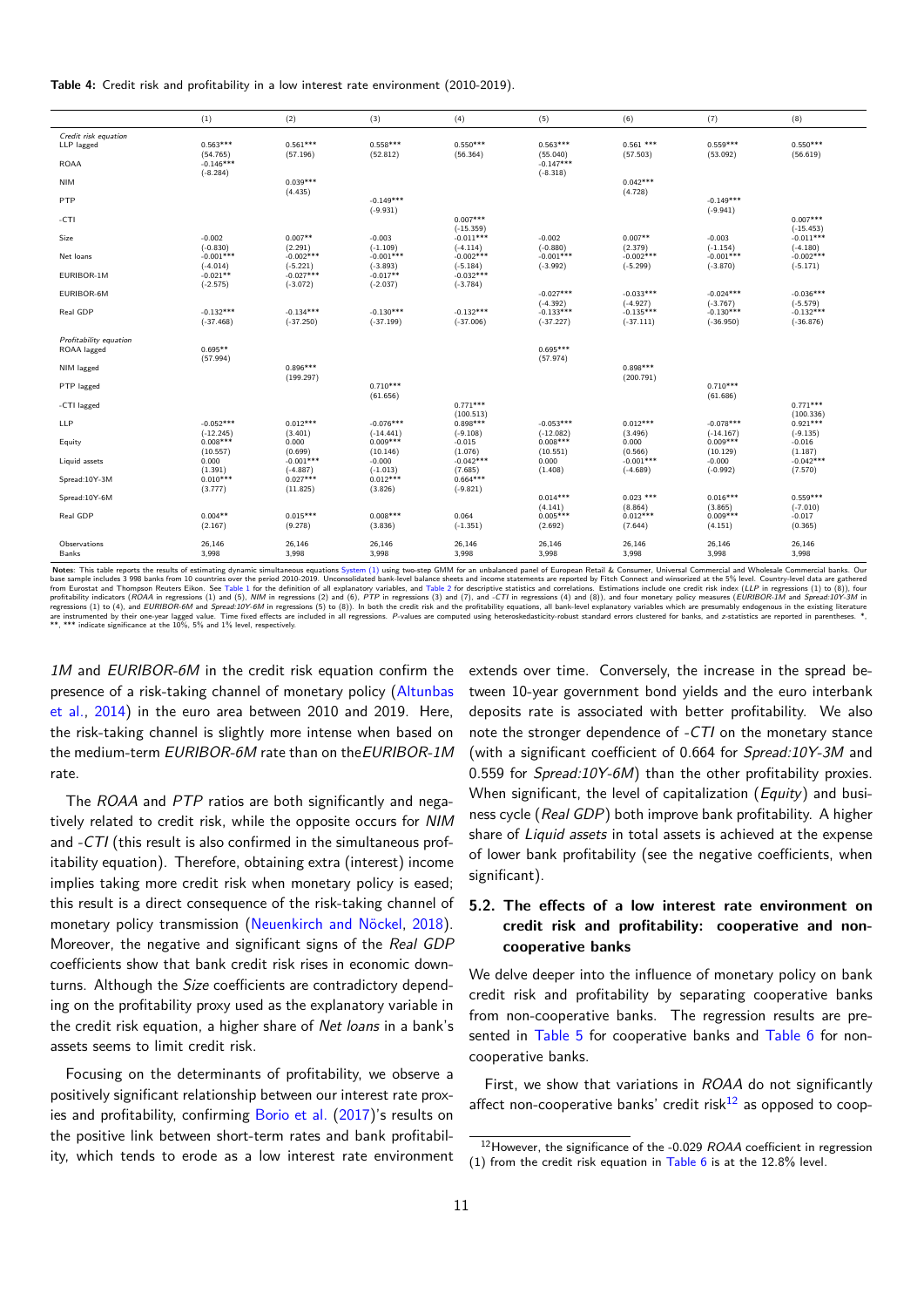**Table 5:** Cooperative banks' credit risk and profitability in a low interest rate environment (2010-2019).

<span id="page-11-0"></span>

|                        | (1)         | (2)         | (3)         | (4)         | (5)                    | (6)                    | (7)                    | (8)                      |
|------------------------|-------------|-------------|-------------|-------------|------------------------|------------------------|------------------------|--------------------------|
| Credit risk equation   |             |             |             |             |                        |                        |                        |                          |
| LLP lagged             | $0.537***$  | $0.578***$  | $0.507***$  | $0.548***$  | $0.539***$             | $0.580***$             | $0.510***$             | $0.550***$               |
|                        | (48.858)    | (55.562)    | (42.970)    | (52.236)    | (49.378)               | (56.295)               | (43.429)               | (52.738)                 |
| <b>ROAA</b>            | $-0.577***$ |             |             |             | $-0.577***$            |                        |                        |                          |
|                        | $(-19.269)$ |             |             |             | $(-19.302)$            |                        |                        |                          |
| <b>NIM</b>             |             | $0.057***$  |             |             |                        | $0.068***$             |                        |                          |
| PTP                    |             | (4.586)     | $-0.551***$ |             |                        | (5.411)                | $-0.549***$            |                          |
|                        |             |             | $(-21.007)$ |             |                        |                        | $(-20.970)$            |                          |
| -CTI                   |             |             |             | $0.013***$  |                        |                        |                        | $0.013***$               |
|                        |             |             |             | $(-18.053)$ |                        |                        |                        | $(-18.182)$              |
| Size                   | $0.013***$  | $0.024***$  | $0.016***$  | $-0.011***$ | $0.012***$             | $0.025***$             | $0.016***$             | $-0.011***$              |
|                        | (4.251)     | (7.398)     | (5.051)     | $(-2.921)$  | (4.097)                | (7.682)                | (4.914)                | $(-3.096)$               |
| Net loans              | $-0.001*$   | $-0.001**$  | $-0.001**$  | $-0.001*$   | $-0.001*$              | $-0.001**$             | $-0.001*$              | $-0.001*$                |
|                        | $(-1.898)$  | $(-2.244)$  | $(-1.970)$  | $(-1.861)$  | $(-1.764)$             | $(-2.152)$             | $(-1.848)$             | $(-1.714)$               |
| EURIBOR-1M             | $0.031***$  | 0.011       | $0.061***$  | 0.010       |                        |                        |                        |                          |
|                        | (3.082)     | (0.987)     | (5.873)     | (0.918)     |                        | $-0.014$               | $0.031***$             | $-0.011$                 |
| EURIBOR-6M             |             |             |             |             | 0.006                  | $(-1.580)$             |                        | $(-1.336)$               |
| Real GDP               | $-0.130***$ | $-0.130***$ | $-0.122***$ | $-0.122***$ | (0.749)<br>$-0.129***$ | $-0.130***$            | (3.867)<br>$-0.122***$ | $-0.122***$              |
|                        | $(-31.231)$ | $(-30.239)$ | $(-29.046)$ | $(-29.134)$ | $(-30.751)$            | $(-29.788)$            | $(-28.505)$            | $(-28.776)$              |
|                        |             |             |             |             |                        |                        |                        |                          |
| Profitability equation |             |             |             |             |                        |                        |                        |                          |
| ROAA lagged            | $0.576***$  |             |             |             | $0.575***$             |                        |                        |                          |
|                        | (35.877)    |             |             |             | (35.872)               |                        |                        |                          |
| NIM lagged             |             | $0.886***$  |             |             |                        | $0.890***$             |                        |                          |
|                        |             | (204.913)   |             |             |                        | (209.013)              |                        |                          |
| PTP lagged             |             |             | $0.581***$  |             |                        |                        | $0.583***$             |                          |
|                        |             |             | (38.485)    | $0.708***$  |                        |                        | (38.703)               | $0.706***$               |
| -CTI lagged            |             |             |             | (63.681)    |                        |                        |                        | (63.550)                 |
| LLP                    | $-0.091***$ | $-0.004$    | $-0.133***$ | $1.555***$  | $-0.098***$            | $-0.006$               | $-0.138***$            | $1.596***$               |
|                        | $(-20.097)$ | $(-1.335)$  | $(-23.342)$ | $(-10.502)$ | $(-20.537)$            | $(-1.619)$             | $(-23.444)$            | $(-10.354)$              |
| Equity                 | $0.009***$  | $0.002**$   | $0.010***$  | $0.071***$  | $0.009***$             | $0.002**$              | $0.010***$             | $0.073***$               |
|                        | (8.360)     | (2.257)     | (8.029)     | $(-2.844)$  | (8.102)                | (1.997)                | (7.754)                | $(-2.920)$               |
| Liquid assets          | $0.001***$  | $-0.001***$ | $-0.000$    | $-0.068***$ | $0.001***$             | $-0.001***$            | $-0.000$               | $-0.068***$              |
|                        | (5.083)     | $(-5.192)$  | $(-0.413)$  | (9.928)     | (4.988)                | $(-4.942)$             | $(-0.480)$             | (9.944)                  |
| Spread:10Y-3M          | $0.020***$  | $0.037***$  | $0.023***$  | $0.603***$  |                        |                        |                        |                          |
|                        | (7.759)     | (14.762)    | (7.358)     | $(-6.945)$  |                        |                        |                        |                          |
| Spread:10Y-6M          |             |             |             |             | $0.032***$             | $0.036***$             | $0.033***$             | $0.450***$               |
| Real GDP               | $-0.002$    | $0.015***$  | 0.003       | $-0.004$    | (10.159)<br>0.001      | (11.907)<br>$0.011***$ | (8.723)<br>$0.005**$   | $(-4.340)$<br>$-0.115**$ |
|                        | $(-0.907)$  | (8.366)     | (1.519)     | (0.067)     | (0.740)                | (6.417)                | (2.357)                | (2.090)                  |
|                        |             |             |             |             |                        |                        |                        |                          |
| Observations           | 13,701      | 13,701      | 13,701      | 13,701      | 13,701                 | 13.701                 | 13,701                 | 13,701                   |
| Banks                  | 2,136       | 2,136       | 2,136       | 2,136       | 2,136                  | 2,136                  | 2,136                  | 2,136                    |
|                        |             |             |             |             |                        |                        |                        |                          |

Notes: This table reports the results of estimations dynamic simultaneous equations System (1) using two-step GMM for an unbalanced panal of European Retail & Consumer, Universal Commercial and Wholesale Commercial and Who are instrumented by their one-year lagged value. Time fixed effects are included in all regressions. P-values are computed using heteroskedasticity-robust standard errors clustered for parameters (*LUKIBUN-1M* and *Jureau.Ly reported in* the second in the set of their one-year lagged value. Time fixed effects are which are presumably endogenous in the existing literature are instrumented by their one

erative banks. This might be explained by the greater busi[ness](#page-7-0) diversification of non-cooperative banks resulting in a weaker relation between return on assets and credit risk. As cooperative banks are more involved in traditional financial intermediation $^{13}$ , they often access fewer diversification opportunities, which exacerbates the link between return on assets and credit risk, as shown in regressions (1) and (5) in Table 5.

Sec[ond](#page-11-1), the *Size* variable seems to affect credit risk differently depending on the ownership structure of banks. In particular, cooperative banks' size appears to be [positively](#page-11-0) related to credit risk (except when the cost to income ratio gauges profitability in the credit risk equation; see regressions (4) and (8) in Table 5), which suggests that cooperative ownership and asset growth ultimately increase credit risk. By contrast, the regression results in Table 6 show the significantly negative relation between non-cooperative banks' size and credit risk. Accord[ingly, th](#page-11-0)e greater non-cooperative banks' assets, the better is their credit risk management.

Third, the [signs of](#page-12-0) the monetary policy coefficients in the credit risk equation conflict with one another when distinguishing between cooperative and non-cooperative banks. Confirming the results for the full sample presented in Table 4, non-

<span id="page-11-1"></span> $13$ See the significantly different means in net interest margins between cooperative and non-cooperative banks in Table 3.

cooperative banks cont[inue](#page-8-0) to display significantly negative *EURIBOR-1M* and *EURIBOR-6M* coefficients, consistent with the risk-taking channel in the 2010–2019 euro area banking industry previously identified. However, the non-significance of the *EURIBOR-1M* and *EURIBOR-6M* coefficients in regressions  $(2)$ ,  $(4)$ ,  $(5)$ ,  $(6)$ , and  $(8)$  from the credit risk equation in Table 5 supports, at least at the bank level, Caselli et al. (2020)'s insights into the capacity of bank ownership diversity to buffer the impact of exogenous monetary policy shocks on credi[t risk.](#page-11-0)

Fourth, the positive and significant *[EURIBOR-](#page-18-14)1M* and *[E](#page-11-0)URIBOR-6M* coefficients in regressions (1), (3), an[d \(7\)](#page-18-14) in Table 5 suggest that cooperative banks' credit risk decreases in a low interest rate environment compared with their noncooperative counterparts<sup>14</sup>. This result provides, at least partially, empirical confirmation of Hypothesis 1, which claims that [coopera](#page-11-0)tive banks are less exposed to the risk-taking channel of monetary policy than non-cooperative banks thanks to the specificities of their busi[ne](#page-11-2)ss model. What matters now is to determine whether this result p[ersists equally](#page-2-4) for weak relationship and strong relationship cooperative banks.

Differentiating cooperative banks from non-cooperative

<span id="page-11-2"></span> $14$ This is supported by the summary statistics in Table 3, which show that cooperative banks' mean *LLP* is significantly different (and in this case, lower) than that of non-cooperative banks.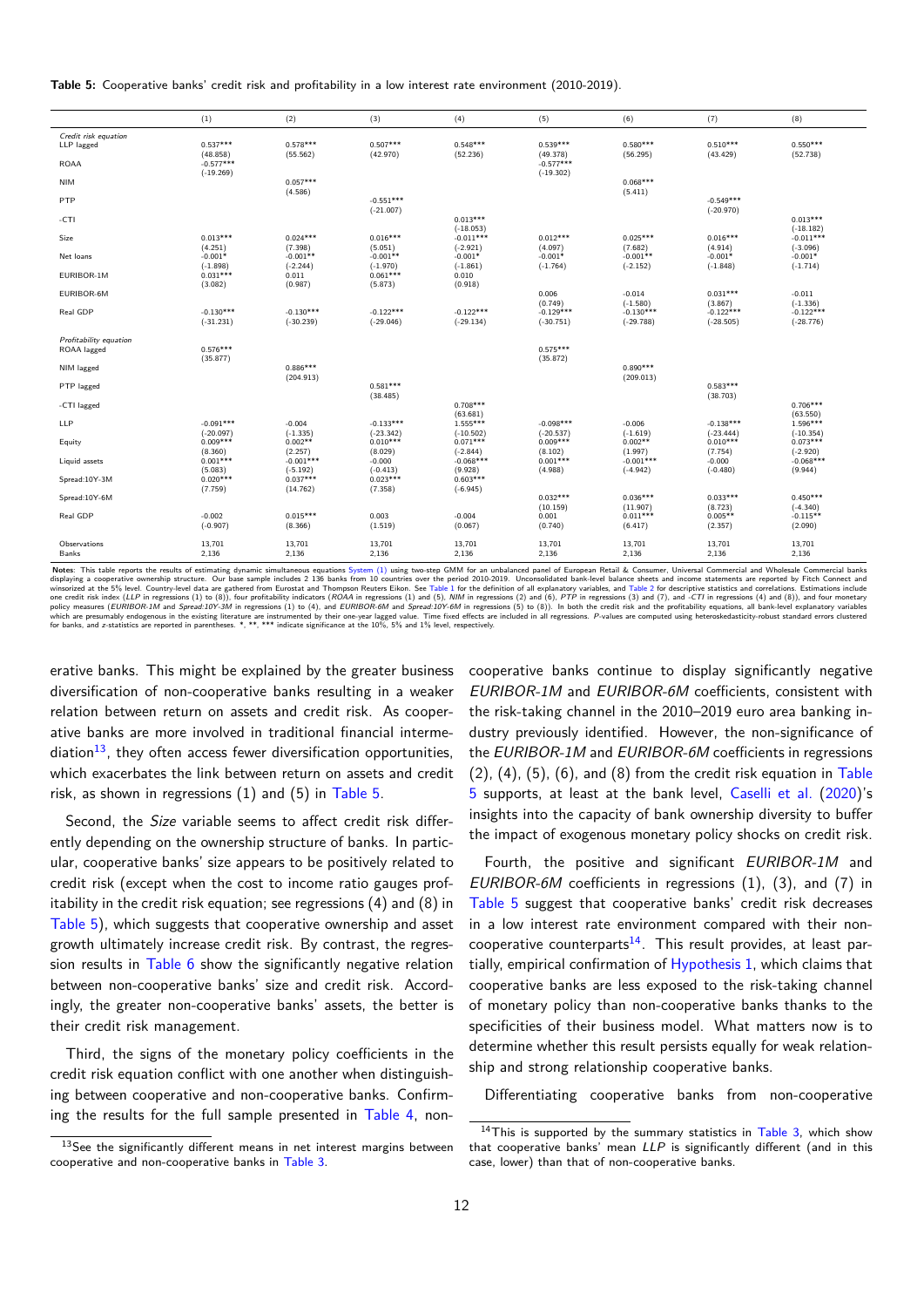**Table 6:** Non-cooperative banks' credit risk and profitability in a low interest rate environment (2010-2019).

<span id="page-12-0"></span>

|                        | (1)         | (2)         | (3)                    | (4)         | (5)         | (6)         | (7)                    | (8)         |
|------------------------|-------------|-------------|------------------------|-------------|-------------|-------------|------------------------|-------------|
| Credit risk equation   |             |             |                        |             |             |             |                        |             |
| LLP lagged             | $0.546***$  | $0.541***$  | $0.546***$             | $0.538***$  | $0.545***$  | $0.540***$  | $0.545***$             | $0.538***$  |
|                        | (34.621)    | (34.742)    | (34.298)               | (34.661)    | (34.669)    | (34.793)    | (34.346)               | (34.701)    |
| <b>ROAA</b>            | $-0.029$    |             |                        |             | $-0.030$    |             |                        |             |
|                        | $(-1.520)$  |             |                        |             | $(-1.524)$  |             |                        |             |
| <b>NIM</b>             |             | $0.041***$  |                        |             |             | $0.042***$  |                        |             |
| PTP                    |             | (3.612)     | $-0.047***$            |             |             | (3.663)     | $-0.047***$            |             |
|                        |             |             | $(-2.899)$             |             |             |             | $(-2.899)$             |             |
| -CTI                   |             |             |                        | $0.004***$  |             |             |                        | $0.004***$  |
|                        |             |             |                        | $(-7.514)$  |             |             |                        | $(-7.531)$  |
| Size                   | $-0.021***$ | $-0.015***$ | $-0.023***$            | $-0.029***$ | $-0.022***$ | $-0.015***$ | $-0.023***$            | $-0.029***$ |
|                        | $(-4.370)$  | $(-2.888)$  | $(-4.654)$             | $(-5.682)$  | $(-4.378)$  | $(-2.884)$  | $(-4.661)$             | $(-5.693)$  |
| Net loans              | $-0.001***$ | $-0.002***$ | $-0.001***$            | $-0.002***$ | $-0.001***$ | $-0.002***$ | $-0.001***$            | $-0.002***$ |
|                        | $(-2.893)$  | $(-4.404)$  | $(-2.914)$             | $(-3.852)$  | $(-2.908)$  | $(-4.440)$  | $(-2.929)$             | $(-3.870)$  |
| EURIBOR-1M             | $-0.066***$ | $-0.073***$ | $-0.067***$            | $-0.077***$ |             |             |                        |             |
| EURIBOR-6M             | $(-5.231)$  | $(-5.531)$  | $(-5.293)$             | $(-5.879)$  | $-0.054***$ | $-0.061***$ | $-0.055***$            | $-0.063***$ |
|                        |             |             |                        |             | $(-5.659)$  | $(-6.006)$  | $(-5.724)$             | $(-6.341)$  |
| Real GDP               | $-0.139***$ | $-0.140***$ | $-0.138***$            | $-0.140***$ | $-0.140***$ | $-0.142***$ | $-0.139***$            | $-0.141***$ |
|                        | $(-24.600)$ | $(-24.515)$ | $(-24.633)$            | $(-24.444)$ | $(-24.625)$ | $(-24.606)$ | $(-24.657)$            | $(-24.546)$ |
|                        |             |             |                        |             |             |             |                        |             |
| Profitability equation |             |             |                        |             |             |             |                        |             |
| ROAA lagged            | $0.723***$  |             |                        |             | $0.723***$  |             |                        |             |
|                        | (50.992)    |             |                        |             | (50.997)    |             |                        |             |
| NIM lagged             |             | $0.898***$  |                        |             |             | $0.898***$  |                        |             |
|                        |             | (136.651)   |                        |             |             | (136.970)   |                        |             |
| PTP lagged             |             |             | $0.740***$<br>(55.019) |             |             |             | $0.740***$<br>(55.039) |             |
| -CTI lagged            |             |             |                        | $0.798***$  |             |             |                        | $0.799***$  |
|                        |             |             |                        | (80.259)    |             |             |                        | (80.407)    |
| LLP                    | $-0.027***$ | $0.025***$  | $-0.044***$            | $0.515***$  | $-0.028***$ | $0.026***$  | $-0.045***$            | $0.534***$  |
|                        | $(-4.262)$  | (4.526)     | $(-5.633)$             | $(-3.847)$  | $(-4.306)$  | (4.641)     | $(-5.676)$             | $(-3.970)$  |
| Equity                 | $0.007***$  | $-0.000$    | $0.008***$             | $-0.024$    | $0.007***$  | $-0.000$    | $0.008***$             | $-0.025*$   |
|                        | (8.508)     | $(-0.116)$  | (8.104)                | (1.564)     | (8.532)     | $(-0.210)$  | (8.122)                | (1.675)     |
| Liquid assets          | $-0.000$    | $-0.001***$ | $-0.001*$              | $-0.030***$ | $-0.000$    | $-0.001***$ | $-0.001*$              | $-0.029***$ |
|                        | $(-0.785)$  | $(-3.630)$  | $(-1.868)$             | (4.161)     | $(-0.783)$  | $(-3.545)$  | $(-1.869)$             | (4.068)     |
| Spread: 10Y-3M         | 0.005       | $0.017***$  | 0.007                  | $0.522***$  |             |             |                        |             |
| Spread: 10Y-6M         | (1.129)     | (4.797)     | (1.210)                | $(-5.158)$  | 0.007       | $0.015***$  | 0.010                  | $0.452***$  |
|                        |             |             |                        |             | (1.446)     | (3.728)     | (1.577)                | $(-4.003)$  |
| Real GDP               | $0.010***$  | $0.018***$  | $0.013***$             | $0.179**$   | $0.011***$  | $0.016***$  | $0.014***$             | $0.137*$    |
|                        | (3.348)     | (6.259)     | (3.613)                | $(-2.248)$  | (3.642)     | (5.736)     | (3.922)                | $(-1.715)$  |
|                        |             |             |                        |             |             |             |                        |             |
| Observations           | 12,445      | 12,445      | 12,445                 | 12,445      | 12,445      | 12,445      | 12,445                 | 12,445      |
| Banks                  | 1,862       | 1,862       | 1,862                  | 1,862       | 1,862       | 1,862       | 1,862                  | 1,862       |
|                        |             |             |                        |             |             |             |                        |             |

Notes: This table reports the results of estimations dynamic simultaneous equations System (1) using two-step GMM for an unbalanced pank-level balance sheets and income statements are Whensel of System (Income externion or are instrumented by their one-year lagged value. Time fixed effects are included in all regressions. P-values are computed using heteroskedasticity-robust standard errors clustered for parameters (*LUKIBUN-1M* and *Jureau.Ly reported in* the second in the set of their one-year lagged value. Time fixed effects are which are presumably endogenous in the existing literature are instrumented by their one

banks does not alter the sign of the monetary policy ind[exes](#page-7-0) *Spread:10Y-3M* and *Spread:10Y-6M* in the profitability equation. However, greater significance levels in the interest rate coefficients of cooperative banks are noted, which confirms their higher sensitivity to monetary policy. Consequently, cooperative banks' profitability might be relatively more exposed when interest rates remain at historical lows for a long time.

# **5.3. The effects of a low interest rate environment on credit risk and profitability: weak relationship and strong relationship cooperative banks**

We now examine in detail the credit risk and profitability of cooperative banks that, despite the pressure exerted by low interest rates on their balance sheets, preserve a relationship-based network of local branches to maintain their commitment to relationship lending (McKillop et al., 2020). The regression results are presented in Table 7 for weak relationship cooperative banks and Table 8 for strong relationship cooperative banks.

First, the diff[erences in the](#page-19-5) *S[ize](#page-19-5)* coefficient signs between weak relationsh[ip and](#page-13-0) strong relationship cooperative banks sho[w that a](#page-14-0) cooperative bank increasing its business volumein terms of assets—while remaining committed to relationship lending is more prone to credit risk (as suggested by the significantly positive *Size* coefficients in Table 8). By contrast, the greater the size of weak [relat](#page-8-0)ionship cooperative banks' assets, the better is their credit risk management (as suggested by the significantly negative *Size* coefficients in Table 7).

Second, the dependence of credit risk on the volume of net loans appears to be lower for strong relationship cooperative banks, as shown by the differences in th[e signifi](#page-13-0)cance level of the *Net loans* variables from one group to another. Weak relationship cooperative banks granting more loans perform better in terms of credit risk, which could mean that a positive volume effect is operating<sup>15</sup>.

Third, unlike previous results, the credit risk of weak relationship cooperative banks is positively correlated with the business cycle variable, *R[eal](#page-12-1) GDP* (see Table 7) in stark contrast to strong relationship cooperative banks that show countercyclical credit risk (see the significantly negative *Real GDP* coefficients in Table 8). However, such a finding is in line with Beck et al. (2018) emphasizing that a [greater p](#page-13-0)resence of relationship banks is associated with fewer credit constraints during cyclical downturns. Conversely, this easing effect mainly benefits safe firm[s in time](#page-14-0)s of economic booms and is positively a[ssoci](#page-18-28)[ated](#page-18-28) [with fi](#page-18-28)rm investment and growth. As a result, relationship

<span id="page-12-1"></span> $15$ On average, weak relationship cooperative banks display a significantly higher net loans to assets ratio than non-consolidated cooperative banks over the full sample period (see Table 3).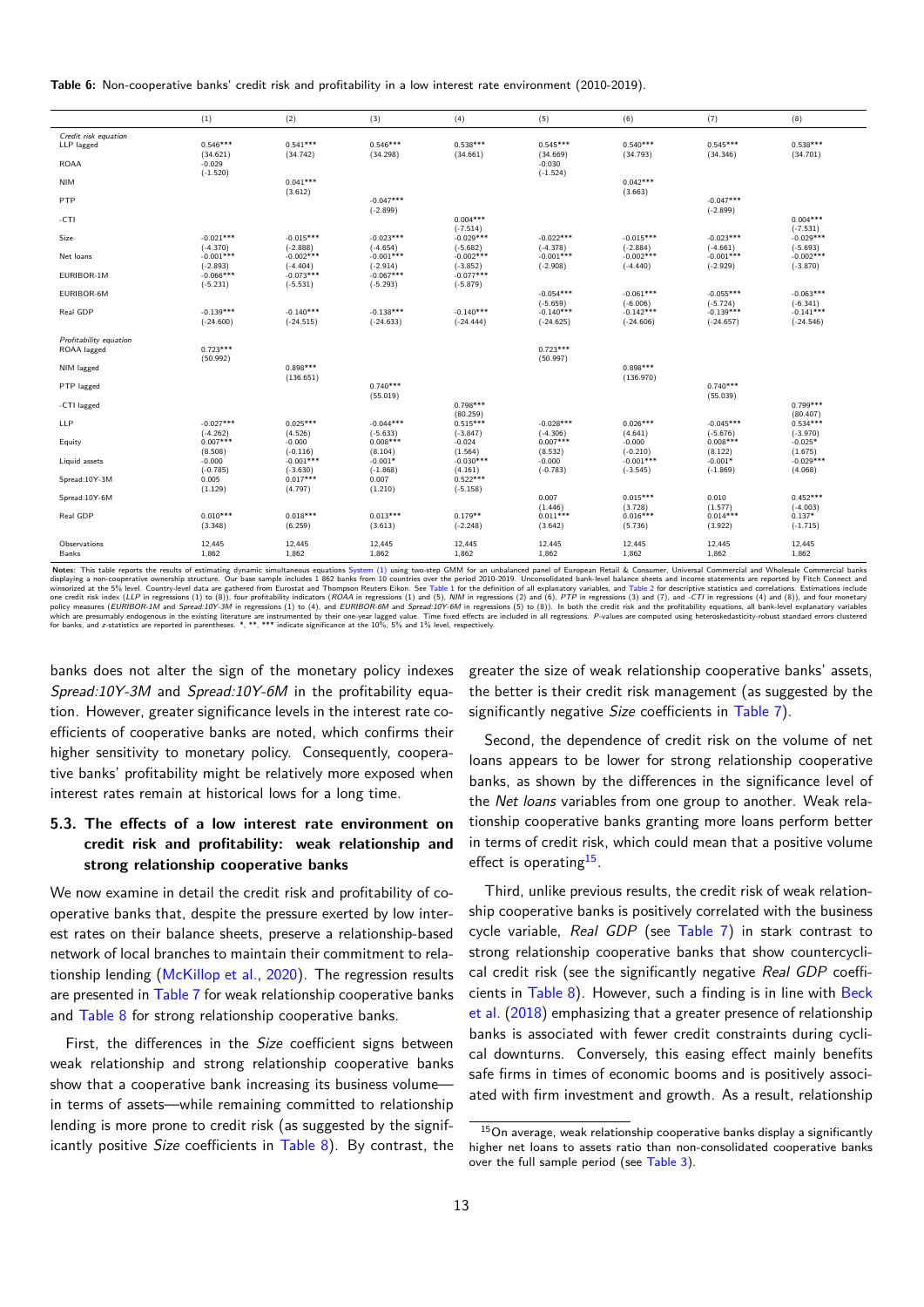**Table 7:** Weak relationship cooperative banks' credit risk and profitability in a low interest rate environment (2010-2019).

<span id="page-13-0"></span>

|                        | (1)         | (2)         | (3)         | (4)         | (5)         | (6)         |
|------------------------|-------------|-------------|-------------|-------------|-------------|-------------|
| Credit risk equation   |             |             |             |             |             |             |
| LLP lagged             | $0.343***$  | $0.346***$  | $0.335***$  | $0.337***$  | $0.337***$  | $0.327***$  |
|                        | (6.483)     | (6.053)     | (5.868)     | (6.207)     | (5.731)     | (5.559)     |
| <b>ROAA</b>            | $-0.575***$ |             |             | $-0.572***$ |             |             |
|                        | $(-5.497)$  |             |             | $(-5.454)$  |             |             |
| <b>NIM</b>             |             | $0.147**$   |             |             | $0.152**$   |             |
|                        |             | (2.370)     |             |             | (2.421)     |             |
| $-CTI$                 |             |             | $0.010***$  |             |             | $0.011***$  |
|                        |             |             | (4.326)     |             |             | (4.375)     |
| Size                   | $-0.013$    | $-0.034*$   | $-0.105***$ | $-0.016$    | $-0.035*$   | $-0.107***$ |
|                        | $(-0.870)$  | $(-1.807)$  | $(-5.317)$  | $(-1.023)$  | $(-1.822)$  | $(-5.390)$  |
| Net loans              | $-0.001$    | $-0.005***$ | $-0.005***$ | $-0.001$    | $-0.005***$ | $-0.005***$ |
|                        | $(-0.550)$  | $(-4.161)$  | $(-2.725)$  | $(-0.567)$  | $(-4.177)$  | $(-2.707)$  |
| EURIBOR-1M             | $0.261***$  | $0.285***$  | $0.263***$  |             |             |             |
|                        | (6.403)     | (6.146)     | (6.264)     |             |             |             |
| EURIBOR-6M             |             |             |             | $0.198***$  | $0.221***$  | $0.205***$  |
|                        |             |             |             | (6.167)     | (6.121)     | (6.204)     |
| RealGDP                | $0.076***$  | $0.083***$  | $0.088***$  | $0.084***$  | $0.091***$  | $0.095***$  |
|                        | (2.932)     | (2.729)     | (2.936)     | (3.157)     | (2.945)     | (3.143)     |
|                        |             |             |             |             |             |             |
| Profitability equation | $0.550***$  |             |             | $0.547***$  |             |             |
| ROAA lagged            | (11.931)    |             |             | (11.754)    |             |             |
| NIM lagged             |             | $0.882***$  |             |             | $0.882***$  |             |
|                        |             | (46.883)    |             |             | (46.657)    |             |
| -CTI lagged            |             |             | $0.837***$  |             |             | $0.832***$  |
|                        |             |             | (25.165)    |             |             | (24.083)    |
| LLP                    | $-0.174***$ | $0.087***$  | $2.105***$  | $-0.174***$ | $0.087***$  | $2.028***$  |
|                        | $(-10.217)$ | (5.183)     | (3.645)     | $(-10.254)$ | (5.148)     | (3.648)     |
| Equity                 | $0.012***$  | $0.004**$   | $0.223***$  | $0.012***$  | $0.004**$   | $0.224***$  |
|                        | (3.332)     | (2.358)     | (2.718)     | (3.330)     | (2.385)     | (2.742)     |
| Liquid assets          | $-0.002**$  | $-0.000$    | 0.014       | $-0.002**$  | $-0.000$    | 0.012       |
|                        | $(-2.117)$  | $(-0.562)$  | (0.614)     | $(-2.137)$  | $(-0.551)$  | (0.525)     |
| Spread:10Y-3M          | 0.012       | $-0.005$    | 0.138       |             |             |             |
|                        | (1.269)     | $(-0.585)$  | (0.424)     |             |             |             |
| Spread: 10Y-6M         |             |             |             | 0.015       | $-0.006$    | 0.499       |
|                        |             |             |             | (1.519)     | $(-0.795)$  | (1.421)     |
| Real GDP               | $-0.029***$ | $-0.016**$  | $-0.077$    | $-0.029***$ | $-0.017**$  | $-0.020$    |
|                        | $(-3.577)$  | $(-2.026)$  | $(-0.298)$  | $(-3.525)$  | $(-2.029)$  | $(-0.079)$  |
| Observations           | 1,071       | 1,071       | 1,071       | 1,071       | 1,071       | 1,071       |
| Banks                  | 151         | 151         | 151         | 151         | 151         | 151         |
|                        |             |             |             |             |             |             |

Notes: This table reports the results of estimating dynamic simultaneous equations System (1) using two-step GMM for an unbalanced panel of European Retail & Consumer, Universal Commercial and Wholesale Commercial banks<br>di Unconsolidated bank-level balance sheets and income statements are reported by Fitch Connect and winsorized at the 5% level. Country-level data are gathered from Eurostat and Thompson Reuters Eikon. See Table 1 for the def of all explanatory variables, and Table 2 for descriptive statistics and correlations. Estimations include one credit risk index (LLP in regressions (1) to (6)), three profitability indicators (ROAA in regressions (1) and and the profitability equations, all bank-level explanatory variables which are presumably endogenous in the existing literature are instrumented by their one-year lagged value. Time fixed effects are included in all regre

banks can smoot[h the](#page-8-0) negative impact of cyclical downturns after having acquired sufficient information on borrowers during good times.

Fourth, the *Spread:10Y-3M* and *Spread:10Y-6M* variables in the profitability equation display higher significance levels in the strong relationship cooperative banks subsample. Accordingly, cooperative banks committed to relationship lending are concerned by higher profitability dependence on monetary policy in a low interest rate environment. This result confirms, for strong relationship cooperative banks, Borio et al. (2017)'s evidence of the link between short-term rates and the slope of the yield curve; this effect is even stronger when the slope is steeper and bank size smaller (Genay, 2014). Therefore, we provide empirical support to Hypothesis 2, [which proposed th](#page-18-19)at the profitability of cooperative banks preserving their relationship lending model is more severely hit by a low interest rate environment than that of cooper[ative banks op](#page-19-14)ting for consolidation. In addition, relations[hip lending m](#page-2-5)ay be associated with different governance structures in which profitability may not be the only mission to be fulfilled.

Finally, weak relationship cooperative banks display a great capacity to buffer the impact of exogenous monetary policy shocks on credit risk. This interpretation is led by the highly significant and positive *EURIBOR-1M* and *EURIBOR-6M* coefficients in Table  $7^{16}$ . However, the ability of stro[ng re](#page-7-0)lationship cooperative banks to reduce their exposure to the risk-taking channel of monetary policy when interest rates are low differs in reality. When significant, the *EURIBOR-1M* and *EURIBOR-6M* coeffi[cients tu](#page-13-0)[rn](#page-13-1) negative, as shown in regressions (3), (5), and (6) in Table 8. Unlike weak relationship cooperative banks, cooperative banks committed to relationship lending actually increase their willingness to raise credit risk in a low interest rate environment. Hence, we confirm Hypothesis 3 that proposed [that coo](#page-14-0)perative banks preserving their relationship lending model in a low interest rate environment are prone to assume greater credit risk than cooperativ[e banks optin](#page-3-1)g for consolidation.

Although this result is similar to the estimations for noncooperative banks (see Table 6), we posit that such a similarity is not explained by the same reasons, mainly because noncooperative banks and strong relationship cooperative banks organize their business models and engage with customers in a different way. This imp[ortant d](#page-12-0)ifference is consistent with the contribution of Jiménez and Saurina (2004) on the role of the bank–customer relationship in credit risk as well as supports Peltoniemi (2007)'s view on (long-term) bank–firm relationships being ben[eficial to high-risk firms.](#page-19-7)

<span id="page-13-1"></span> $16$ Such an ability is even stronger for weak relationship cooperative banks [than coopera](#page-20-3)t[ive ba](#page-20-3)nks more broadly (compare with the coefficients in Table 5).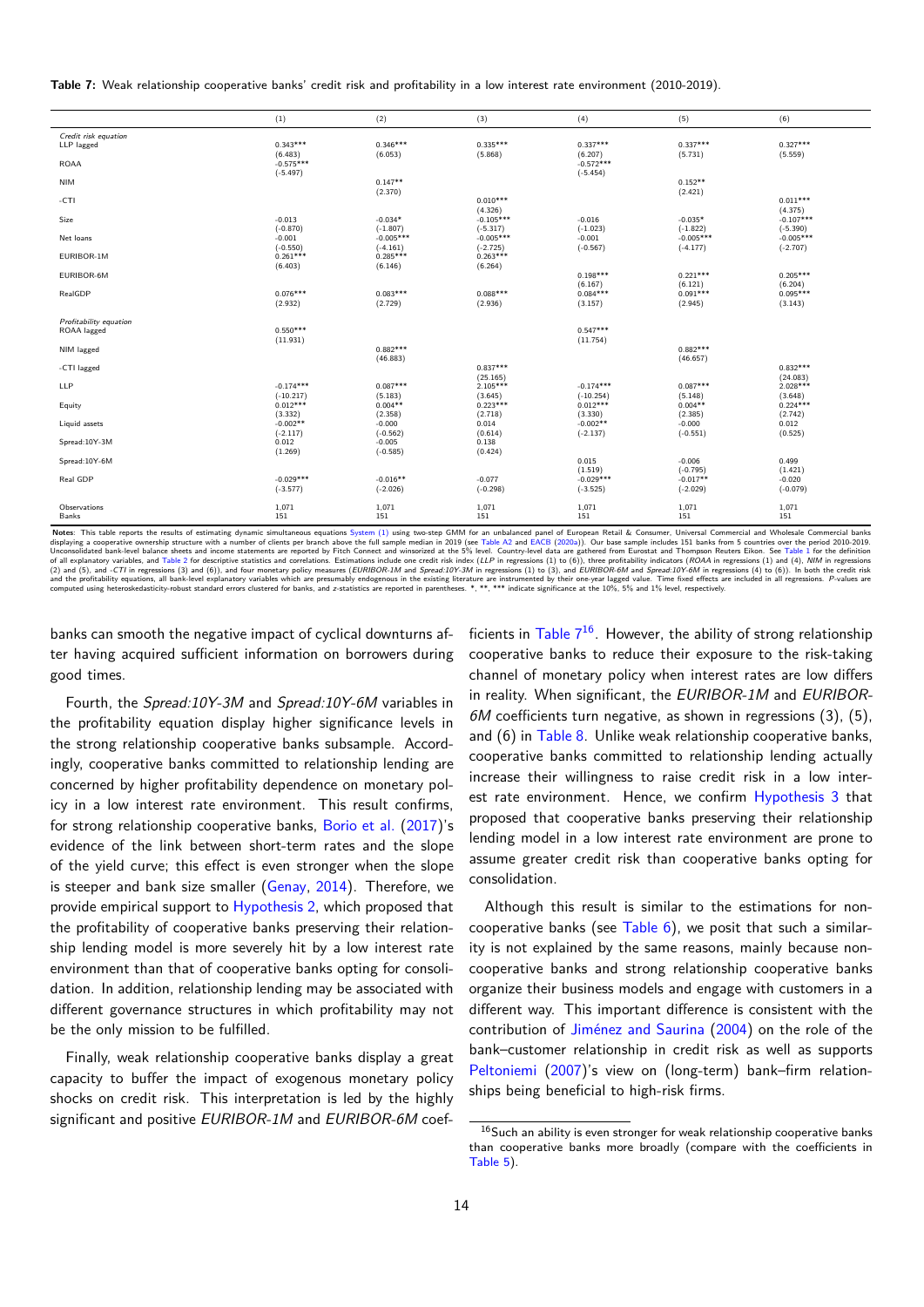**Table 8:** Strong relationship cooperative banks' credit risk and profitability in a low interest rate environment (2010-2019).

<span id="page-14-0"></span>

|                        | (1)                        | (2)                       | (3)                     | (4)                        | (5)                       | (6)                    |
|------------------------|----------------------------|---------------------------|-------------------------|----------------------------|---------------------------|------------------------|
| Credit risk equation   |                            |                           |                         |                            |                           |                        |
| LLP lagged             | $0.543***$                 | $0.579***$                | $0.546***$              | $0.545***$                 | $0.581***$                | $0.548***$             |
|                        | (49.265)                   | (55.044)                  | (51.071)                | (49.744)                   | (55.742)                  | (51.494)               |
| <b>ROAA</b>            | $-0.563***$                |                           |                         | $-0.563***$                |                           |                        |
| <b>NIM</b>             | $(-18.159)$                | $0.047***$                |                         | $(-18.184)$                | $0.059***$                |                        |
|                        |                            | (3.526)                   |                         |                            | (4.427)                   |                        |
| $-CTI$                 |                            |                           | $0.013***$              |                            |                           | $0.013***$             |
|                        |                            |                           | (17.486)                |                            |                           | (17.615)               |
| Size                   | $0.016***$                 | $0.038***$                | 0.004                   | $0.016***$                 | $0.039***$                | 0.003                  |
|                        | (3.863)                    | (9.267)                   | (0.866)                 | (3.749)                    | (9.418)                   | (0.722)                |
| Net loans              | $-0.001*$                  | $-0.001$                  | $-0.000$                | $-0.001$                   | $-0.000$                  | $-0.000$               |
| EURIBOR-1M             | $(-1.744)$<br>0.008        | $(-1.234)$<br>$-0.014$    | $(-1.077)$<br>$-0.019*$ | $(-1.610)$                 | $(-1.137)$                | $(-0.928)$             |
|                        | (0.820)                    | $(-1.179)$                | $(-1.837)$              |                            |                           |                        |
| EURIBOR-6M             |                            |                           |                         | $-0.012$                   | $-0.035***$               | $-0.034***$            |
|                        |                            |                           |                         | $(-1.564)$                 | $(-3.937)$                | $(-4.302)$             |
| Real GDP               | $-0.136***$                | $-0.136***$               | $-0.128***$             | $-0.136***$                | $-0.137***$               | $-0.129***$            |
|                        | $(-32.423)$                | $(-31.744)$               | $(-30.451)$             | $(-32.076)$                | $(-31.432)$               | $(-30.281)$            |
| Profitability equation |                            |                           |                         |                            |                           |                        |
| ROAA lagged            | $0.571***$                 |                           |                         | $0.571***$                 |                           |                        |
|                        | (33.591)                   |                           |                         | (33.645)                   |                           |                        |
| NIM lagged             |                            | $0.873***$                |                         |                            | $0.877***$                |                        |
|                        |                            | (179.529)                 |                         |                            | (184.538)                 |                        |
| -CTI lagged            |                            |                           | $0.695***$              |                            |                           | $0.693***$             |
|                        |                            |                           | (58.170)                |                            |                           | (57.930)               |
| LLP                    | $-0.086***$<br>$(-18.732)$ | $-0.010***$<br>$(-2.929)$ | $1.590***$<br>(10.154)  | $-0.093***$<br>$(-19.219)$ | $-0.013***$<br>$(-3.553)$ | $1.650***$<br>(10.012) |
| Equity                 | $0.009***$                 | $0.002**$                 | $0.050*$                | $0.009***$                 | $0.002**$                 | $0.053**$              |
|                        | (7.935)                    | (2.338)                   | (1.887)                 | (7.608)                    | (2.021)                   | (2.011)                |
| Liquid assets          | $0.001***$                 | $-0.001***$               | $-0.073***$             | $0.001***$                 | $-0.001***$               | $-0.073***$            |
|                        | (6.096)                    | $(-6.254)$                | $(-10.178)$             | (6.003)                    | $(-6.012)$                | $(-10.186)$            |
| Spread: 10Y-3M         | $0.020***$                 | $0.042***$                | $0.592***$              |                            |                           |                        |
| Spread: 10Y-6M         | (7.855)                    | (15.611)                  | (6.500)                 | $0.033***$                 | $0.043***$                | $0.388***$             |
|                        |                            |                           |                         | (9.909)                    | (13.148)                  | (3.459)                |
| Real GDP               | 0.001                      | $0.017***$                | $-0.012$                | $0.003*$                   | $0.013***$                | $-0.144**$             |
|                        | (0.282)                    | (8.923)                   | $(-0.213)$              | (1.832)                    | (7.336)                   | $(-2.549)$             |
|                        |                            |                           |                         |                            |                           |                        |
| Observations           | 12,630                     | 12,630                    | 12,630                  | 12,630                     | 12,630                    | 12,630                 |
| Banks                  | 1,985                      | 1,985                     | 1,985                   | 1,985                      | 1,985                     | 1,985                  |

Notes: This table reports the results of estimating dynamic simultaneous equations System (1) using two-step GMM for an unbalanced panel of European Retail & Consumer, Universal Commercial and Wholesale Commercial banks<br>di Unconsolidated bank-level balance sheets and income statements are reported by Fitch Connect and winsorized at the 5% level. Country-level data are gathered from Eurostat and Thompson Reuters Eikon. See Table 1 for the def of all explanatory variables, and Table 2 for descriptive statistics and correlations. Estimations include one credit risk index (LLP in regressions (1) to (6)), three profitability indicators (ROAA in regressions (1) and and the profitability equations, all bank-level explanatory variables which are presumably endogenous in the existing literature are instrumented by their one-year lagged value. Time fixed effects are included in all regre

In the afterma[th of](#page-8-0) the global financial crisis, Anderson and Stallings (2013) identify in the European banking industry that information about SME creditworthiness and potential is often considered costly and difficult to obtain (as a consequence of banks' disinvestments in front-end staff who int[erface directly](#page-18-29) [with bor](#page-18-29)r[owers](#page-18-29)), which might deter SMEs to achieve greater scale to be competitive and financially healthy, leading alternative funding providers to stray away from financing them. Along the same lines, Beck et al. (2018) highlight that the presence of relationship banks is beneficial in particular for smaller, younger, and more opaque firms with less collateral to pledge as SME financing requires a subtler judgment of the ability and commitment of fir[m owners to make](#page-18-28) informed loan decisions.

Analyzing the effect of relationship lending on firm activity in Italy following Lehman Brothers' default shock, Banerjee et al. (2017) argue that banks offer more favourable continuation lending terms to firms with which they had stronger relationships ; these tighter bank-firm relationships being still present during the European sovereign debt crisis, esp[ecially for](#page-18-30) [firms](#page-18-30) ti[ed to](#page-18-30) well capitalised banks. In the same vein, Cornée (2019) proposes relationship lending banks to rebalance their loan portfolio toward a higher proportion of existing firms with which they maintain long-term relationship.

[In t](#page-18-31)urn, López-Espinosa et al. (2017) demonstrate tha[t SMEs](#page-18-31) generate much less public information, have lower quality financial statements, and are often not audited nor studied by

professional analysts. In this sense, the bank–fir[m in](#page-7-0)formation generated throughout the lending relationship may be especially valuable for banks when setting interest rates in loan contracts. More recently, Hasan et al. (2020) examine lending banks' and borrowing firms' exposure to COVID-19 pandemic to evidence that the formation of strong bank-firm relationships helps reduce the upward pressure on loan spreads stemming from the bank's exposur[e, while such spread](#page-19-30) may prove crucial for SMEs weakened by the health crisis. Therefore, empirical evidence supports the interpretation of our results regarding strong relationship cooperative banks.

### **5.4. Robustness checks**

To further address the assumption that interest rate changes are exogenous to credit risk (i.e., that monetary policy does not respond to the riskiness of newly issued loans), we undertake additional robustness checks. Table 9 presents the results.

First, endogeneity is likely to be more of a concern for nationwide banks whose loan portfolios reflect economic activity across the country than it is f[or small,](#page-15-0) local banks primarily affected by local shocks (Dell'Ariccia et al., 2017). Therefore, we re-estimate System (1) excluding large banks from the sample  $17$  for which endogeneity is more of a concern. Columns (1) and (2) in Table 9 report the results. We find similarly significant coefficients [to our preli](#page-5-2)[minary results in](#page-19-31) [Table](#page-19-31) 4. In particular,

<span id="page-14-1"></span> $17$  $17$ That is, banks with assets in the top quartile of the full sample.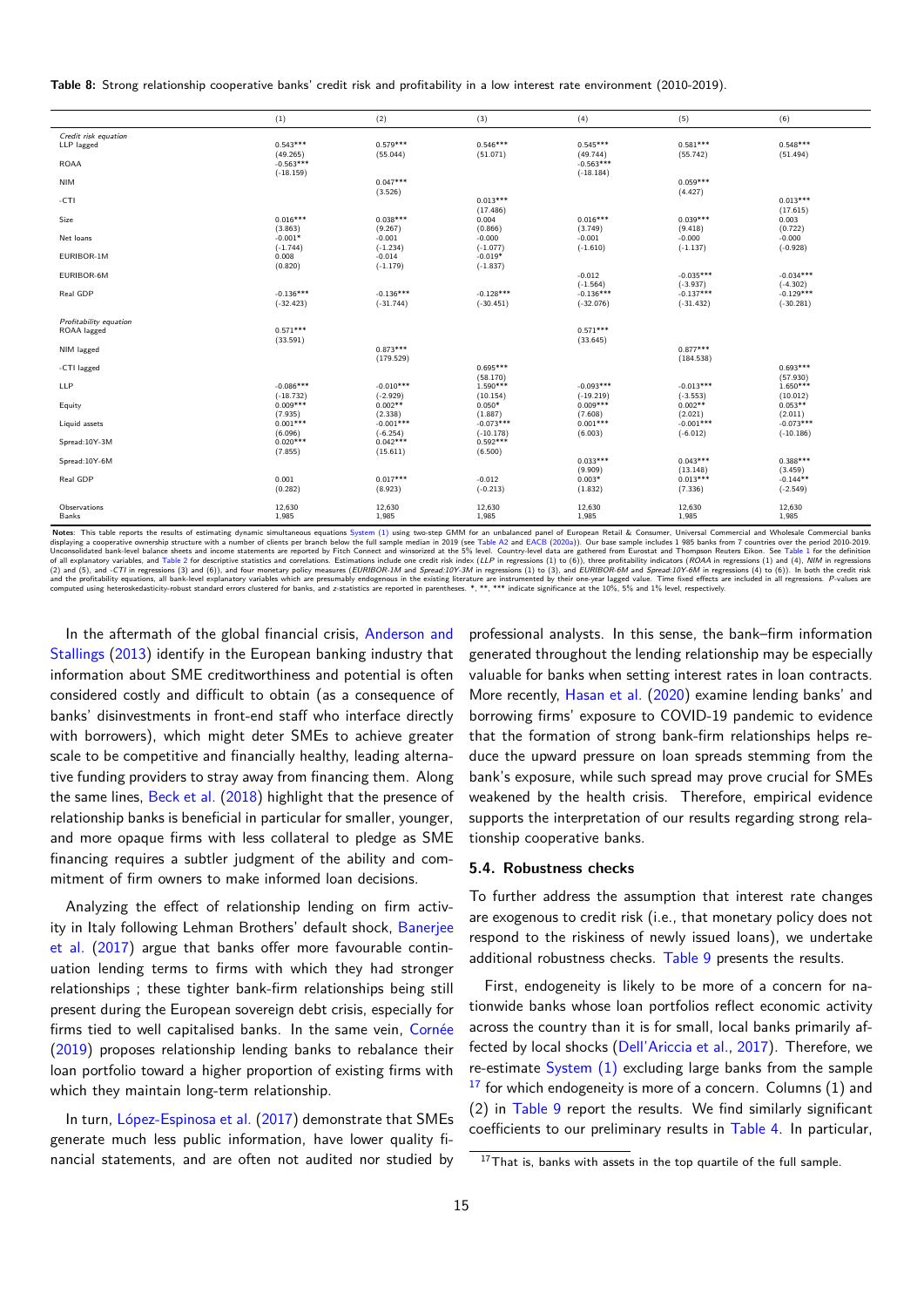**Table 9:** Credit risk and profitability in a low interest rate environment (2010-2019): robustness checks.

<span id="page-15-0"></span>

| (2)<br>(8)<br>(1)<br>(3)<br>(4)<br>(5)<br>(6)<br>(7)<br>Credit risk and overall risk equations<br>$0.547***$<br>$0.552***$<br>$0.546***$<br>$0.559***$<br>LLP lagged<br>(47.057)<br>(48.713)<br>(51.609)<br>(54.821)<br>$1.001***$<br>$1.001***$<br>$1.001***$<br>$1.001***$<br>-Zscore lagged<br>(1678.206)<br>(1678.664)<br>(1654.162)<br>(1653.980)<br>$-0.171***$<br><b>ROAA</b><br>$(-8.076)$<br>$0.024**$<br>$-0.014***$<br>$-0.013***$<br><b>NIM</b><br>(2.088)<br>$(-6.227)$<br>$(-6.034)$<br>$-0.154***$<br>PTP<br>$(-10.296)$<br>$0.007***$<br>$-0.001***$<br>$-0.001***$<br>-CTI<br>$(-14.945)$<br>(9.055)<br>(9.016)<br>$-0.002***$<br>$-0.013***$<br>$-0.005***$<br>$-0.005***$<br>$-0.002***$<br>Size<br>$-0.008$<br>0.004<br>$-0.005*$<br>$(-1.471)$<br>(0.810)<br>$(-4.825)$<br>$(-8.059)$<br>$(-2.708)$<br>$(-1.957)$<br>$(-8.146)$<br>$(-2.733)$<br>$-0.002***$<br>$-0.002***$<br>$-0.001***$<br>$-0.001***$<br>$0.000***$<br>$0.000***$<br>$0.000***$<br>$0.000***$<br>Net loans<br>$(-4.976)$<br>$(-5.347)$<br>$(-2.989)$<br>$(-4.155)$<br>(5.572)<br>(5.500)<br>(4.390)<br>(4.382)<br>EURIBOR-1M<br>$-0.068***$<br>$-0.018***$<br>$-0.020***$<br>$(-7.737)$<br>$(-8.082)$<br>$(-9.556)$<br>$-0.024***$<br>$-0.028***$<br>$-0.073***$<br>$-0.016***$<br>$-0.017***$<br>EURIBOR-6M<br>$(-3.268)$<br>$(-10.765)$<br>$(-9.137)$<br>$(-10.780)$<br>$(-3.151)$<br>$-0.008***$<br>$-0.134***$<br>$-0.135***$<br>$-0.008***$<br>$-0.008***$<br>$-0.008***$<br>RealGDP<br>$(-31.683)$<br>$(-31.428)$<br>$(-10.346)$<br>$(-10.762)$<br>$(-10.865)$<br>$(-11.304)$<br>$0.695***$<br>$0.660***$<br>Recession<br>(26.604)<br>(18.458)<br>$-0.247***$<br>EURIBOR-1M * Recession<br>$(-4.334)$<br>EURIBOR-6M * Recession<br>$-0.044$<br>$(-1.018)$<br>Profitability equation<br>$0.690***$<br>ROAA lagged<br>(50.137)<br>$0.882***$<br>$0.897***$<br>$0.898***$<br>NIM lagged<br>(197.190)<br>(198.663)<br>(136.040)<br>$0.710***$<br>PTP lagged<br>(61.796)<br>$0.771***$<br>$0.774***$<br>$0.773***$<br>-CTI lagged<br>(100.102)<br>(102.889)<br>(102.357)<br>$-0.078***$<br>LLP<br>$-0.058***$<br>$0.887***$<br>0.004<br>$(-11.710)$<br>(0.989)<br>$(-14.712)$<br>$(-8.865)$<br>$-0.001$<br>$-0.001$<br>$-0.039$<br>$-0.039$<br>-Zscore<br>$(-0.993)$<br>$(-0.915)$<br>(1.630)<br>(1.602)<br>$0.008***$<br>$0.009***$<br>$-0.001$<br>$-0.015$<br>Equity<br>(9.111)<br>$(-1.010)$<br>(10.163)<br>(1.068)<br>$-0.001***$<br>$-0.001***$<br>$-0.046***$<br>$-0.046***$<br>$-0.001***$<br>$-0.041***$<br>Liquid assets<br>0.000<br>$-0.000$<br>$(-4.553)$<br>(7.496)<br>(0.774)<br>$(-1.286)$<br>$(-4.854)$<br>$(-4.659)$<br>(8.555)<br>(8.435)<br>$0.026***$<br>$0.030***$<br>$0.910***$<br>Spread:10Y-3M<br>(7.046)<br>(14.763)<br>$(-13.770)$<br>$0.019***$<br>$0.034***$<br>$0.337***$<br>$0.028***$<br>$0.891***$<br>Spread:10Y-6M<br>(4.472)<br>(9.965)<br>$(-4.010)$<br>(12.209)<br>$(-11.497)$<br>$0.013***$<br>$0.015***$<br>$0.012***$<br>0.018<br>Real GDP<br>0.003<br>$-0.045$<br>(1.357)<br>(6.942)<br>(9.234)<br>(7.623)<br>$(-0.373)$<br>(0.942)<br>$0.131***$<br>4.351***<br>Recession<br>(2.605)<br>$(-4.217)$<br>$-0.054***$<br>Spread:10Y-3M * Recession<br>$(-4.408)$<br>$-0.647**$<br>Spread:10Y-6M * Recession<br>(2.179)<br>26,146<br>25,983<br>25,983<br>25,983<br>25,983<br>19.432<br>19.432<br>26,146<br>Observations<br>3,196<br>3,998<br>3,998<br>3,941<br>3,941<br>3,941<br>3,941<br>Banks<br>3,196 | Without large banks | Impact of business cycles |  | -Zscore as dependent variable |  |  |
|---------------------------------------------------------------------------------------------------------------------------------------------------------------------------------------------------------------------------------------------------------------------------------------------------------------------------------------------------------------------------------------------------------------------------------------------------------------------------------------------------------------------------------------------------------------------------------------------------------------------------------------------------------------------------------------------------------------------------------------------------------------------------------------------------------------------------------------------------------------------------------------------------------------------------------------------------------------------------------------------------------------------------------------------------------------------------------------------------------------------------------------------------------------------------------------------------------------------------------------------------------------------------------------------------------------------------------------------------------------------------------------------------------------------------------------------------------------------------------------------------------------------------------------------------------------------------------------------------------------------------------------------------------------------------------------------------------------------------------------------------------------------------------------------------------------------------------------------------------------------------------------------------------------------------------------------------------------------------------------------------------------------------------------------------------------------------------------------------------------------------------------------------------------------------------------------------------------------------------------------------------------------------------------------------------------------------------------------------------------------------------------------------------------------------------------------------------------------------------------------------------------------------------------------------------------------------------------------------------------------------------------------------------------------------------------------------------------------------------------------------------------------------------------------------------------------------------------------------------------------------------------------------------------------------------------------------------------------------------------------------------------------------------------------------------------------------------------------------------------------------------------------------------------------------------------------------------------------------------------------------------------------------------------------------------------------------------------------------------------------------------------------------------------------------------------|---------------------|---------------------------|--|-------------------------------|--|--|
|                                                                                                                                                                                                                                                                                                                                                                                                                                                                                                                                                                                                                                                                                                                                                                                                                                                                                                                                                                                                                                                                                                                                                                                                                                                                                                                                                                                                                                                                                                                                                                                                                                                                                                                                                                                                                                                                                                                                                                                                                                                                                                                                                                                                                                                                                                                                                                                                                                                                                                                                                                                                                                                                                                                                                                                                                                                                                                                                                                                                                                                                                                                                                                                                                                                                                                                                                                                                                                       |                     |                           |  |                               |  |  |
|                                                                                                                                                                                                                                                                                                                                                                                                                                                                                                                                                                                                                                                                                                                                                                                                                                                                                                                                                                                                                                                                                                                                                                                                                                                                                                                                                                                                                                                                                                                                                                                                                                                                                                                                                                                                                                                                                                                                                                                                                                                                                                                                                                                                                                                                                                                                                                                                                                                                                                                                                                                                                                                                                                                                                                                                                                                                                                                                                                                                                                                                                                                                                                                                                                                                                                                                                                                                                                       |                     |                           |  |                               |  |  |
|                                                                                                                                                                                                                                                                                                                                                                                                                                                                                                                                                                                                                                                                                                                                                                                                                                                                                                                                                                                                                                                                                                                                                                                                                                                                                                                                                                                                                                                                                                                                                                                                                                                                                                                                                                                                                                                                                                                                                                                                                                                                                                                                                                                                                                                                                                                                                                                                                                                                                                                                                                                                                                                                                                                                                                                                                                                                                                                                                                                                                                                                                                                                                                                                                                                                                                                                                                                                                                       |                     |                           |  |                               |  |  |
|                                                                                                                                                                                                                                                                                                                                                                                                                                                                                                                                                                                                                                                                                                                                                                                                                                                                                                                                                                                                                                                                                                                                                                                                                                                                                                                                                                                                                                                                                                                                                                                                                                                                                                                                                                                                                                                                                                                                                                                                                                                                                                                                                                                                                                                                                                                                                                                                                                                                                                                                                                                                                                                                                                                                                                                                                                                                                                                                                                                                                                                                                                                                                                                                                                                                                                                                                                                                                                       |                     |                           |  |                               |  |  |
|                                                                                                                                                                                                                                                                                                                                                                                                                                                                                                                                                                                                                                                                                                                                                                                                                                                                                                                                                                                                                                                                                                                                                                                                                                                                                                                                                                                                                                                                                                                                                                                                                                                                                                                                                                                                                                                                                                                                                                                                                                                                                                                                                                                                                                                                                                                                                                                                                                                                                                                                                                                                                                                                                                                                                                                                                                                                                                                                                                                                                                                                                                                                                                                                                                                                                                                                                                                                                                       |                     |                           |  |                               |  |  |
|                                                                                                                                                                                                                                                                                                                                                                                                                                                                                                                                                                                                                                                                                                                                                                                                                                                                                                                                                                                                                                                                                                                                                                                                                                                                                                                                                                                                                                                                                                                                                                                                                                                                                                                                                                                                                                                                                                                                                                                                                                                                                                                                                                                                                                                                                                                                                                                                                                                                                                                                                                                                                                                                                                                                                                                                                                                                                                                                                                                                                                                                                                                                                                                                                                                                                                                                                                                                                                       |                     |                           |  |                               |  |  |
|                                                                                                                                                                                                                                                                                                                                                                                                                                                                                                                                                                                                                                                                                                                                                                                                                                                                                                                                                                                                                                                                                                                                                                                                                                                                                                                                                                                                                                                                                                                                                                                                                                                                                                                                                                                                                                                                                                                                                                                                                                                                                                                                                                                                                                                                                                                                                                                                                                                                                                                                                                                                                                                                                                                                                                                                                                                                                                                                                                                                                                                                                                                                                                                                                                                                                                                                                                                                                                       |                     |                           |  |                               |  |  |
|                                                                                                                                                                                                                                                                                                                                                                                                                                                                                                                                                                                                                                                                                                                                                                                                                                                                                                                                                                                                                                                                                                                                                                                                                                                                                                                                                                                                                                                                                                                                                                                                                                                                                                                                                                                                                                                                                                                                                                                                                                                                                                                                                                                                                                                                                                                                                                                                                                                                                                                                                                                                                                                                                                                                                                                                                                                                                                                                                                                                                                                                                                                                                                                                                                                                                                                                                                                                                                       |                     |                           |  |                               |  |  |
|                                                                                                                                                                                                                                                                                                                                                                                                                                                                                                                                                                                                                                                                                                                                                                                                                                                                                                                                                                                                                                                                                                                                                                                                                                                                                                                                                                                                                                                                                                                                                                                                                                                                                                                                                                                                                                                                                                                                                                                                                                                                                                                                                                                                                                                                                                                                                                                                                                                                                                                                                                                                                                                                                                                                                                                                                                                                                                                                                                                                                                                                                                                                                                                                                                                                                                                                                                                                                                       |                     |                           |  |                               |  |  |
|                                                                                                                                                                                                                                                                                                                                                                                                                                                                                                                                                                                                                                                                                                                                                                                                                                                                                                                                                                                                                                                                                                                                                                                                                                                                                                                                                                                                                                                                                                                                                                                                                                                                                                                                                                                                                                                                                                                                                                                                                                                                                                                                                                                                                                                                                                                                                                                                                                                                                                                                                                                                                                                                                                                                                                                                                                                                                                                                                                                                                                                                                                                                                                                                                                                                                                                                                                                                                                       |                     |                           |  |                               |  |  |
|                                                                                                                                                                                                                                                                                                                                                                                                                                                                                                                                                                                                                                                                                                                                                                                                                                                                                                                                                                                                                                                                                                                                                                                                                                                                                                                                                                                                                                                                                                                                                                                                                                                                                                                                                                                                                                                                                                                                                                                                                                                                                                                                                                                                                                                                                                                                                                                                                                                                                                                                                                                                                                                                                                                                                                                                                                                                                                                                                                                                                                                                                                                                                                                                                                                                                                                                                                                                                                       |                     |                           |  |                               |  |  |
|                                                                                                                                                                                                                                                                                                                                                                                                                                                                                                                                                                                                                                                                                                                                                                                                                                                                                                                                                                                                                                                                                                                                                                                                                                                                                                                                                                                                                                                                                                                                                                                                                                                                                                                                                                                                                                                                                                                                                                                                                                                                                                                                                                                                                                                                                                                                                                                                                                                                                                                                                                                                                                                                                                                                                                                                                                                                                                                                                                                                                                                                                                                                                                                                                                                                                                                                                                                                                                       |                     |                           |  |                               |  |  |
|                                                                                                                                                                                                                                                                                                                                                                                                                                                                                                                                                                                                                                                                                                                                                                                                                                                                                                                                                                                                                                                                                                                                                                                                                                                                                                                                                                                                                                                                                                                                                                                                                                                                                                                                                                                                                                                                                                                                                                                                                                                                                                                                                                                                                                                                                                                                                                                                                                                                                                                                                                                                                                                                                                                                                                                                                                                                                                                                                                                                                                                                                                                                                                                                                                                                                                                                                                                                                                       |                     |                           |  |                               |  |  |
|                                                                                                                                                                                                                                                                                                                                                                                                                                                                                                                                                                                                                                                                                                                                                                                                                                                                                                                                                                                                                                                                                                                                                                                                                                                                                                                                                                                                                                                                                                                                                                                                                                                                                                                                                                                                                                                                                                                                                                                                                                                                                                                                                                                                                                                                                                                                                                                                                                                                                                                                                                                                                                                                                                                                                                                                                                                                                                                                                                                                                                                                                                                                                                                                                                                                                                                                                                                                                                       |                     |                           |  |                               |  |  |
|                                                                                                                                                                                                                                                                                                                                                                                                                                                                                                                                                                                                                                                                                                                                                                                                                                                                                                                                                                                                                                                                                                                                                                                                                                                                                                                                                                                                                                                                                                                                                                                                                                                                                                                                                                                                                                                                                                                                                                                                                                                                                                                                                                                                                                                                                                                                                                                                                                                                                                                                                                                                                                                                                                                                                                                                                                                                                                                                                                                                                                                                                                                                                                                                                                                                                                                                                                                                                                       |                     |                           |  |                               |  |  |
|                                                                                                                                                                                                                                                                                                                                                                                                                                                                                                                                                                                                                                                                                                                                                                                                                                                                                                                                                                                                                                                                                                                                                                                                                                                                                                                                                                                                                                                                                                                                                                                                                                                                                                                                                                                                                                                                                                                                                                                                                                                                                                                                                                                                                                                                                                                                                                                                                                                                                                                                                                                                                                                                                                                                                                                                                                                                                                                                                                                                                                                                                                                                                                                                                                                                                                                                                                                                                                       |                     |                           |  |                               |  |  |
|                                                                                                                                                                                                                                                                                                                                                                                                                                                                                                                                                                                                                                                                                                                                                                                                                                                                                                                                                                                                                                                                                                                                                                                                                                                                                                                                                                                                                                                                                                                                                                                                                                                                                                                                                                                                                                                                                                                                                                                                                                                                                                                                                                                                                                                                                                                                                                                                                                                                                                                                                                                                                                                                                                                                                                                                                                                                                                                                                                                                                                                                                                                                                                                                                                                                                                                                                                                                                                       |                     |                           |  |                               |  |  |
|                                                                                                                                                                                                                                                                                                                                                                                                                                                                                                                                                                                                                                                                                                                                                                                                                                                                                                                                                                                                                                                                                                                                                                                                                                                                                                                                                                                                                                                                                                                                                                                                                                                                                                                                                                                                                                                                                                                                                                                                                                                                                                                                                                                                                                                                                                                                                                                                                                                                                                                                                                                                                                                                                                                                                                                                                                                                                                                                                                                                                                                                                                                                                                                                                                                                                                                                                                                                                                       |                     |                           |  |                               |  |  |
|                                                                                                                                                                                                                                                                                                                                                                                                                                                                                                                                                                                                                                                                                                                                                                                                                                                                                                                                                                                                                                                                                                                                                                                                                                                                                                                                                                                                                                                                                                                                                                                                                                                                                                                                                                                                                                                                                                                                                                                                                                                                                                                                                                                                                                                                                                                                                                                                                                                                                                                                                                                                                                                                                                                                                                                                                                                                                                                                                                                                                                                                                                                                                                                                                                                                                                                                                                                                                                       |                     |                           |  |                               |  |  |
|                                                                                                                                                                                                                                                                                                                                                                                                                                                                                                                                                                                                                                                                                                                                                                                                                                                                                                                                                                                                                                                                                                                                                                                                                                                                                                                                                                                                                                                                                                                                                                                                                                                                                                                                                                                                                                                                                                                                                                                                                                                                                                                                                                                                                                                                                                                                                                                                                                                                                                                                                                                                                                                                                                                                                                                                                                                                                                                                                                                                                                                                                                                                                                                                                                                                                                                                                                                                                                       |                     |                           |  |                               |  |  |
|                                                                                                                                                                                                                                                                                                                                                                                                                                                                                                                                                                                                                                                                                                                                                                                                                                                                                                                                                                                                                                                                                                                                                                                                                                                                                                                                                                                                                                                                                                                                                                                                                                                                                                                                                                                                                                                                                                                                                                                                                                                                                                                                                                                                                                                                                                                                                                                                                                                                                                                                                                                                                                                                                                                                                                                                                                                                                                                                                                                                                                                                                                                                                                                                                                                                                                                                                                                                                                       |                     |                           |  |                               |  |  |
|                                                                                                                                                                                                                                                                                                                                                                                                                                                                                                                                                                                                                                                                                                                                                                                                                                                                                                                                                                                                                                                                                                                                                                                                                                                                                                                                                                                                                                                                                                                                                                                                                                                                                                                                                                                                                                                                                                                                                                                                                                                                                                                                                                                                                                                                                                                                                                                                                                                                                                                                                                                                                                                                                                                                                                                                                                                                                                                                                                                                                                                                                                                                                                                                                                                                                                                                                                                                                                       |                     |                           |  |                               |  |  |
|                                                                                                                                                                                                                                                                                                                                                                                                                                                                                                                                                                                                                                                                                                                                                                                                                                                                                                                                                                                                                                                                                                                                                                                                                                                                                                                                                                                                                                                                                                                                                                                                                                                                                                                                                                                                                                                                                                                                                                                                                                                                                                                                                                                                                                                                                                                                                                                                                                                                                                                                                                                                                                                                                                                                                                                                                                                                                                                                                                                                                                                                                                                                                                                                                                                                                                                                                                                                                                       |                     |                           |  |                               |  |  |
|                                                                                                                                                                                                                                                                                                                                                                                                                                                                                                                                                                                                                                                                                                                                                                                                                                                                                                                                                                                                                                                                                                                                                                                                                                                                                                                                                                                                                                                                                                                                                                                                                                                                                                                                                                                                                                                                                                                                                                                                                                                                                                                                                                                                                                                                                                                                                                                                                                                                                                                                                                                                                                                                                                                                                                                                                                                                                                                                                                                                                                                                                                                                                                                                                                                                                                                                                                                                                                       |                     |                           |  |                               |  |  |
|                                                                                                                                                                                                                                                                                                                                                                                                                                                                                                                                                                                                                                                                                                                                                                                                                                                                                                                                                                                                                                                                                                                                                                                                                                                                                                                                                                                                                                                                                                                                                                                                                                                                                                                                                                                                                                                                                                                                                                                                                                                                                                                                                                                                                                                                                                                                                                                                                                                                                                                                                                                                                                                                                                                                                                                                                                                                                                                                                                                                                                                                                                                                                                                                                                                                                                                                                                                                                                       |                     |                           |  |                               |  |  |
|                                                                                                                                                                                                                                                                                                                                                                                                                                                                                                                                                                                                                                                                                                                                                                                                                                                                                                                                                                                                                                                                                                                                                                                                                                                                                                                                                                                                                                                                                                                                                                                                                                                                                                                                                                                                                                                                                                                                                                                                                                                                                                                                                                                                                                                                                                                                                                                                                                                                                                                                                                                                                                                                                                                                                                                                                                                                                                                                                                                                                                                                                                                                                                                                                                                                                                                                                                                                                                       |                     |                           |  |                               |  |  |
|                                                                                                                                                                                                                                                                                                                                                                                                                                                                                                                                                                                                                                                                                                                                                                                                                                                                                                                                                                                                                                                                                                                                                                                                                                                                                                                                                                                                                                                                                                                                                                                                                                                                                                                                                                                                                                                                                                                                                                                                                                                                                                                                                                                                                                                                                                                                                                                                                                                                                                                                                                                                                                                                                                                                                                                                                                                                                                                                                                                                                                                                                                                                                                                                                                                                                                                                                                                                                                       |                     |                           |  |                               |  |  |
|                                                                                                                                                                                                                                                                                                                                                                                                                                                                                                                                                                                                                                                                                                                                                                                                                                                                                                                                                                                                                                                                                                                                                                                                                                                                                                                                                                                                                                                                                                                                                                                                                                                                                                                                                                                                                                                                                                                                                                                                                                                                                                                                                                                                                                                                                                                                                                                                                                                                                                                                                                                                                                                                                                                                                                                                                                                                                                                                                                                                                                                                                                                                                                                                                                                                                                                                                                                                                                       |                     |                           |  |                               |  |  |
|                                                                                                                                                                                                                                                                                                                                                                                                                                                                                                                                                                                                                                                                                                                                                                                                                                                                                                                                                                                                                                                                                                                                                                                                                                                                                                                                                                                                                                                                                                                                                                                                                                                                                                                                                                                                                                                                                                                                                                                                                                                                                                                                                                                                                                                                                                                                                                                                                                                                                                                                                                                                                                                                                                                                                                                                                                                                                                                                                                                                                                                                                                                                                                                                                                                                                                                                                                                                                                       |                     |                           |  |                               |  |  |
|                                                                                                                                                                                                                                                                                                                                                                                                                                                                                                                                                                                                                                                                                                                                                                                                                                                                                                                                                                                                                                                                                                                                                                                                                                                                                                                                                                                                                                                                                                                                                                                                                                                                                                                                                                                                                                                                                                                                                                                                                                                                                                                                                                                                                                                                                                                                                                                                                                                                                                                                                                                                                                                                                                                                                                                                                                                                                                                                                                                                                                                                                                                                                                                                                                                                                                                                                                                                                                       |                     |                           |  |                               |  |  |

Notes: This table reports the results of estimating dynamic simultaneous equations System (1) using two-step GMM for an unbalanced panel of European Retail & Consumer, Universal Commercial and Wholesale Commercial banks. O policy measures (EURIBOR-1M and Spread:10Y-3M in regressions (3), (5) and (7), and EURIBOR-6M and Spread:10Y-6M in regressions (1), (2), (4), (6) and (8)). In the credit risk, the overall risk and the profitability equatio

the negative coefficients of the *EURIBOR-1M* and *EURIBOR-6M* variables and positive coefficients of *Spread:10Y-3M* and *Spread:10Y-6M* are similar to those obtained in the full sample. This suggests that our results are not contaminated by the inclusion of large banks.

Moreover, our results might also be driven by the business cycle, as credit risk might adjust endogenously with the state of the economy. We thus control for direct changes in the economic activity in regressions (3) and (4) by including a *Re* $c$ ession dummy<sup>18</sup> and its interaction with the monetary policy proxies (in both the credit risk and the profitability equations). Again, we continue to obtain the same significant signs on the link between [mon](#page-15-1)etary policy and both bank credit risk and profitability.

We rerun our estimations using another indicator of bank risk commonly used in the literature (Ramayandi et al., 2014), namely, the Z-score (see Table 1 and Equation 2 for the methodological approach to build the index). As stressed by Khan et al. (2017), model specifications using the *Z-score* as the dependent variable should not include *[ROAA](#page-20-10)* or *Eq[uity](#page-20-10)* as controls because the Z-sco[re index](#page-7-0) is a f[unction of th](#page-6-2)ese two indicators. As such, there is a significant risk of obtaining mis[leading resu](#page-19-24)l[ts. T](#page-19-24)herefore, regressions (5) to (8) do not use the *ROAA* variable in the overall risk equation or the *Equity* variable in the profitability equation. In addition, as noted earlier, because reductions in the *Z-score* imply higher bank risk, whereas increases in *LLP* convert to higher credit risk, we multiply the values of banks' Z-scores by -1 to facilitate a more consistent interpretation. Once again, our results on the influence of interest rate variations on credit risk and profitability

<span id="page-15-1"></span><sup>18</sup>The dummy variable equals 1 when the *Real GDP* variable is negative and 0 otherwise.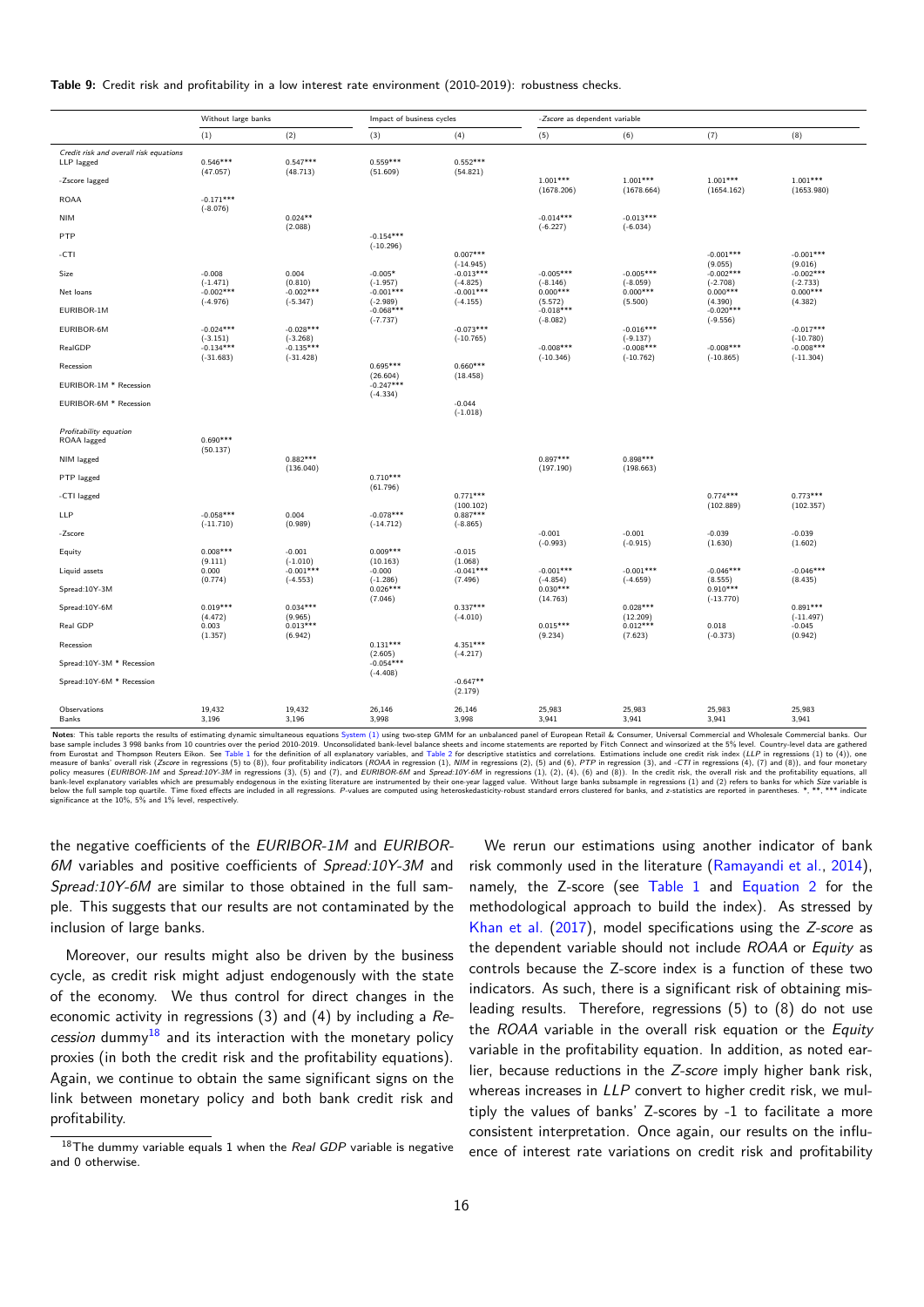remain unchanged.

Together with the fixed effects and GMM estimation techniques, those robustness checks confirm that our main results hold, alleviating any concerns that the empirical analysis is contaminated by an endogenous response of monetary policy to bank credit risk.

### **6. Conclusion**

This study analyzes the effects of monetary easing on bank credit risk and profitability in 10 euro area countries between 2010 and 2019. Specifically, we investigate how such effects depend on bank ownership structures and, for cooperative banks, how they interact with relationship lending practices. Building on previous studies indicating that credit risk and profitability are jointly determined, we consider a simultaneous equations system to examine how relationship lending implemented by cooperative banks influences their performance in a low interest rate environment.

The main results are threefold. First, we find no evidence of the presence of a risk-taking channel of monetary policy for weak relationship cooperative banks, whereas such a channel is extensively shown in the euro area for non-cooperative banks. Therefore, weak relationship cooperative banks do not seem to raise their credit risk significantly when monetary policy is eased, distinguishing them from non-cooperative banking institutions. Second, we highlight that the profitability of cooperative banks preserving their relationship lending model is more severely hit by a low interest rate environment than that of cooperative banks opting for consolidation. This raises issues about the middle-term durability of relationship lending given the longstanding low interest rates in the European banking industry. This result may also be due to the fact that relationship lending is associated with governance structures in which profitability is not the only strategic objective to be met. Third, we find that non-cooperative banks and strong relationship cooperative banks are both concerned by the risk-taking channel of monetary policy transmission, which increases their credit risk under accommodating monetary policy conditions. Nevertheless, we suggest that such similarities do not occur for the same reasons because relationship lending is associated with a fundamentally different lending process than transactions–based lending technologies that devote significantly lower proportions of their assets to lending to small businesses (Berger and Udell, 2002).

Under "low-for-long" interest rates, non-cooperative banks prioritize maintaining their profitability at the [expense of higher](#page-18-3) [credi](#page-18-3)t risk (Kuc and Teply, 2019), whereas strong relationship cooperative banks increase their capital buffers (on average, the capitalization of strong relationship cooperative banks is significantly higher than that of weak relationship cooperative banks) to ensure a[ccess to credit \(Baner](#page-19-19)jee et al., 2017), including for

risky local businesses. As a close bank–customer relationship produces informational rents for the cooperative banks involved, such banks exercise some degree of market power and are better prepared to finance riskier borrowers and projects. While one might be concerned about the durability of relationship lending when interest rates are close to the zero lower bound, this insight points to the crucial impact of the bank–customer relationship on the development of regional and local economies. Accordingly, the greater the relationship lending strategy of a cooperative bank, the greater is its willingness to undertake credit risk, which is particularly valuable to high-risk firms and small businesses, as they are often informationally opaque and have far fewer external finance alternatives than large companies.

The conclusions presented in this paper suggest that further research on the impact of the risk-taking channel on strong relationship cooperative banks may yield new insights into alternative transmission mechanisms to the traditional channels already identified in the literature on commercial (i.e., noncooperative) banking. Specifically, comparing customer risk profiles with the duration of relationship lending in a low interest rate environment is a promising path toward better understanding the "local virtues" driven by cooperative banks committed to relationship lending. Moreover, such local virtues may be key regarding the post-COVID-19 economic recovery where banks will certainly have a crucial role to play, especially for regionally-based firms on which large job pools depend.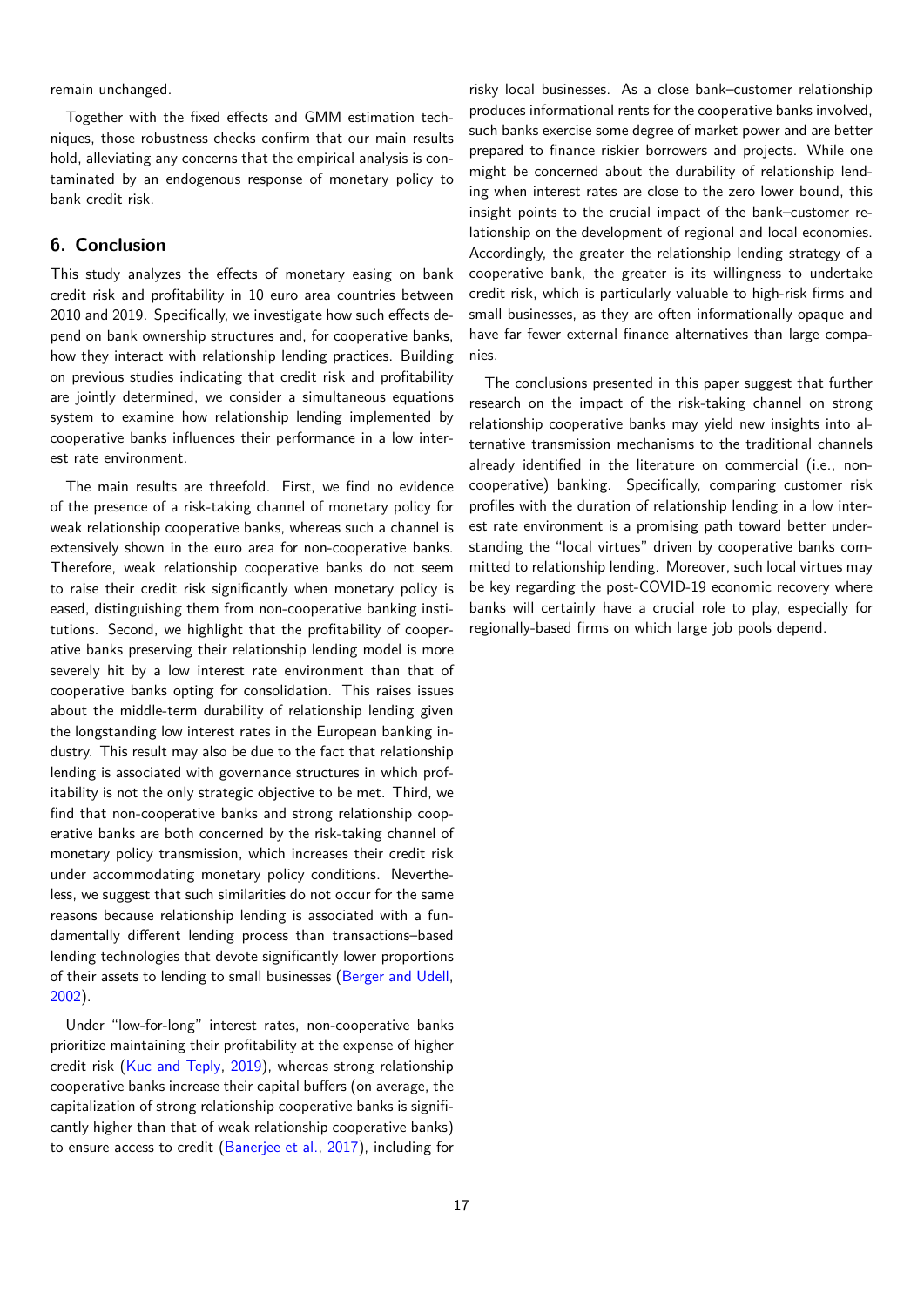**Table A1:** European cooperative banking: trends in the total number of clients per branch (2010-2019).

<span id="page-17-0"></span>

|                                                                                                                                                                              | 2010                  | 2011                  | 2012                   | 2013                    | 2014                    | 2015                    | 2016                    | 2017                    | 2018                    | 2019                    | 2010-2019<br>$%$ change                            |
|------------------------------------------------------------------------------------------------------------------------------------------------------------------------------|-----------------------|-----------------------|------------------------|-------------------------|-------------------------|-------------------------|-------------------------|-------------------------|-------------------------|-------------------------|----------------------------------------------------|
| Austria                                                                                                                                                                      |                       |                       |                        |                         |                         |                         |                         |                         |                         |                         |                                                    |
| Österreichische Raiffeisenbanken<br>Österreichischer Volksbanken                                                                                                             | 2,071<br>1,468        | 2,142<br>n.a.         | 2,050<br>1,714         | 2,187<br>1,758          | 2,268<br>2.345          | 2,281<br>2,284          | 2,400<br>2,935          | 2,486<br>3,307          | 2,497<br>3,649          | 2,246<br>4,017          | $+8.45%$<br>$+173.64\%$                            |
| Finland                                                                                                                                                                      |                       |                       |                        |                         |                         |                         |                         |                         |                         |                         |                                                    |
| OP Financial Group                                                                                                                                                           | 7.460                 | 7,781                 | 8.112                  | 9,304                   | 9,395                   | 9,562                   | 9,857                   | 10,811                  | 11,732                  | 11,063                  | $+48.30\%$                                         |
| France                                                                                                                                                                       |                       |                       |                        |                         |                         |                         |                         |                         |                         |                         |                                                    |
| Crédit Agricole<br>Crédit Mutuel<br><b>BPCE</b>                                                                                                                              | n.a.<br>5,000<br>n.a. | 4,655<br>n.a.<br>n.a. | 3,000<br>3,280<br>n.a. | 5,385<br>5,135<br>4,781 | 5,514<br>5,681<br>4,500 | 4,505<br>5,837<br>4,375 | 4,727<br>5,851<br>3,900 | 5,977<br>6,124<br>4,000 | 6,000<br>6,354<br>4,032 | 6,190<br>6,840<br>4,032 | $+32.98\%$ <sup>a</sup><br>$+36.80%$<br>$-15.67\%$ |
| Germany                                                                                                                                                                      |                       |                       |                        |                         |                         |                         |                         |                         |                         |                         |                                                    |
| Cooperative Financial Network - Bundesverband der<br>Deutschen Volksbanken und Raiffeisenbanken (Volks-<br>banks, Raiffeisenbanks, Sparda-banks, PSD banks, and<br>DZ banks) | 2,227                 | 2,247                 | 2,270                  | 2,298                   | 2.349                   | 2,529                   | 2,545                   | 2,701                   | 2,852                   | 3,211                   | $+44.19%$                                          |
| Italy                                                                                                                                                                        |                       |                       |                        |                         |                         |                         |                         |                         |                         |                         |                                                    |
| Cooperative Financial Network (Raiffeisen, Banco Popo-<br>lare, and Credito Cooperativo)                                                                                     | 1,302                 | 1,360                 | n.a.                   | 1,347                   | 1,351                   | 1,359                   | 1,392                   | 1,410                   | 1,417                   | 1,417                   | $+8.83%$                                           |
| Luxembourg                                                                                                                                                                   |                       |                       |                        |                         |                         |                         |                         |                         |                         |                         |                                                    |
| Banque Raiffeissen                                                                                                                                                           | 2,594                 | 2,297                 | 2,649                  | 2,174                   | 2,330                   | 2,732                   | 2,732                   | 3,126                   | 3,179                   | 3,225                   | $+24.33%$                                          |
| The Netherlands                                                                                                                                                              |                       |                       |                        |                         |                         |                         |                         |                         |                         |                         |                                                    |
| Rabobank                                                                                                                                                                     | 8,306                 | 11,467                | 8,959                  | 13,850                  | 16,088                  | 16,996                  | 20,471                  | 19,144                  | 20,293                  | 25,606                  | $+208.28%$                                         |
| Portugal                                                                                                                                                                     |                       |                       |                        |                         |                         |                         |                         |                         |                         |                         |                                                    |
| Credito Agricola                                                                                                                                                             | 1,710                 | 1,685                 | 1,659                  | 1,786                   | 1,611                   | 1,778                   | 2,080                   | 2,242                   | 2,501                   | 2,580                   | $+50.88%$                                          |
| Slovenia                                                                                                                                                                     |                       |                       |                        |                         |                         |                         |                         |                         |                         |                         |                                                    |
| Dezelna Banka Slovenije d.d.                                                                                                                                                 | n.a.                  | 992                   | 992                    | 1,000                   | 1,000                   | 1,000                   | 1,428                   | 1,084                   | 1,111                   | 1,114                   | $+12.30\%$ <sup>a</sup>                            |
| Spain                                                                                                                                                                        |                       |                       |                        |                         |                         |                         |                         |                         |                         |                         |                                                    |
| Unión Nacional de Cooperativas de Crédito<br>Banco de Crédito Cooperativo                                                                                                    | n.a.<br>n.a.          | n.a.<br>n.a.          | 2,267<br>n.a.          | 2,303<br>n.a.           | 2,037<br>3,037          | 2,097<br>2,668          | 2,165<br>2,953          | 2,218<br>3,117          | 2,165<br>3,335          | 2,185<br>3,600          | $-3.62\%$ b<br>$+18.54\%$ d                        |

Notes: This table reports the total number of clients per branch of weak relationship and strong relationship cooperative banks included in our sample, for each year between 2010 and 2019. When available, hand-collected da

#### **Table A2:** Weak relationship and strong relationship cooperative banks in the euro area (2019).

<span id="page-17-1"></span>

|                                                                                                                                                                                                               | Home country                                                             | Number of clients                                                                          | Number of legally indepen-<br>dent local or regional coop-<br>erative banks | Number of branches (in<br>home country)                 | Number of clients<br>per branch                               |
|---------------------------------------------------------------------------------------------------------------------------------------------------------------------------------------------------------------|--------------------------------------------------------------------------|--------------------------------------------------------------------------------------------|-----------------------------------------------------------------------------|---------------------------------------------------------|---------------------------------------------------------------|
| Panel A: Weak relationship cooperative banks                                                                                                                                                                  |                                                                          |                                                                                            |                                                                             |                                                         |                                                               |
| Österreichischer Volksbanken<br><b>OP Financial Group</b><br>Crédit Agricole<br>Crédit Mutuel<br><b>BPCE</b><br>Rabobank<br>Banco de Crédito Cooperativo                                                      | Austria<br>Finland<br>France<br>France<br>France<br>Netherlands<br>Spain | 1,072,639<br>3.894.000<br>52,000,000<br>34.200.000<br>30,000,000<br>9,500,000<br>3.441.666 | 9<br>147<br>39<br>18<br>29<br>89<br>18                                      | 267<br>352<br>8.400<br>5,000<br>$7,440^a$<br>371<br>956 | 4,017<br>11,063<br>6,190<br>6,840<br>4,032<br>25,606<br>3,600 |
| Panel B: Strong relationship cooperative banks                                                                                                                                                                |                                                                          |                                                                                            |                                                                             |                                                         |                                                               |
| Österreichische Raiffeisenbanken<br>Cooperative Financial Network - Bundesverband der Deutschen<br>Volksbanken und Raiffeisenbanken (Volksbanks, Raiffeisenbanks,<br>Sparda-banks, PSD banks, and DZ banks)   | Austria<br>Germany                                                       | 4,000,000<br>30,000,000                                                                    | 368<br>841                                                                  | 1,781<br>9.344                                          | 2,246<br>3.211                                                |
| Cooperative Financial Network (Raiffeisen, Banco Popolare, and<br>Credito Cooperativo)<br>Banque Raiffeissen<br>Credito Agricola<br>Dezelna Banka Slovenije d.d.<br>Unión Nacional de Cooperativas de Crédito | Italy<br>Luxembourg<br>Portugal<br>Slovenia<br>Spain                     | 6,000,000b<br>122,547<br>1.684.462<br>87.977<br>7.064.825                                  | 259<br>79<br>42                                                             | 4.234<br>38<br>653<br>79<br>3.233                       | 1.417<br>3,225<br>2,580<br>1,114<br>2,185                     |
| Median value                                                                                                                                                                                                  |                                                                          | 5,000,000                                                                                  | 41                                                                          | 1,369                                                   | 3,413                                                         |

Notes: This table reports for the year 2019 the home country, the total numbers of clients, legally independent local or regional cooperative banks, branches (in home country) and clients per branch of weak relationship an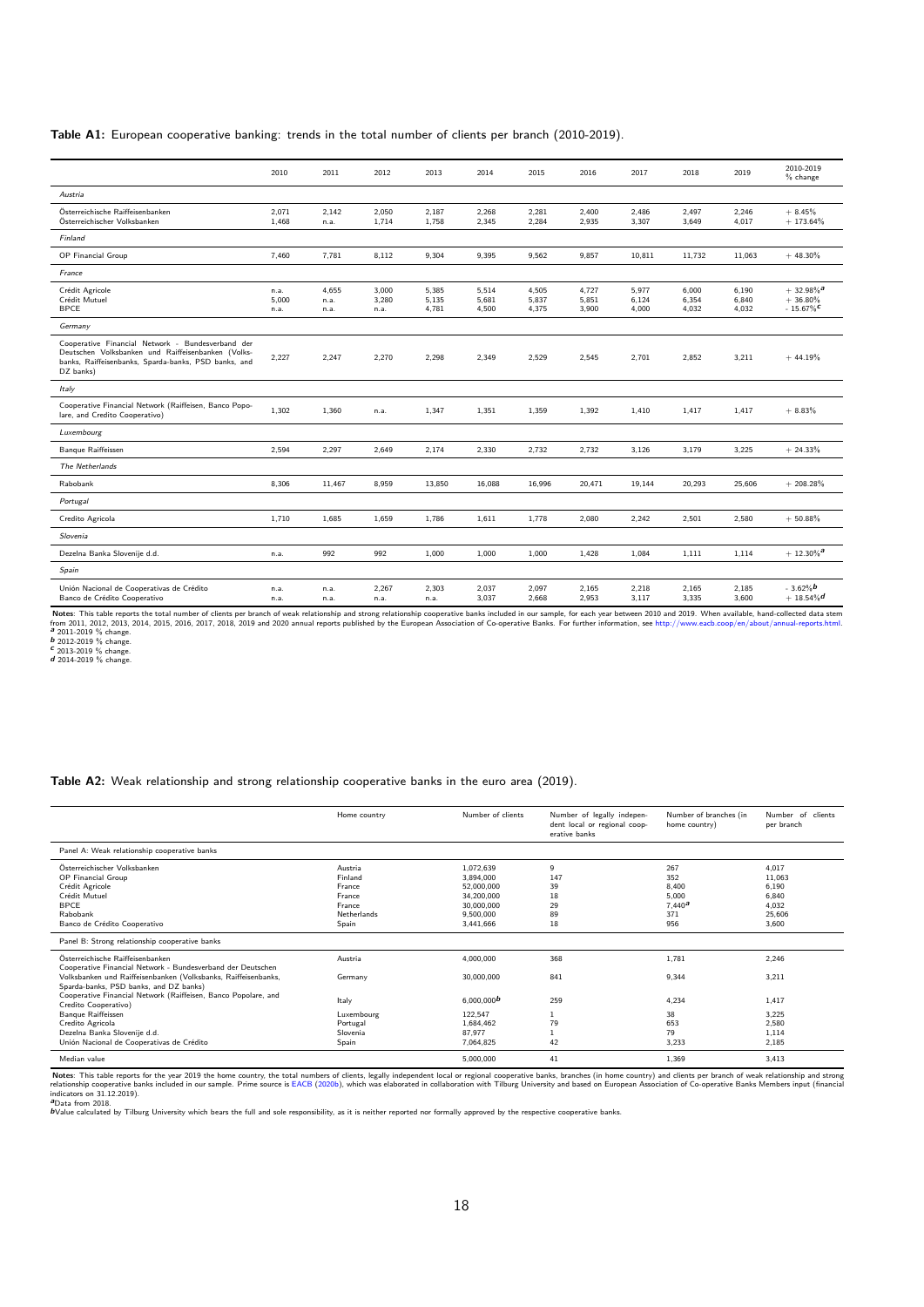### **References**

- <span id="page-18-24"></span>Abbate, A. and Thaler, D. (2019). Monetary policy and the asset risk-taking channel. *Journal of Money, Credit and Banking*, 51(8):2115–2144.
- <span id="page-18-26"></span>Agarwal, S., Chomsisengphet, S., Liu, C., Song, C., and Souleles, N. (2018). Benefits of relationship banking: Evidence from consumer credit markets. *Journal of Monetary Economics*, 96:16–32.
- <span id="page-18-11"></span>Agarwal, S. and Hauswald, R. (2010). Distance and private information in lending. *The Review of Financial Studies*, 23(7):2757–2788.
- <span id="page-18-8"></span>Altavilla, C., Boucinha, M., and Peydro, J. (2018). Monetary policy and bank profitability in a low interest rate environment. *Economic Policy*, 33(96):531–586.
- <span id="page-18-27"></span>Altunbas, Y., Gambacorta, L., and Marques-Ibanez, D. (2014). Does monetary policy affect bank risk ? *International Journal of Central Banking*, 10(1):95–135.
- <span id="page-18-29"></span>Anderson, J. and Stallings, J. (2013). Restoring financing and growth to Europe's SMEs. *Institute of International Finance*.
- <span id="page-18-15"></span>Angeloni, I., Faia, E., and Duca, M. (2015). Monetary policy and risk taking. *Journal of Economic Dynamics and Control*, 52:285–307.
- <span id="page-18-2"></span>Athanasoglou, P. P., Brissimis, S. N., and Delis, M. D. (2008). Bank-specific, industry-specific and macroeconomic determinants of bank profitability. *Journal of International Financial Markets, Institutions & Money*, 18(2):121–136.
- <span id="page-18-12"></span>Ayadi, R., De Groen, W., Sassi, I., Mathlouthi, W., Rey, H., and Aubry, O. (2016). Banking business models monitor 2015 - Europe. *Centre for European Policy Studies*.
- <span id="page-18-4"></span>Ayadi, R., Llewellyn, D., Schmidt, R., Arbak, E., and De Groen, W. (2010). Investigating diversity in the banking sector in Europe: Key developments, performance and role of cooperative banks. *Centre for European Policy Studies, Brussels*.
- <span id="page-18-30"></span>Banerjee, R., Gambacorta, L., and Sette, E. (2017). The real effects of relationship lending. *Bank of Italy - Temi di Discussione (Working Papers)*, (Number 1133 - September 2017).
- <span id="page-18-28"></span>Beck, T., Degryse, H., De Haas, R., and Van Horen, N. (2018). When arm's length is too far: Relationship banking over the credit cycle. *Journal of Financial Economics*, 127(1):176– 196.
- <span id="page-18-25"></span>Beltratti, A. and Stulz, R. (2012). The credit crisis around the globe: Why did some banks perform better ? *Journal of Financial Economics*, 105(1):1–17.
- <span id="page-18-5"></span>Berger, A., Miller, N., Petersen, M., Rajan, R., and Stein, J. (2005). Does function follow organizational form ? Evidence from the lending practices of large and small banks. *Journal of Financial Economics*, 76(2):237–269.
- <span id="page-18-3"></span>Berger, A. and Udell, G. (2002). Small business credit availability and relationship lending: The importance of bank organisational structure. *The Economic Journal*, 112(477):F32– F53.
- <span id="page-18-6"></span>Bernini, C. and Brighi, P. (2018). Bank branches expansion, efficiency and local economic growth. *Regional Studies*, 52(10):1332–1345.
- <span id="page-18-9"></span>Bexley, J. (2016). How mergers are changing banking landscape ? *Academy of Strategic Management Journal*, 15(2).
- <span id="page-18-10"></span>Bikker, J. and Vervliet, T. (2018). Bank profitability and risktaking under low interest rates. *International Journal of Finance & Economics*, 23(1):3–18.
- <span id="page-18-17"></span>Bonfim, D. and Soares, C. (2018). The risk-taking channel of monetary policy: Exploring all avenues. *Journal of Money, Credit and Banking*, 50(7):1507–1541.
- <span id="page-18-13"></span>Boot, A. (2000). Relationship banking: What do we know ? *Journal of Financial Intermediation*, 9(1):7–25.
- <span id="page-18-19"></span>Borio, C., Gambacorta, L., and Hofmann, B. (2017). The influence of monetary policy on bank profitability. *International Finance*, 20(1):48–63.
- <span id="page-18-0"></span>Borio, C. and Zhu, H. (2012). Capital regulation, risk-taking and monetary policy: A missing link in the transmission mechanism ? *Journal of Financial Stability*, 8(4):236–251.
- <span id="page-18-18"></span>Brana, S., Campmas, A., and Lapteacru, I. (2019). (Un)Conventional monetary policy and bank risk-taking: A nonlinear relationship. *Economic Modelling*, 81:576–593.
- <span id="page-18-16"></span>Buch, C., Eickmeier, S., and Prieto, E. (2014). In search for yield ? Survey-based evidence on bank risk taking. *Journal of Economic Dynamics and Control*, 43:12–30.
- <span id="page-18-23"></span>Bülbül, D., Schmidt, R., and Schüwer, U. (2013). Savings banks and cooperative banks in Europe. *SAFE White Paper Series (No. 5)*.
- <span id="page-18-21"></span>Busch, R. and Memmel, C. (2015). Banks' net interest margin and the level of interest rates. *Deutsche Bundesbank, Research Centre Discussion Papers 16/2015*.
- <span id="page-18-14"></span>Caselli, G., Figueira, C., and Nellis, J. (2020). Ownership diversity and the risk-taking channel of monetary policy transmission. *Cambridge Journal of Economics*.
- <span id="page-18-7"></span>Catturani, I. and Stefani, M. (2016). Italian credit cooperative banks. *in: Credit cooperative institutions in European countries. Springer, Cham*, pages 149–167.
- <span id="page-18-1"></span>Claessens, S., Coleman, N., and Donnelly, M. (2018). "Lowfor-long" interest rates and banks' interest margins and profitability: Cross-country evidence. *Journal of Financial Intermediation*, 35:1–16.
- <span id="page-18-22"></span>Cornée, S. (2014). Soft information and default prediction in cooperative and social banks. *Journal of Entrepreneurial and Organizational Diversity, Special Issue on Cooperative Banks*, 3(1):89–109.
- <span id="page-18-31"></span>Cornée, S. (2019). The relevance of soft information for predicting small business credit default: Evidence from a social bank. *Journal of Small Business Management*, 57(3):699– 719.
- <span id="page-18-20"></span>Covas, F., Rezende, M., and Vojtech, C. (2015). Why are net interest margins of large banks so compressed? *FEDS Notes, October*.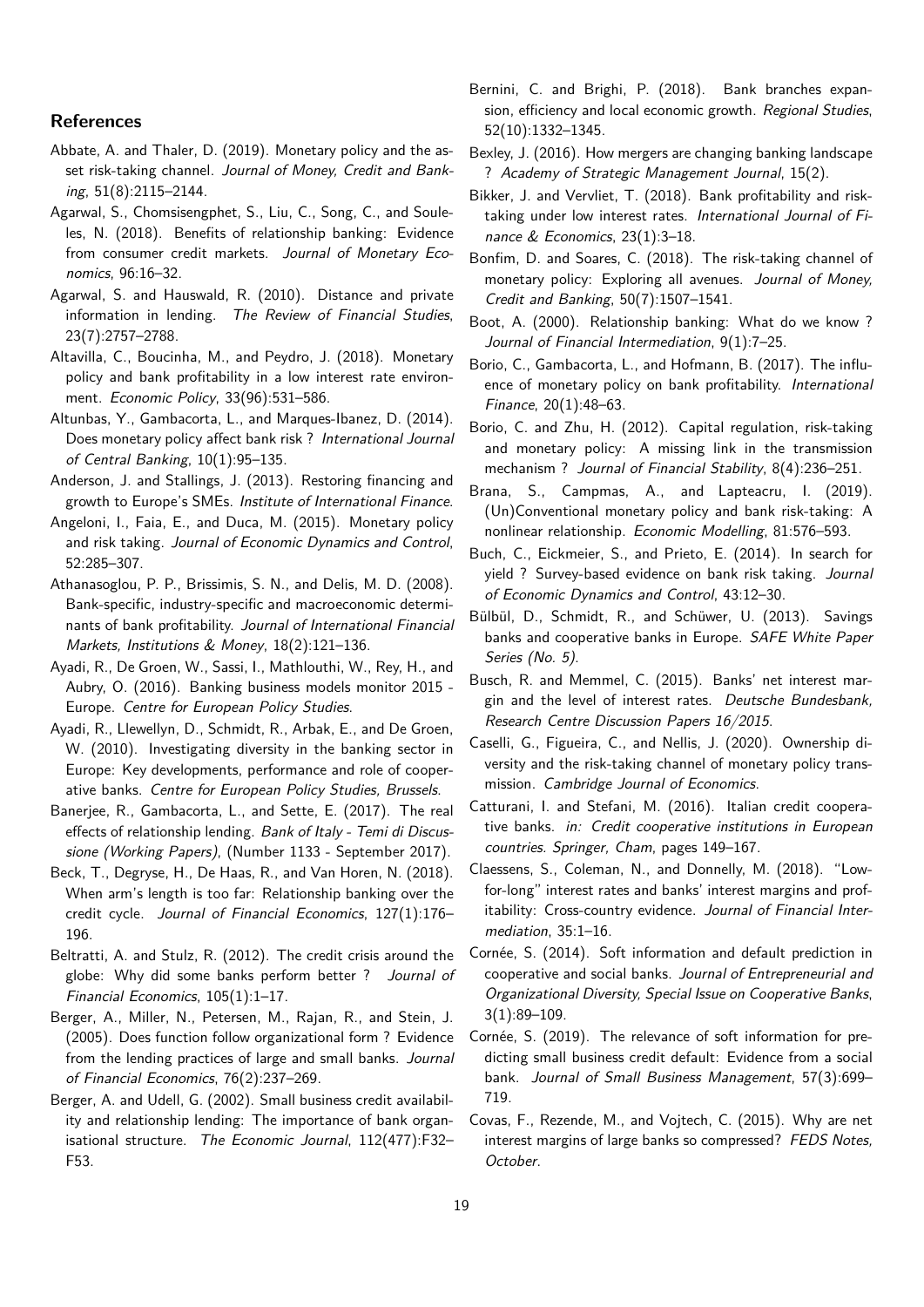- <span id="page-19-8"></span>Delis, M. D., Hasan, I., and Mylonidis, N. (2017). The risktaking channel of monetary policy in the US: Evidence from corporate loan data. *Journal of Money, Credit and Banking*, 49(1):187–213.
- <span id="page-19-26"></span>Delis, M. D., Hasan, I., and Tsionas, E. G. (2014). The risk of financial intermediaries. *Journal of Banking & Finance*, 44:1–12.
- <span id="page-19-12"></span>Delis, M. D. and Kouretas, G. P. (2011). Interest rates and bank risk-taking. *Journal of Banking & Finance*, 35(4):840–855.
- <span id="page-19-10"></span>Dell'Ariccia, G., Laeven, L., and Marquez, R. (2014). Real interest rates, leverage and bank risk-taking. *Journal of Economic Theory*, 149:65–99.
- <span id="page-19-31"></span>Dell'Ariccia, G., Laeven, L., and Suarez, G. (2017). Bank leverage and monetary policy's risk-taking channel: Evidence from the United States. *The Journal of Finance*, 72(2):613–654.
- <span id="page-19-9"></span>Dell'Ariccia, G. and Marquez, R. (2006). Lending booms and lending standards. *Journal of Finance*, 61(5):2511–2546.
- <span id="page-19-13"></span>Demirgüç-Kunt, A. and Huizinga, H. (1999). Determinants of commercial bank interest margins and profitability: Some international evidence. *The World Bank Economic Review*, 13(2):379–408.
- <span id="page-19-18"></span>Dereeper, S., Lobez, F., and Statnik, J. (2020). Bank credit rates across the business cycle: Evidence from a French cooperative contracts database. *Journal of Banking & Finance*, 112(105220).
- <span id="page-19-28"></span>Dinger, V. and te Kaat, D. (2020). Cross-border capital flows and bank risk-taking. *Journal of Banking & Finance*, 117.
- <span id="page-19-22"></span>Distinguin, I., Roulet, C., and Tarazi, A. (2013). Bank regulatory capital and liquidity: Evidence from US and European publicly traded banks. *Journal of Banking & Finance*, 37(9):3295–3317.
- <span id="page-19-17"></span>Donker, H., Ng, A., and Shao, P. (2020). Borrower distress and the efficiency of relationship banking. *Journal of Banking & Finance*, 112(105275).
- <span id="page-19-15"></span>Drechsler, I., Savov, A., and Schnabl, P. (2017). The deposits channel of monetary policy. *The Quarterly Journal of Economics*, 132(4):1819–1876.
- <span id="page-19-1"></span>EACB (2020a). Annual report 2019. *European Association of Co-operative Banks A.I.S.B.L.*
- <span id="page-19-2"></span>EACB (2020b). Key figures for the year 2019. *European Association of Co-operative Banks A.I.S.B.L.*
- Elekdag, S., Malik, S., and Mitra, S. (2020). Breaking the bank ? A probabilistic assessment of euro area bank profitability. *Journal of Banking & Finance*, 105949.
- <span id="page-19-0"></span>Elsas, R. (2005). Empirical determinants of relationship lending. *Journal of Financial Intermediation*, 14(1):32–57.
- <span id="page-19-16"></span>English, W., Van den Heuvel, S., and Zakrajsek, E. (2018). Interest rate risk and bank equity valuations. *Journal of Monetary Economics*, 98:80–97.
- <span id="page-19-21"></span>Ferrari, A., Masetti, O., and Ren, J. (2018). Interest rate caps: The theory and the practice. *The World Bank - World Bank Policy Research Paper No. 8398*.
- <span id="page-19-4"></span>Fiordelisi, F. and Mare, D. (2014). Competition and financial stability in European cooperative banks. *Journal of International Money and Finance*, 45:1–16.
- <span id="page-19-14"></span>Genay, H. (2014). What is the impact of a low interest rate environment on bank profitability ? *Chicago Fed Letter*, 324(1).
- <span id="page-19-29"></span>Groeneveld, H. (2017). Snapshot of European co-operative banking 2017. *Brussels: EACB, TIAS School for Business and Society*.
- <span id="page-19-20"></span>Hasan, I., Jackowicz, K., Kowalewski, O., and Kozlowski, L. (2014). Bank ownership, SME lending and local credit markets. *Bank of Finland - Discussion Paper No. 22*.
- <span id="page-19-30"></span>Hasan, I., Politsidis, P., and Sharma, Z. (2020). Bank lending during the COVID-19 pandemic. *MPRA Paper no. 103565*.
- <span id="page-19-25"></span>Houston, J., Lin, C., Lin, P., and Ma, Y. (2010). Creditor rights, information sharing and bank risk-taking. *Journal of Financial Economics*, 96(3):485–512.
- <span id="page-19-23"></span>IJtsma, P., Spierdijk, L., and Shaffer, S. (2017). The concentration-stability controversy in banking: New evidence from the EU-25. *Journal of Financial Stability*, 33:273–284.
- <span id="page-19-11"></span>Jiménez, G., Ongena, S., Peydró, J. L., and Saurina, J. (2014). Hazardous times for monetary policy: What do twenty three million bank loans say about the effects of monetary policy on credit risk taking ? *Econometrica*, 82(2):463–505.
- <span id="page-19-7"></span>Jiménez, G. and Saurina, J. (2004). Collateral, type of lender and relationship banking as determinants of credit risk. *Journal of Banking & Finance*, 28(9):2191–2212.
- <span id="page-19-6"></span>Jovanovic, T., Arnold, C., and Voigt, K. (2017). Cooperative banks in need of transition: The influence of Basel III on the business model of German cooperative credit institutions. *Journal of Co-operative Organization and Management*, 5(1):39–47.
- <span id="page-19-24"></span>Khan, M. S., Scheule, H., and Wu, E. (2017). Funding liquidity and bank risk taking. *Journal of Banking & Finance*, 82:203– 216.
- <span id="page-19-19"></span>Kuc, M. and Teply, P. (2019). Performance comparison of European cooperative and commercial banks in a low interest rate environment. *Charles University Prague, Faculty of Social Sciences, Institute of Economic Studies - Paper No. 2019/36*.
- <span id="page-19-27"></span>Laeven, L. and Levine, R. (2009). Bank governance, regulation and risk taking. *Journal of Financial Economics*, 93(2):259– 275.
- <span id="page-19-3"></span>Lang, F., Signore, S., and Gvetadze, S. (2016). The role of cooperative banks and smaller institutions for the financing of SMEs and small midcaps in Europe. *EIF Working Paper 2016/36 - Research & Market Analysis*.
- López-Espinosa, G., Mayordomo, S., and Moreno, A. (2017). When does relationship lending start to pay ? *Journal of Financial Intermediation*, 31:16–29.
- <span id="page-19-5"></span>McKillop, D., French, D., Quinn, B., Sobiech, A., and Wilson, J. (2020). Cooperative financial institutions: A review of the literature. *International Review of Financial Analysis*, 101520.